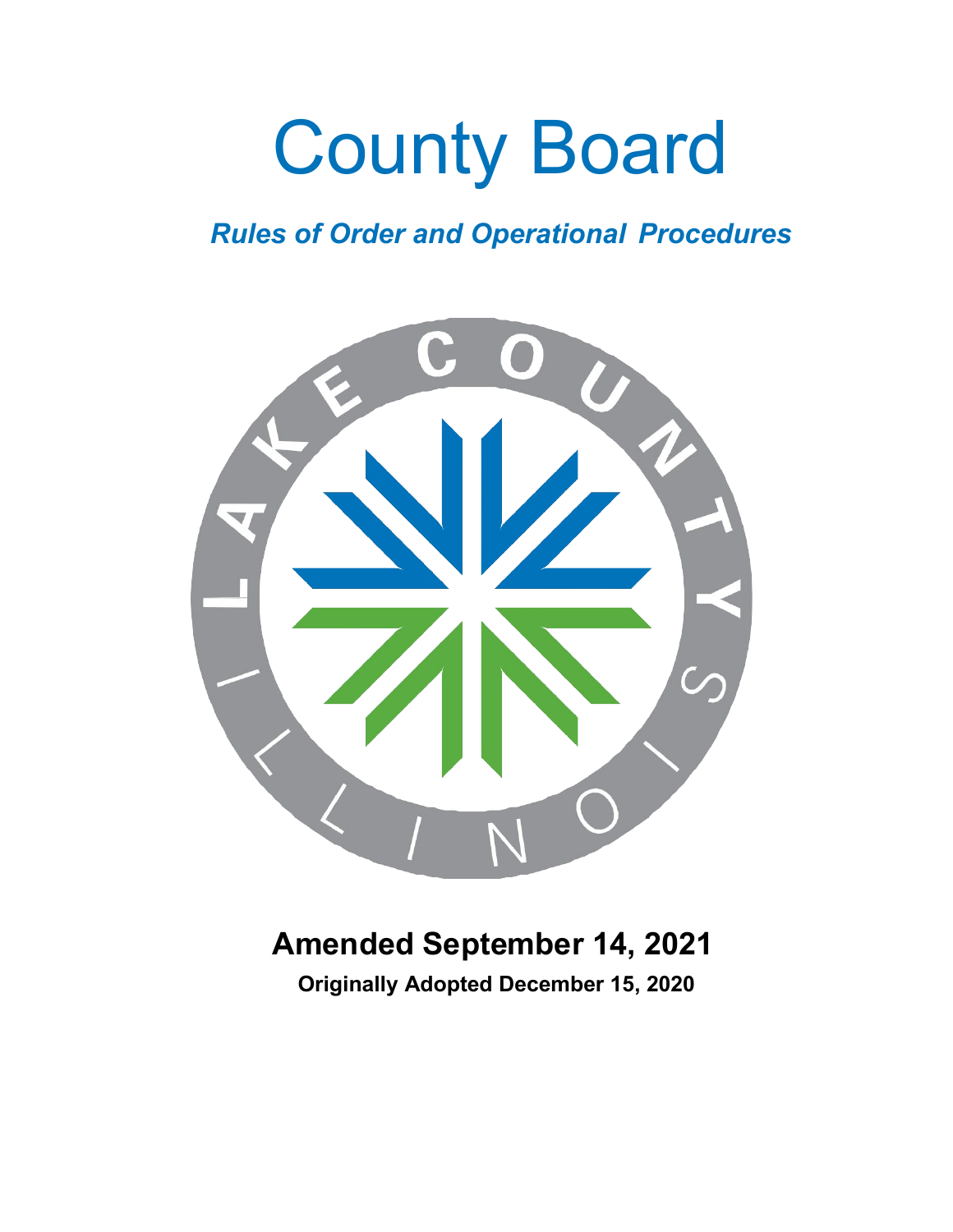# **List of Adopted and Amended Rules**

<span id="page-1-0"></span>

| <b>Version</b>                  | Date Approved by the Board | <b>Notes</b>                 |  |
|---------------------------------|----------------------------|------------------------------|--|
| Previously Adopted Rules        | January 14, 2020           |                              |  |
| <b>Adopted Rules</b>            | December 15, 2020          | Post-Election Reorganization |  |
| Rules Amendment Number 1        | February 9, 2021           | Various Changes              |  |
| <b>Rules Amendment Number 2</b> | <b>September 14, 2021</b>  | <b>Various Changes</b>       |  |
|                                 |                            |                              |  |
|                                 |                            |                              |  |
|                                 |                            |                              |  |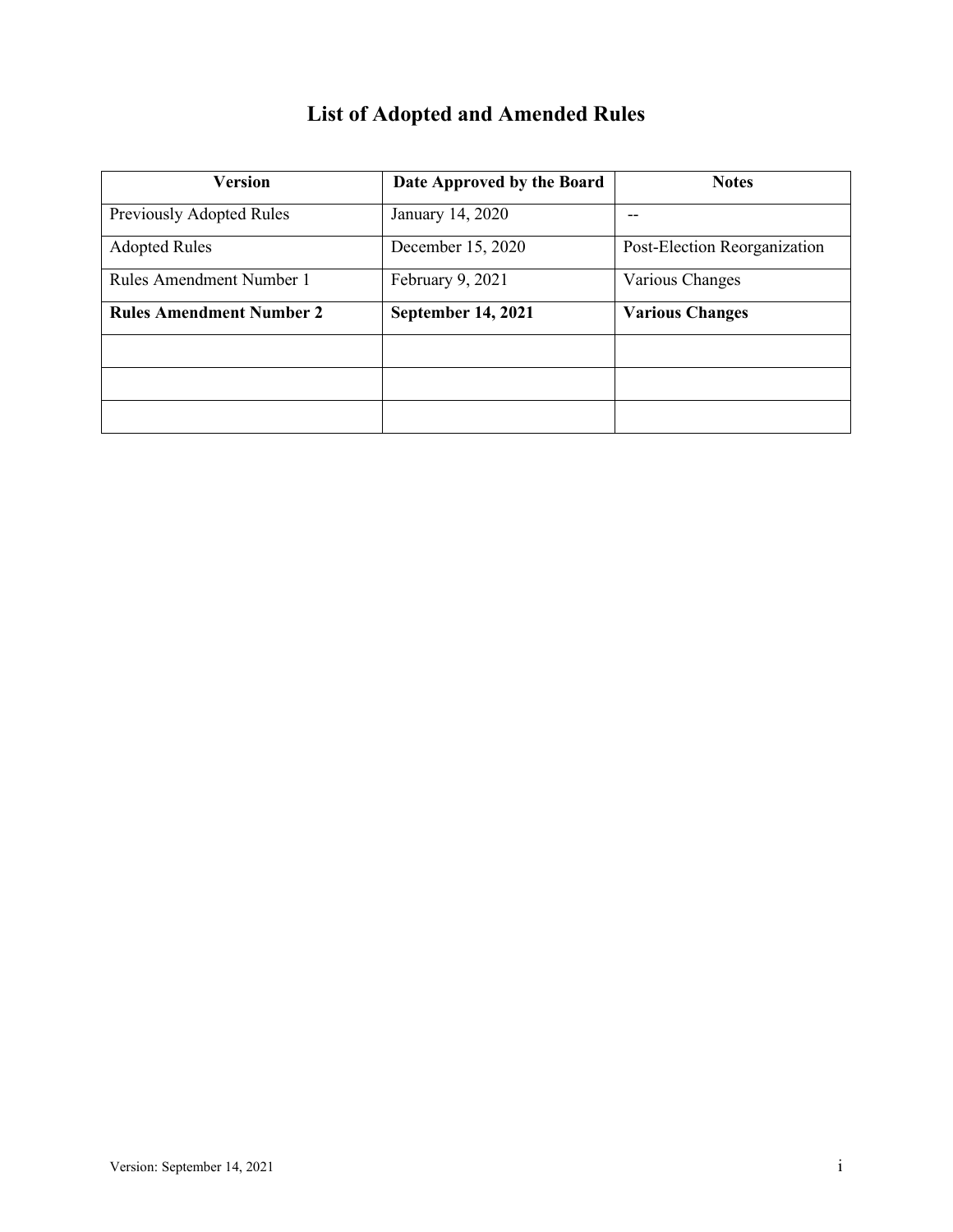## **Table of Contents**

<span id="page-2-0"></span>

| L        |          |  |
|----------|----------|--|
| А.       |          |  |
| В.       |          |  |
| C.       |          |  |
| D.       |          |  |
| E.       |          |  |
| F.       |          |  |
|          |          |  |
| н.       |          |  |
|          |          |  |
| А.       |          |  |
| В.       |          |  |
| C.       |          |  |
| D.       |          |  |
| Ε.<br>F. |          |  |
|          |          |  |
| Ш.       |          |  |
|          |          |  |
| А.       |          |  |
| В.       |          |  |
| C.       |          |  |
| IV.      |          |  |
|          |          |  |
| А.       |          |  |
| В.       |          |  |
| C.       |          |  |
| D.       |          |  |
| Ε.       |          |  |
| F.<br>G. |          |  |
|          |          |  |
| v.       |          |  |
|          |          |  |
| А.       |          |  |
| В.       |          |  |
| C.       |          |  |
| D.       |          |  |
| Е.       |          |  |
| F.       |          |  |
| G.       |          |  |
| Н.       |          |  |
| Ι.       |          |  |
|          | 1.<br>2. |  |
|          | 3.       |  |
|          | 4.       |  |
|          | 5.       |  |
|          | 6.       |  |
|          | 7.       |  |
|          | 8.       |  |
|          |          |  |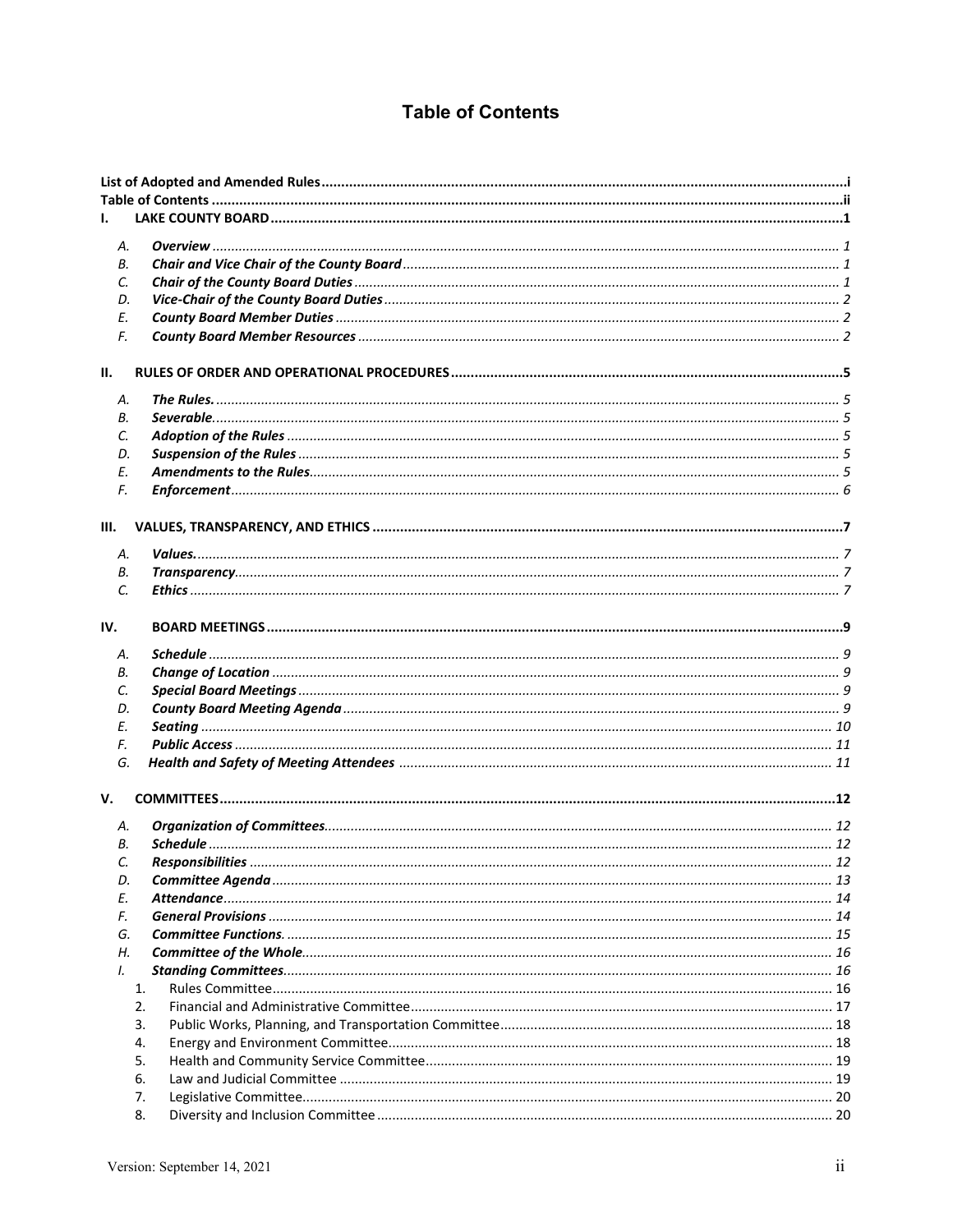|               | 9. |  |
|---------------|----|--|
| J.            |    |  |
| К.            |    |  |
| VI.           |    |  |
| А.            |    |  |
| В.            |    |  |
| C.            |    |  |
| D.            |    |  |
| Ε.            |    |  |
| F.            |    |  |
| VII.          |    |  |
| А.            |    |  |
| В.            |    |  |
| C.            |    |  |
| D.            |    |  |
| Ε.            |    |  |
| F.            |    |  |
| G.            |    |  |
| Н.            |    |  |
| Ι.            |    |  |
| J.            |    |  |
| К.            |    |  |
| L.            |    |  |
| VIII.         |    |  |
| А.            |    |  |
| В.            |    |  |
| C.            |    |  |
| D.            |    |  |
| Е.            |    |  |
| F.            |    |  |
| G.            |    |  |
| Н.            |    |  |
| $\mathcal{L}$ |    |  |
|               |    |  |
|               |    |  |
|               |    |  |
|               |    |  |
|               |    |  |
|               |    |  |
|               |    |  |
|               |    |  |
|               |    |  |
|               |    |  |
|               |    |  |
|               |    |  |
|               |    |  |
|               |    |  |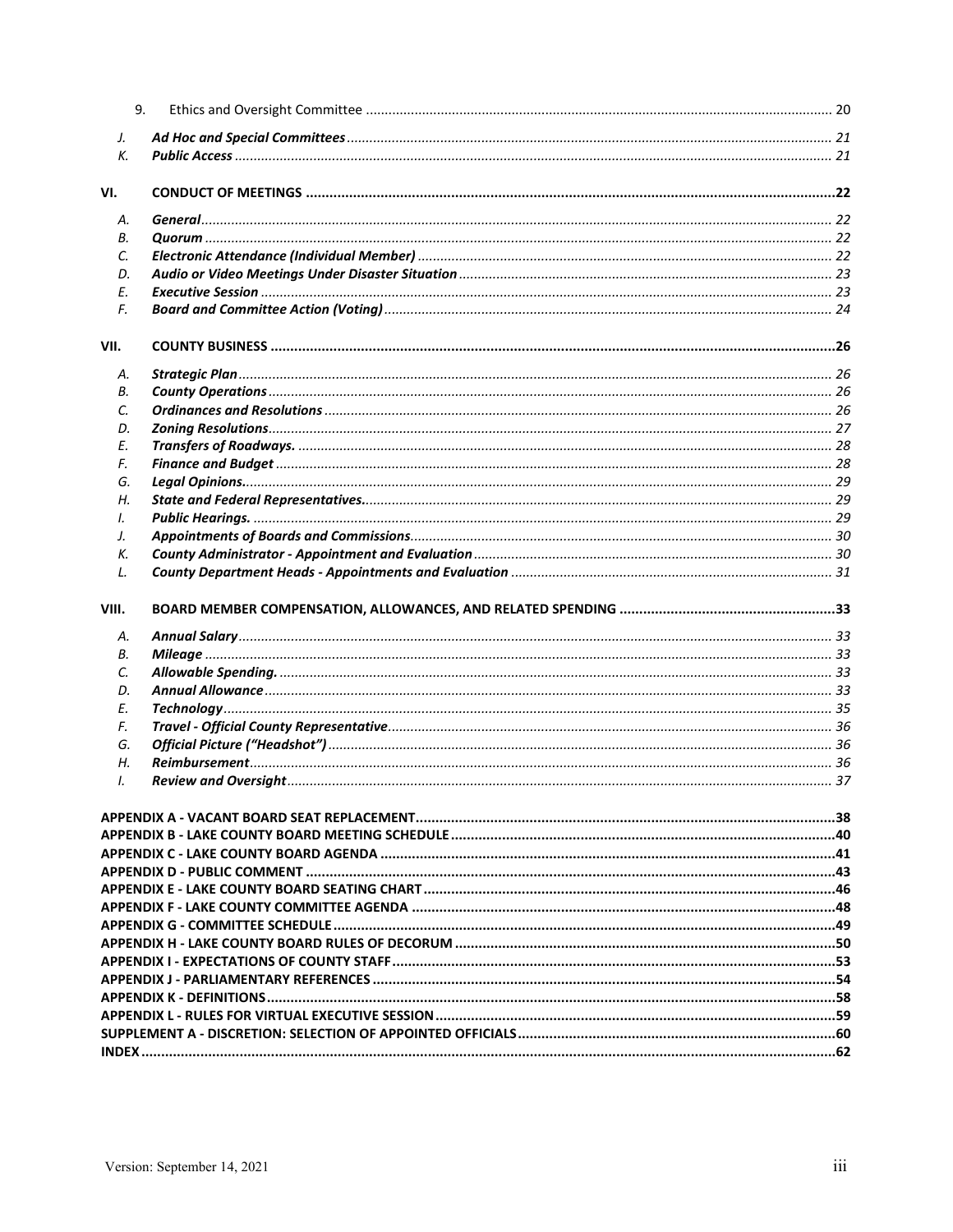# <span id="page-4-0"></span>**I. LAKE COUNTY BOARD**

#### <span id="page-4-1"></span>A. **Overview**

- 1. Lake County shall be governed by the Lake County Board. The number of Board Membersis 21, and how they are elected shall be determined by the Board in accordance with Illinois law (55 ILCS 5/2-3001 et seq.).
- 2. The County Board and its committees shall comply with the Illinois Open Meetings Act (5 ILCS 120/1 et. seq.).
- 3. The process for filling a vacant district seat on the County Board is outlined in Appendix A – Vacant Seat Replacement.

#### <span id="page-4-2"></span>B. **Chair and Vice Chair of the County Board**

- 1. The Chair of the County Board and Vice-Chairshall, at the County Board's first meeting in the month following the month in which the County Board Members are elected, be chosen by the Members for terms of two years each (55 ILCS 5/2-1003).
- 2. The Chair of the County Board shall preside at all meetings of the Board.
	- a. In the absence of the Chair of the County Board, the Vice-Chair of the County Board shall preside at meetings of the Board (55 ILCS 5/2-1003).
	- b. In the absence of the Chair of the County Board and Vice-Chair of the County Board, the Board shall elect a temporary Chair from their numbers by a majority vote of the Members present. (55 ILCS 5/2-1003).
- 3. If a vacancy occurs, as defined in 10 ILCS 5/25-2, in the office of the Chair of the County Board or Vice-Chair of the County Board, the remaining County Board Members shall elect one of the Members of the Board to serve for the balance of the unexpired term in accordance with 10 ILCS 5/25-11.

#### <span id="page-4-3"></span>C. **Chair of the County Board Duties**

- 1. The Chair of the County Board shall serve as the public representative of the County Board and preside at meetings of the full Board.
- 2. The Chair of the County Board, or if they are unavailable, the Vice-Chair of the County Board, shall be an ex-officio member of all committees and may participate in the discussion and deliberations of the committees, but shall have the right to vote only in the case of a tie or to constitute a quorum.
- 3. During the Board Reorganization, the Chair shall establish a Rules Committee to review and recommend Board Rules, establish the list of standing and ad hoc committees, and appoint Board Members to committees.
- 4. The Board Chair shall execute correspondence and documents on behalf of the County.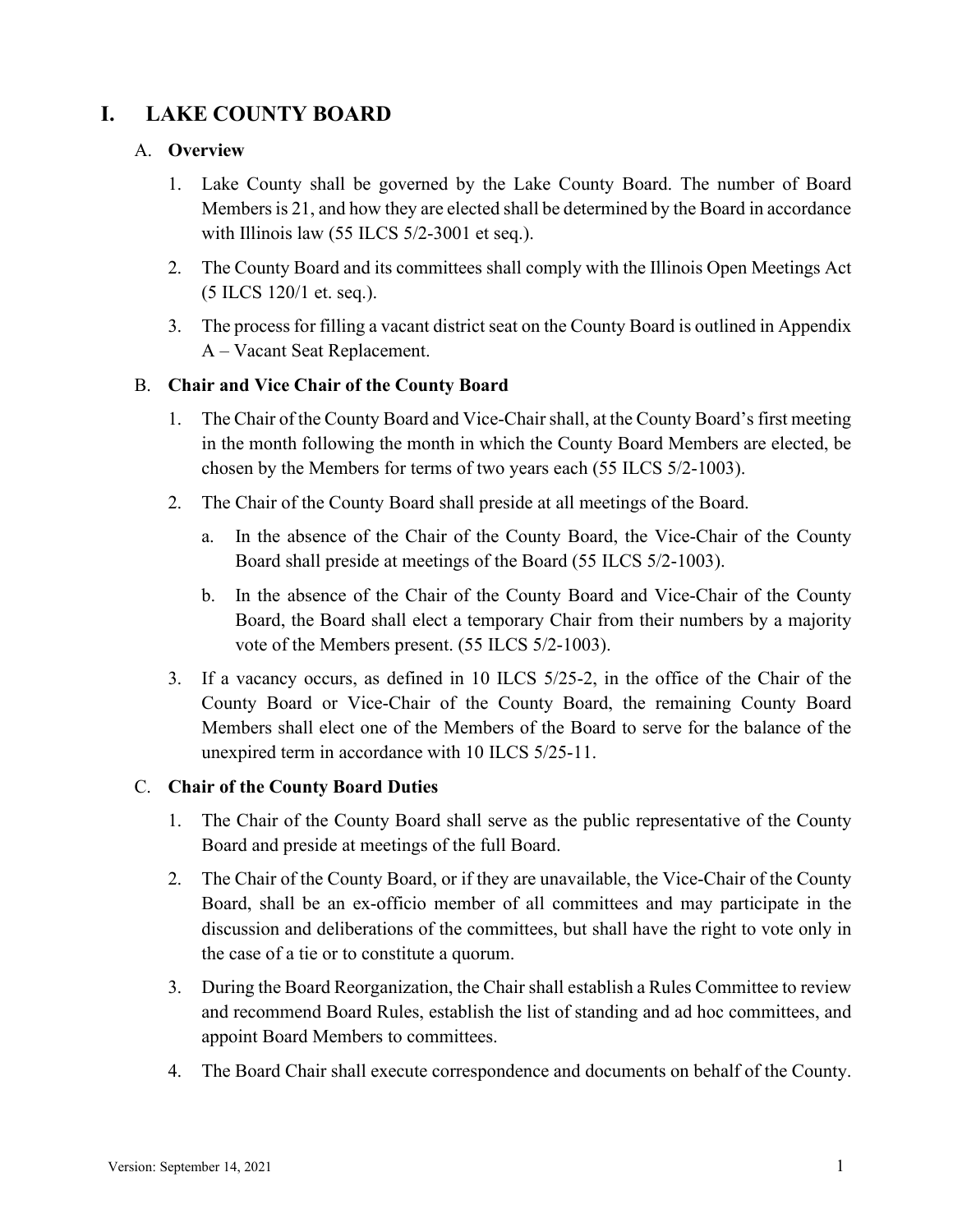- 5. The Chair of the County Board, or Vice-Chair in the absence of the Chair, shall serve as the Liquor Control Commissioner of the unincorporated areas.
	- a. As Liquor Control Commissioner, may appoint a Liquor Commission, pursuant the Lake County Liquor Control Ordinance.
	- b. It is recommended that the County Board Chair complete the Illinois Alcohol Training - BASSET within 120 days of election.
- 6. The Board Chair shall make appointments to boards, commissions, districts and all other authorities. Based on statute or ordinance, these appointments will be presented to the County Board by the Board Chair for information and/or confirmation.
- 7. The Board Chair shall make efforts to help County Board Members to remain informed on matters of importance in a timely manner.
- 8. When a vacancy exists in the position of County Administrator, the Board Chair shall appoint an interim County Administrator, subject to ratification by the County Board, at its next Board meeting.
- 9. The Board Chair shall coordinate the annual evaluation process for the County Administrator.
- 10. The Board Chair may add committee items deemed time-sensitive to the regular Board meeting agenda, with the concurrence of the Chair of the appropriate standing committee(s).
- 11. The Board Chair may consider a request from a County Board Member and authorize the recognition of a special event or item of extraordinary significance be placed on the County Board agenda.

#### <span id="page-5-0"></span>D. **Vice-Chair of the County Board Duties**

1. Authorized to take on all responsibilities delegated to the Board Chair in the event of the Chair's absence, including but not limited to the execution of official documents.

#### <span id="page-5-1"></span>E. **County Board Member Duties**

1. Serve as a member of the legislative body for the County and as the representative of their County Board district.

#### <span id="page-5-2"></span>F. **County Board Member Resources**

- 1. County Staff and Resources:
	- a. No Member should commit the use of County Staff or other County resource without first coordinating with the County Administrator. County resources are limited, and the Administrator is best able to determine the proper allocation of staff time and other resources.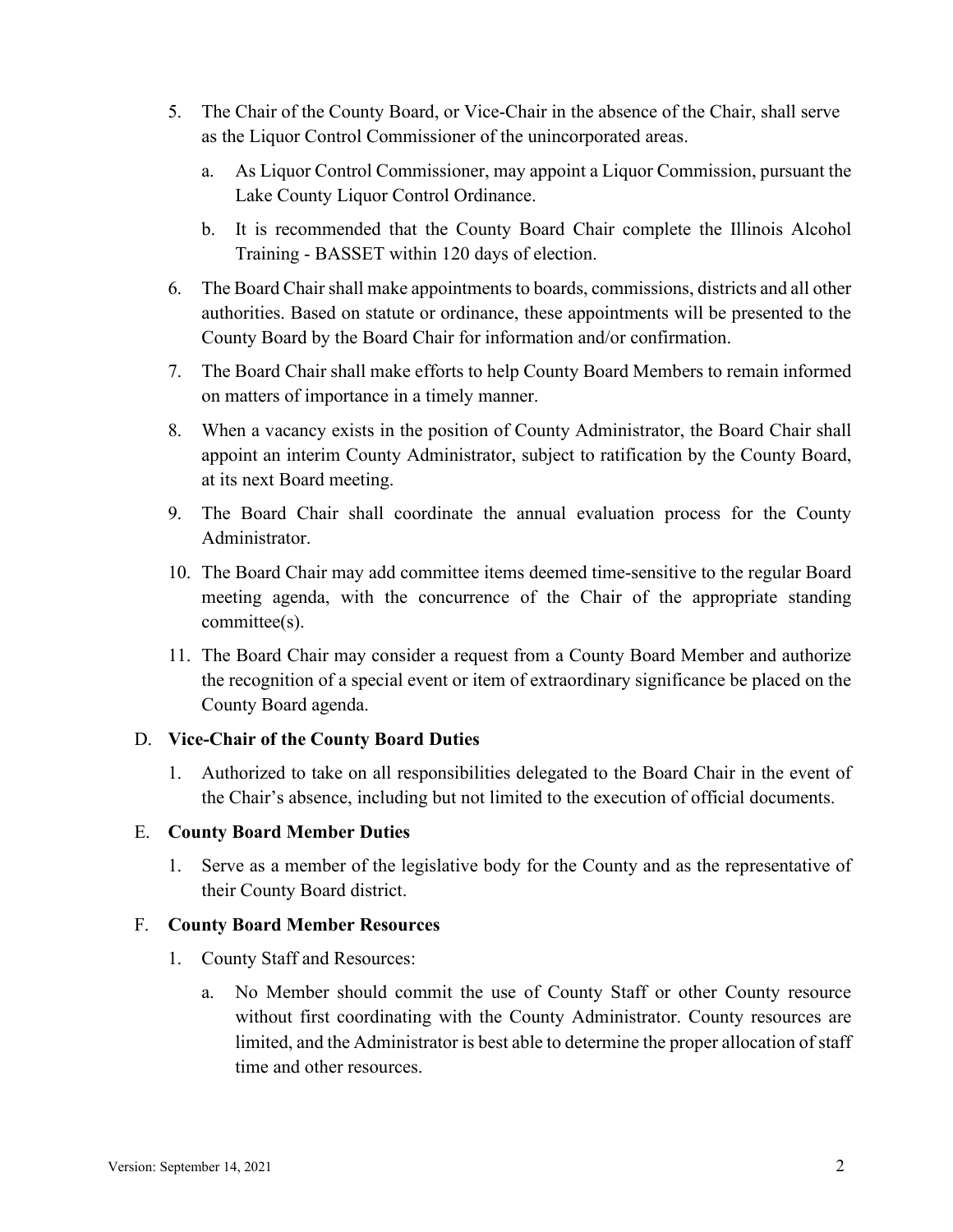- b. The appropriate standing committee must approve via committee consensus any County Board Member requests for staff assistance **requiring more than two hours** to complete. Board members will be respectful of staff by allowing reasonable time for staff to research and prepare for discussion on the requested topic.
- c. Committee-directed initiatives resulting in a significant impact on staff workload, changes to the business plan of the department, the strategic plan of the County, or an unplanned budgetary impact shall be approved by resolution of the County Board.
- 2. Community Recognition. County Board Members may request a "Board Member Proclamation" to recognize an individual, a business, school, or a civic organization to be presented by an individual Board Member at a community or civic event.
	- a. "Board Member Proclamations" may be used for commendable community or public service contributions, outstanding achievements as it relates to academics, athletics, or community service, and acts of leadership, valor, or heroism.
	- b. Board Member Proclamations may recognize and honor but shall not be used to promote or endorse political candidates, political causes, religion, or religious institutions.
	- c. Requests should be submitted to Board Office staff at least **two weeks in advance**, with supporting material/details.
		- i. "Board Member Proclamations" will be signed by the Board Member(s) making the request.
		- ii. County Board staff will draft the document and send to Communications staff for review.
- 3. Board Member Newsletters.
	- a. The Lake County Communications Office will provide each Member a twice monthly e-newsletter to send to their constituents.
	- b. Members maintain editorial control of their newsletter, meaning that the Member is accountable for its final content.
	- c. Since Board Member newsletters are created using public funds, there are legal and practical considerations that must be considered. The Communications Office will provide Members with the most current Lake County State's Attorney's guidelines for Board Member newsletters and social media pages maintained by Members.
	- d. If the Chief Communications Officer (CCO) believes e-newsletter content may be inconsistent with these Rules or the guidelines provided by the State's Attorney's Office, the CCO will notify the County Administrator, discuss with the Member, and obtain guidance from the State's Attorney's Office.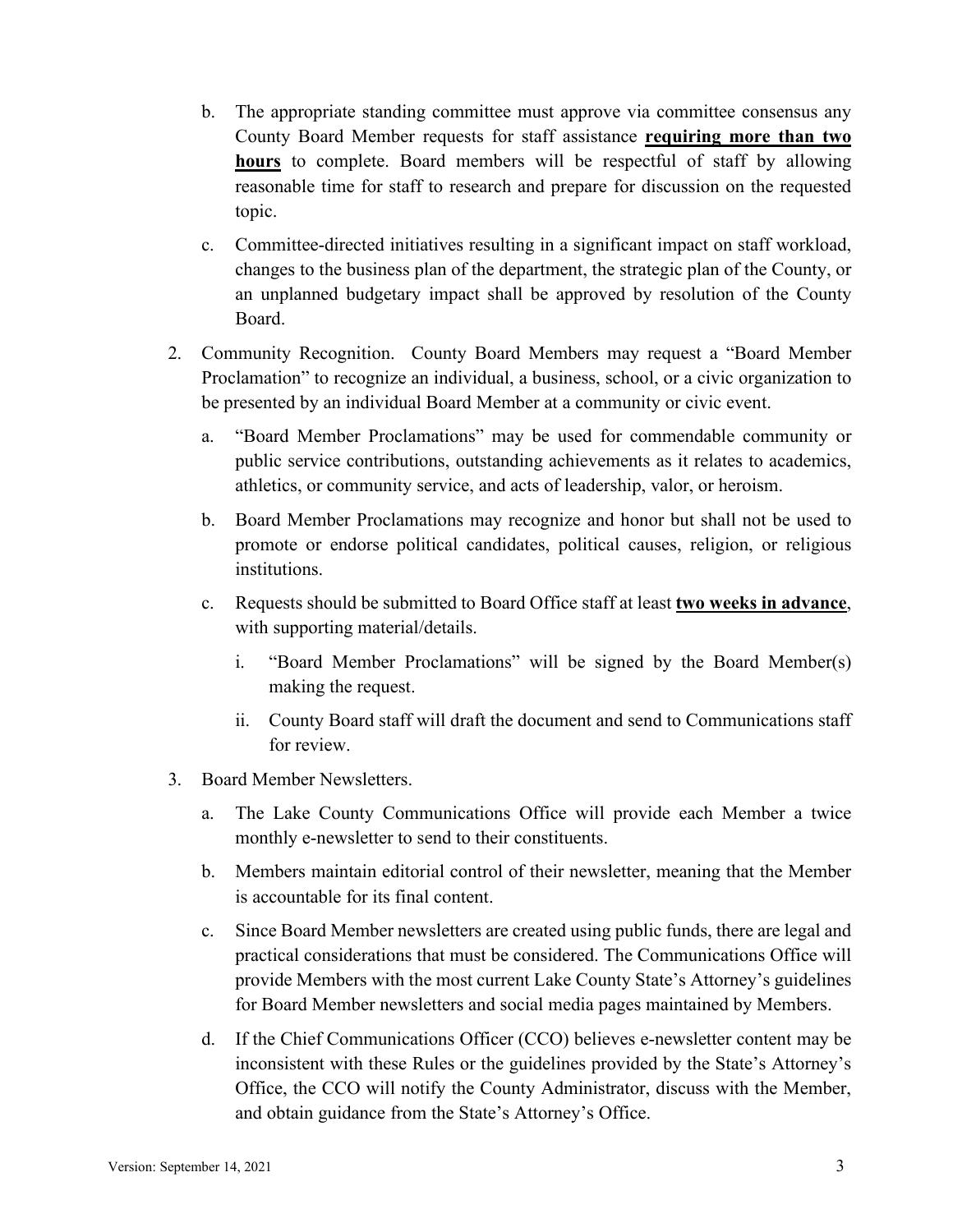e. E-newsletter constituent mailing lists remain property of the County, not the individual Member. The County Administrator has the authority to send critical and/or time-critical information (such as emergency or disaster information) to the e-newsletter mailing lists.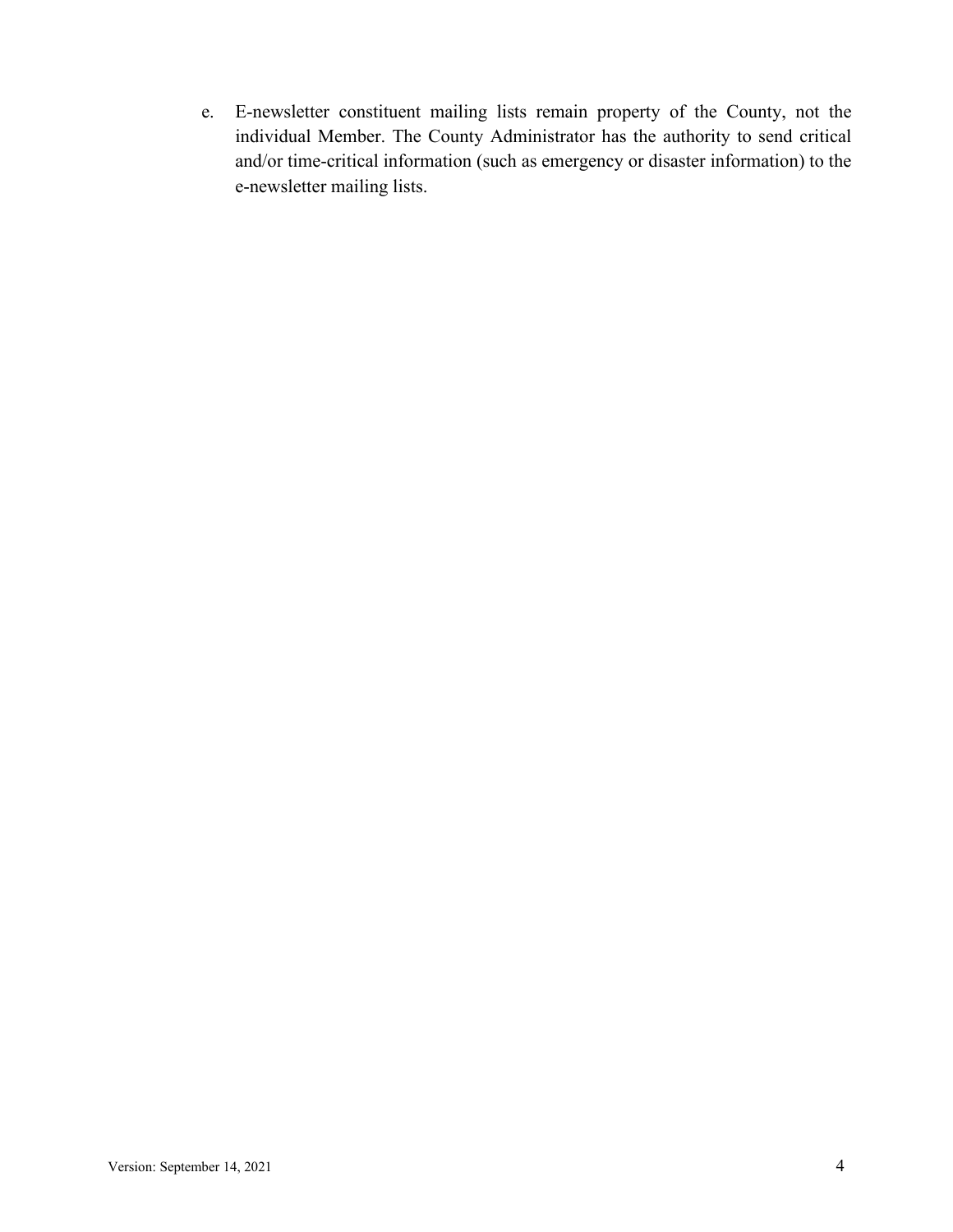## <span id="page-8-1"></span><span id="page-8-0"></span>**II. RULES OF ORDER AND OPERATIONAL PROCEDURES**

- A. **The Rules.** All business of the County Board, its standing and special committees, and its Members shall be in conformity with these County Board Rules of Order and Operational Procedures ("Rules").
	- 1. In the absence of special rules covering the needs of the Board, or if an existing rule does not adequately cover the needs of the Board, "Roberts Rules of Order" (latest issue) if not inconsistent with these Rules, shall govern.
	- 2. These Rules are subject to requirements of state statute. In the event of any inconsistency between these Rules and the requirement of any state statute, the state statute shall govern.
	- 3. In the interest of uniform standards and practices in the various departments of the County, any rules, resolutions, and ordinances previously adopted that included rules of order and procedure applicable to the County Board and are inconsistent with these Rules are herewith repealed.
	- 4. These Rules shall remain in effect until new Rules are adopted during the Board's reorganization process.
- <span id="page-8-2"></span>B. **Severable.** These Rules are severable. That is, if any one of these Rules (or part thereof) is found contrary to law, such finding shall not affect any other rule (or part thereof).
- <span id="page-8-3"></span>C. **Adoption of the Rules.** These Rules shall be adopted by a majority vote of the County Board Members present at its reorganization meeting in December following an election.
- <span id="page-8-4"></span>D. **Suspension of the Rules.** The Rules may be suspended by the County Board (or a Committee) by a motion for a particular purpose and requires a roll call vote of two-thirds of the Members of the Board (or Committee) present voting to suspend.

#### <span id="page-8-5"></span>E. **Amendments to the Rules**

- 1. Amendments to these rules may be initiated by the Rules Committee.
- 2. In addition, any Board Member may, upon motion duly made and seconded, propose an amendment to these rules, whereupon such proposed amendment shall be referred to the Rules Committee.
- 3. Any proposed amendment to these rules shall be distributed to each Board Member at least five days before the meeting at which it is to be presented. This five-day requirement does not apply to the reorganization meeting of the County Board.
- 4. Amendments of these rules may be adopted by a two-thirds vote of the Board Members present by roll call vote.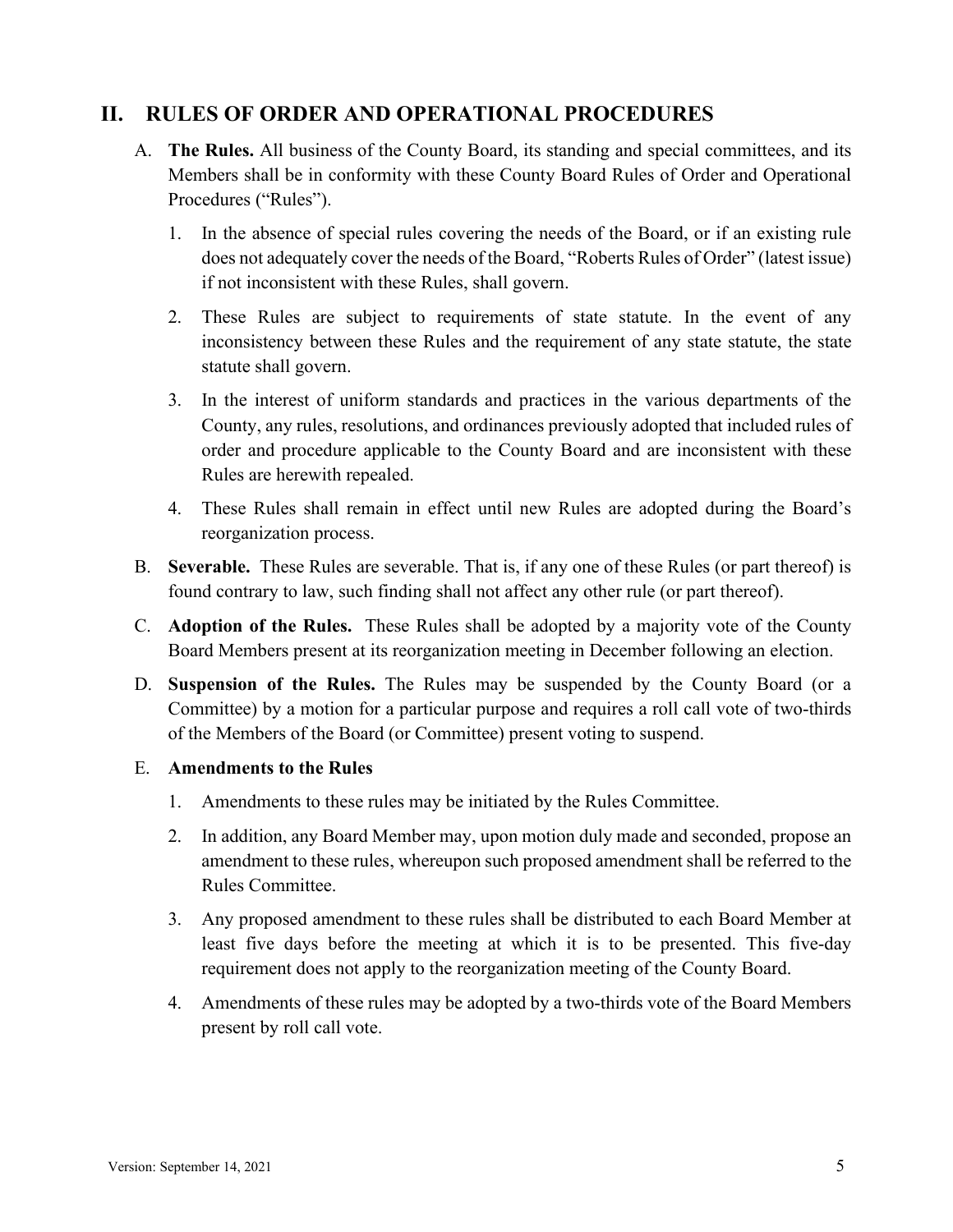#### <span id="page-9-0"></span>F. **Enforcement**

- 1. The Parliamentarian shall advise and assist the Board Chair in enforcing these Rules and Robert's Rules.
- 2. The County Administrator, or designee, shall advise Committee Chairs in enforcing these Rules and Robert's Rules.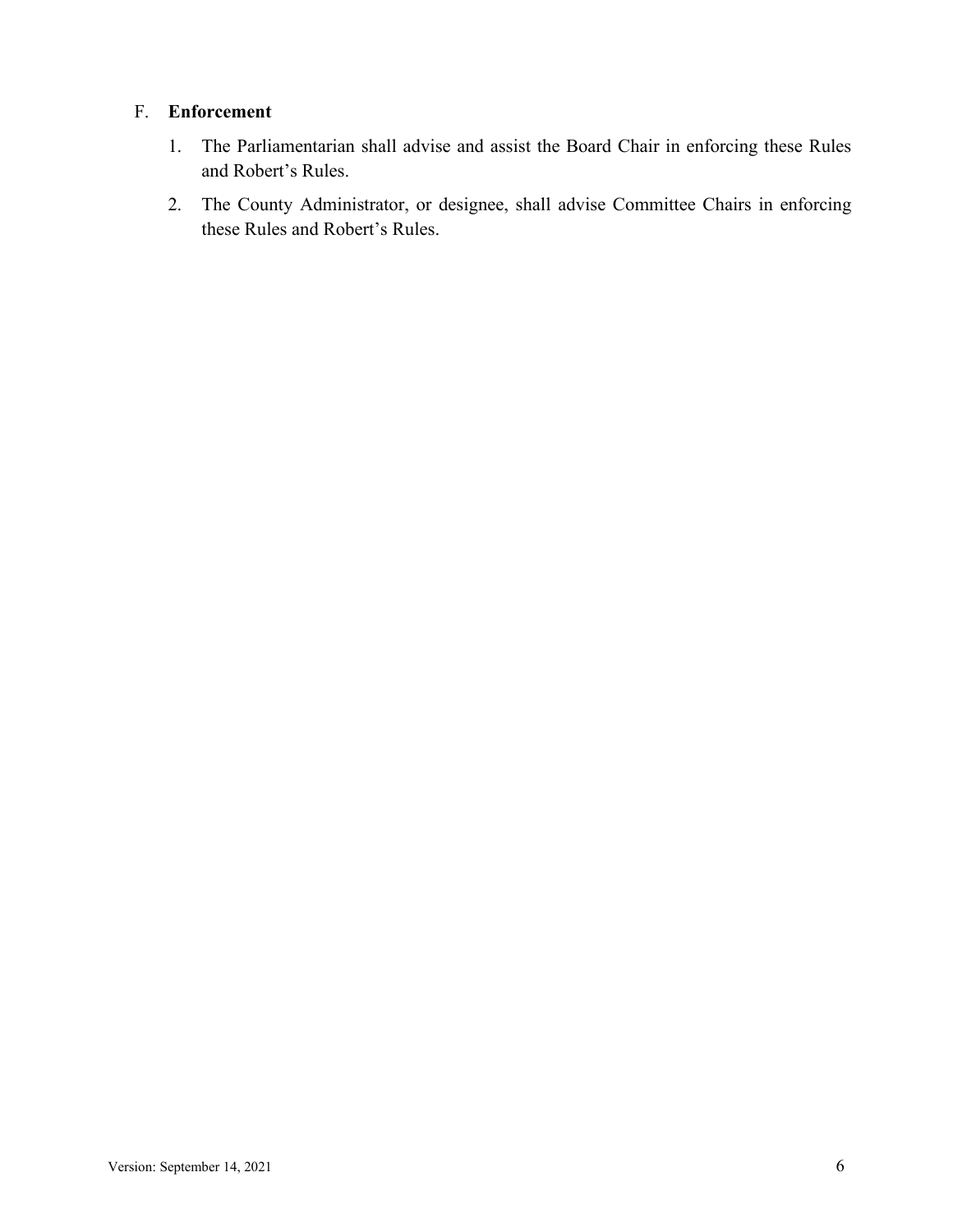# <span id="page-10-1"></span><span id="page-10-0"></span>**III. VALUES, TRANSPARENCY, AND ETHICS**

- A. **Values.** Lake County Government carries out its mission and conducts its responsibilities adhering to the following values:
	- 1. Leadership
	- 2. Fiscal Responsibility
	- 3. Exceptional Service
	- 4. Operational Excellence
	- 5. Environmental Stewardship

#### <span id="page-10-2"></span>B. **Transparency**

- 1. Lake County is committed to making county government more open, accountable,and accessible.
- 2. In addition to providing policy guidance that illustrates this commitment, the Lake County Board makes Board Member information accessible on the County website.
- 3. The following information will be posted on the County website on a Board Member's home page at least quarterly:
	- a. Board member spending
	- b. Copies of postal mailings that are paid for and distributed in accordance with these Rules

#### <span id="page-10-3"></span>C. **Ethics**

- 1. The strongest guarantee of good government is the integrity, objectivity, honesty, transparency, and sincere commitment to ethical principles of conduct by elected officials.
- 2. It is the goal of the Lake County Board to guarantee fair, efficient, and open government and to ensure the integrity and objectivity of its Chair of the County Board and County Board Members. Therefore, Lake County approved the Lake County Ethics and Conduct Code to provide a framework for ethical activities that are to be followed in conducting the business of Lake County government.
- 3. The fundamental principle underlying all policies is that all activities of the Chair of the County Board and County Board Members must meet appropriate ethical and legal standards as outlined in the Lake County Ethics Ordinance.
- 4. County Board staff will send Board Members a copy of the most recently adopted Lake County Ethics and Conduct Code on an annual basis. Board Members will complete a signatory form by February 1st (or within two months of appointment) to acknowledge receipt and review of the Ethics and Conduct Code and the tenets therein.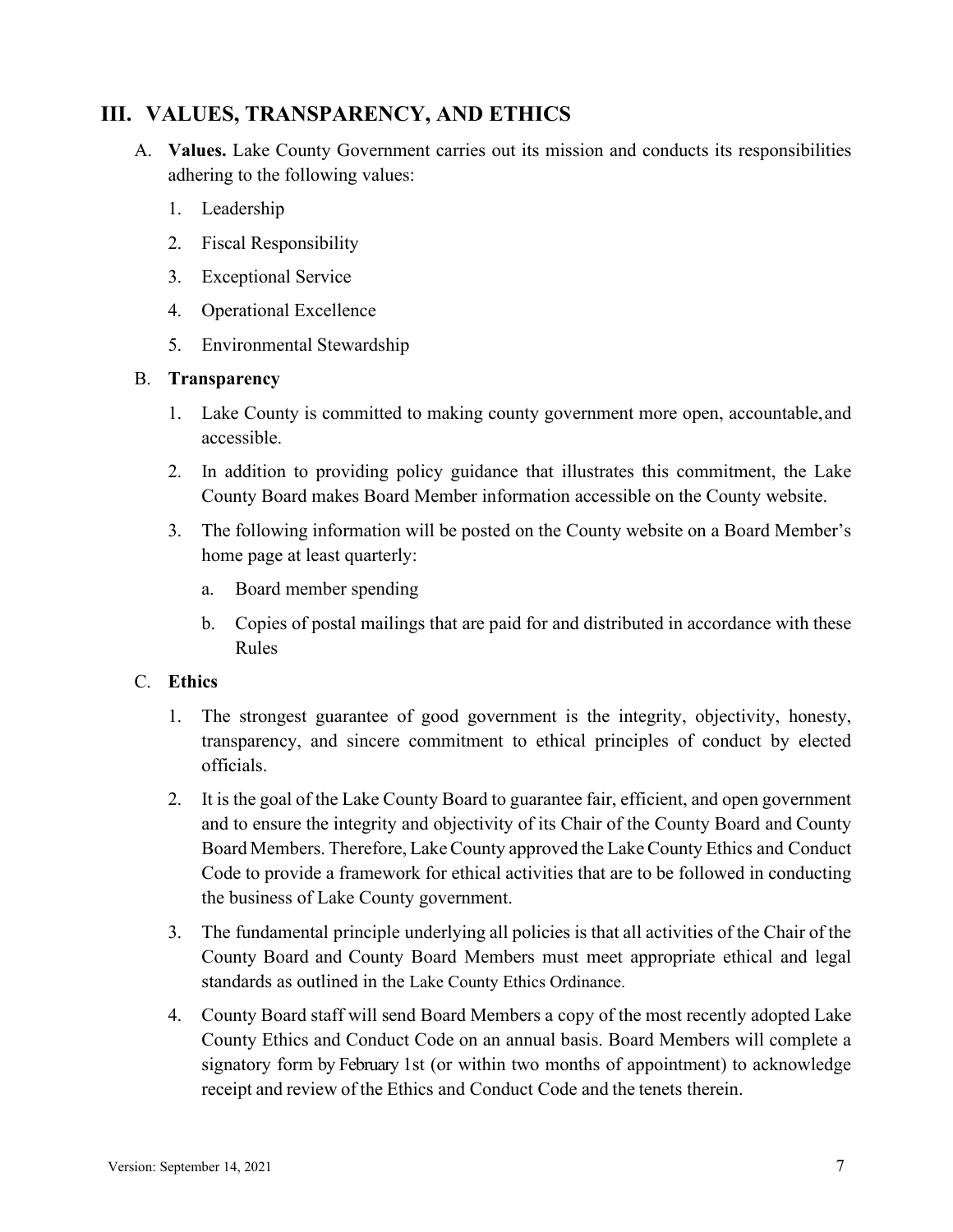5. Process related to the handling of complaints is outlined in the Lake County Ethics and Conduct Code.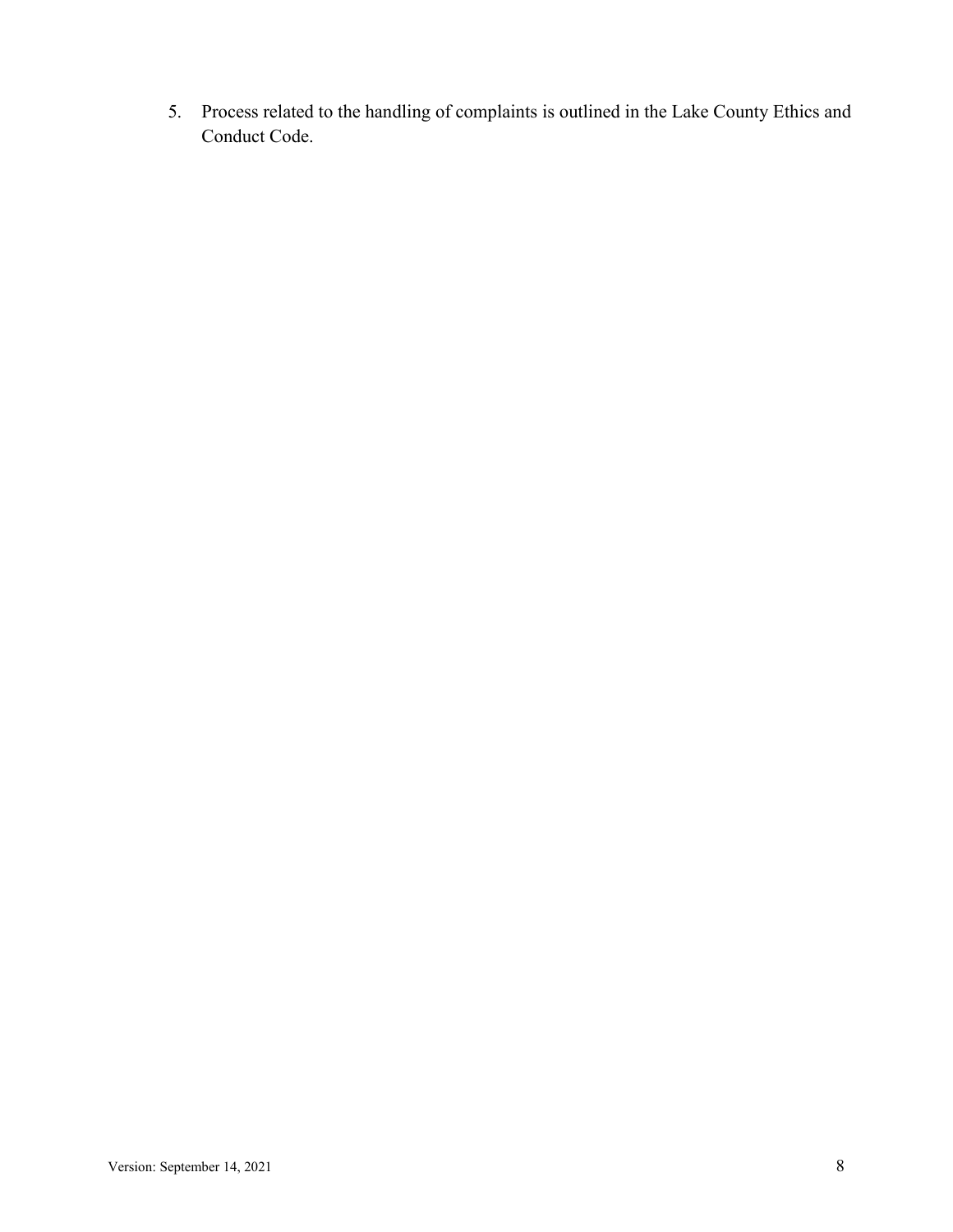# <span id="page-12-0"></span>**IV. BOARD MEETINGS**

#### <span id="page-12-1"></span>A. **Schedule**

- 1. All regular meetings of the Board shall convene at 9:00 A.M., in the County Board Room of the Lake County Administrative Tower in Waukegan, Illinois unless notice is otherwise provided (55 ILCS 5/2-1001).
- 2. Regular meetings of the County Board shall be held on the dates listed in [Appendix B](#page-43-0)  – [Board Meeting Schedule](#page-43-0) (55 ILCS 5/2-1001).

#### <span id="page-12-2"></span>B. **Change of Location**

- 1. Regular and special meetings of the Board may be held in any public building located within Lake County.
- 2. If the building is other than cited above, notice of the building selected for the meeting shall be provided in writing by the Chair of the County Board to each Board Member at least five days prior to said meeting (55 ILCS 5/2-1001).

#### <span id="page-12-3"></span>C. **Special Board Meetings**

- 1. Special meetings of the Board shall be held only when requested by at least one-third (7) of the County Board Members.
- 2. The request shall be in writing, addressed to the Clerk of the County Board, and shall specify the time, place, and reason of such meeting.
- 3. Upon receipt, the Clerk of the County Board shall immediately, but no later than 48 hours prior to the meeting, transmit notice, in writing, of such meeting, to each of the County Board Members.
- 4. The Clerk of the Board shall also cause notice of such meetings to be published in some newspaper printed in the County (55 ILCS 5/2-1002).

#### <span id="page-12-4"></span>D. **County Board Meeting Agenda**

- 1. The Board agenda shall contain the items listed in  $\Delta$ ppendix  $C -$ Board  $\Delta$ genda (Regular [and Special\).](#page-44-0)
- 2. The County Administrator, or a designee, shall be responsible for reviewing the County Board agenda prior to posting.
- 3. A Consent Agenda will be used to expedite the handling of ministerial, routine, or noncontroversial items.
	- a. The County Administrator will be responsible for placing items on the Consent Agenda.
	- b. The Consent Agenda may include, but is not limited to, the following items: approval of minutes, approval of bills, approval of reports, and approval of contracts.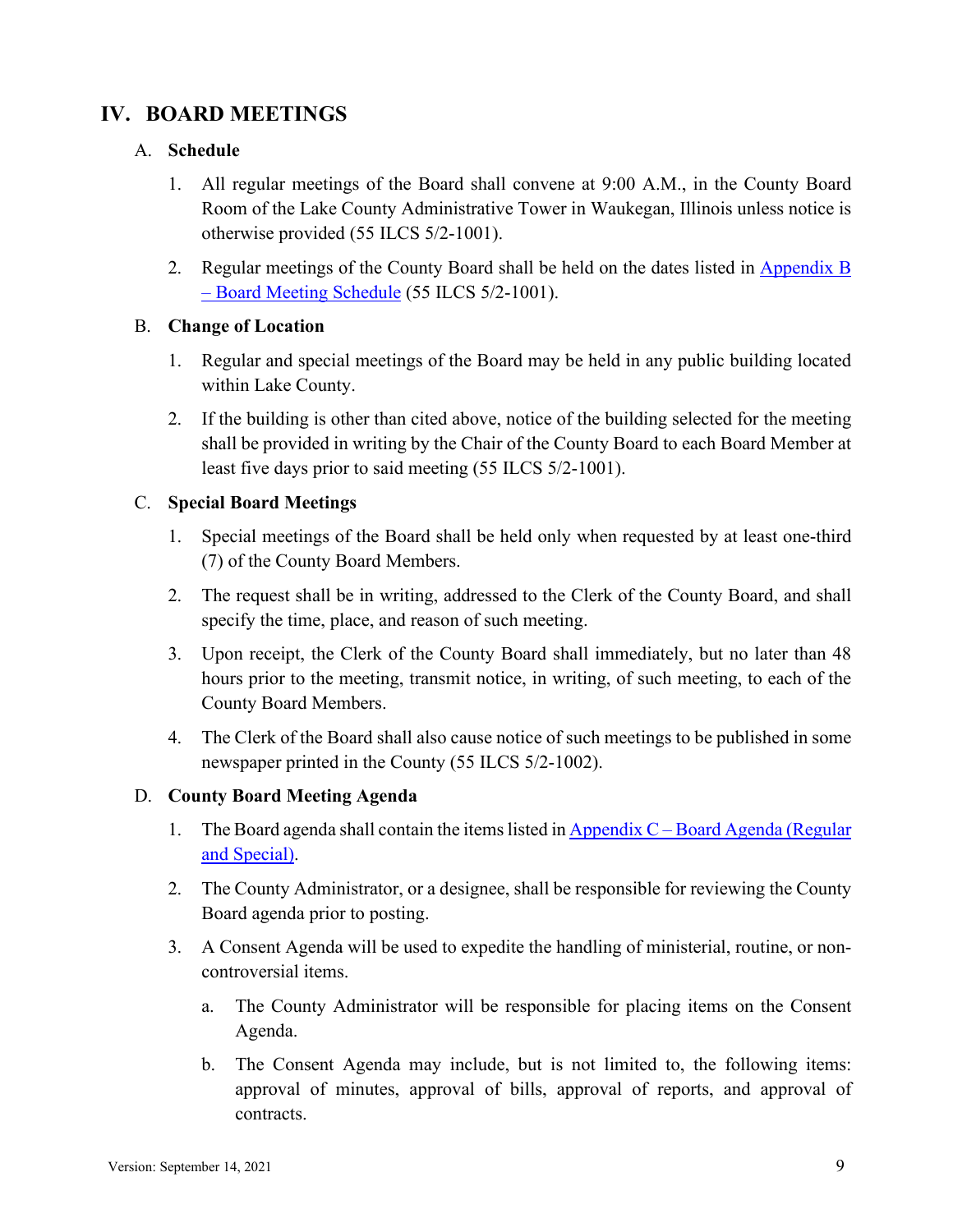- c. Any Board Member may request that an item be removed from the Consent Agenda for discussion.
	- i. The request to remove an item does not require a second or a vote of the County Board.
	- ii. An item removed from the Consent Agenda will be considered as the first item of business during the relevant standing committee's section of the agenda.
- d. Approval of the Consent Agenda will be by a roll call vote of the County Board.
- 4. The Chair of the County Board may add committee items deemed time sensitive to the regular Board meeting agenda (without going through committee), with the concurrence of the Chair of the appropriate standing committee(s). Staff shall provide notification to the appropriate standing committee(s) of the added items and the need for the addition.
- 5. County Board Members may request special recognition of an event or item of extraordinary significance be placed on the County Board agenda. The request will be considered by the Chair of the County Board who may, at their discretion, authorize such addition to the Board Agenda.
- 6. The agenda for Board meetings (regular and special) shall be posted in the County Board Office, County Clerk's Office, the location where the meeting will be held, and on the County Board web page [\(www.lakecountyil.gov\)](http://www.lakecountyil.gov/) at least 48 hours in advance of the meeting (5 ILCS 120/2.02).
- 7. If requested by the Member, paper copies of the Board meeting agenda, as well as pertinent information, will be available to the requesting Board Member prior to the meeting or held at the County Board Office for those Board Members not in attendance.
- 8. Members of the public shall be afforded time to comment on agenda items and other matters germane to the business of the County Board in accordance with these Rules as stated in Appendix  $D -$ [Public Comment.](#page-45-0)

#### <span id="page-13-0"></span>E. **Seating**

- 1. County Board Members shall be seated in the designated area for Members along with the County Clerk's Office, a representative of the County Administrator's Office, and the Parliamentarian.
- 2. Following the election during the reorganization of the Lake County Board, a formal seating chart will be adopted for County Board Members for the two-year term.
	- a. The Members shall be seated in order of seniority, which is determined based on number of years of cumulative service on the County Board.
	- b. Members requiring special accommodation will be seated in an area most accessible. Limited exceptions can be assigned at the Board Chair's discretion due to special consideration of an individual member's mobility or health concerns.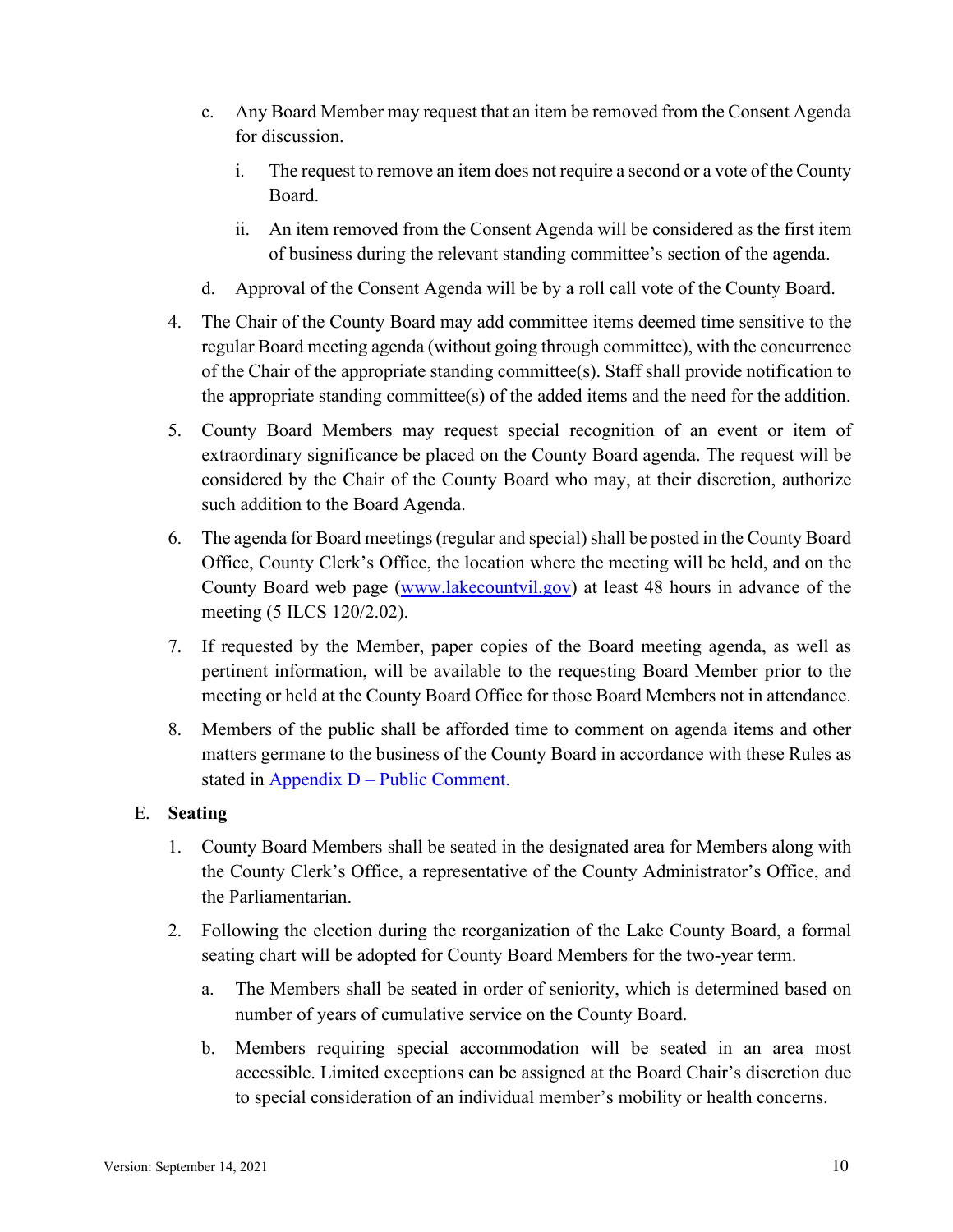- c. In the event two or more Members are elected to the County Board in the same year, the Member receiving the highest number of votes shall be the more senior Member, followed by the Member receiving the next highest number of votes and so on.
- d. Seating based on seniority shall be arranged as depicted in Appendix  $E -$  Seating [Chart.](#page-49-0)
- 3. If Board membership changes during the two-year term, the seating chart will be modified consistent with Section IV.E.2 and be adopted by the Lake County Board.
- 4. In the event that Federal, State, local laws or emergency declarations issued limit the number of people that can attend a County Board meeting in person or impose other social distancing restrictions, the Chair may modify the Board meeting seating to the alternate seating arrangement in  $\Delta$ ppendix  $E$  to comply with such limitations.
- 5. All non-Board Members shall be seated in the section reserved for visitors. The anteroom shall be reserved on County Board meeting days for County Board Members, their guests, staff, and elected officials.

#### <span id="page-14-0"></span>F. **Public Access**

- 1. County Board meetings shall broadcast live on the County's Public Access Television channel(s) and on the Lake County website.
- 2. Recordings of Board meetings and approved minutes shall be available to the public on the Lake County website.

#### <span id="page-14-1"></span>G. **Health and Safety of Meeting Attendees**

1. The County Board seeks to provide an atmosphere of health, safety, and inclusion to treat everyone with courtesy and respect. Any and all health and safety rules that are in effect at the direction of the Administrator and/or the County Administrator in consultation with the Board Chair for Lake County employees and the public entering County facilities shall also apply to all members of the Board, guests, and all public while in attendance at meetings in County facilities.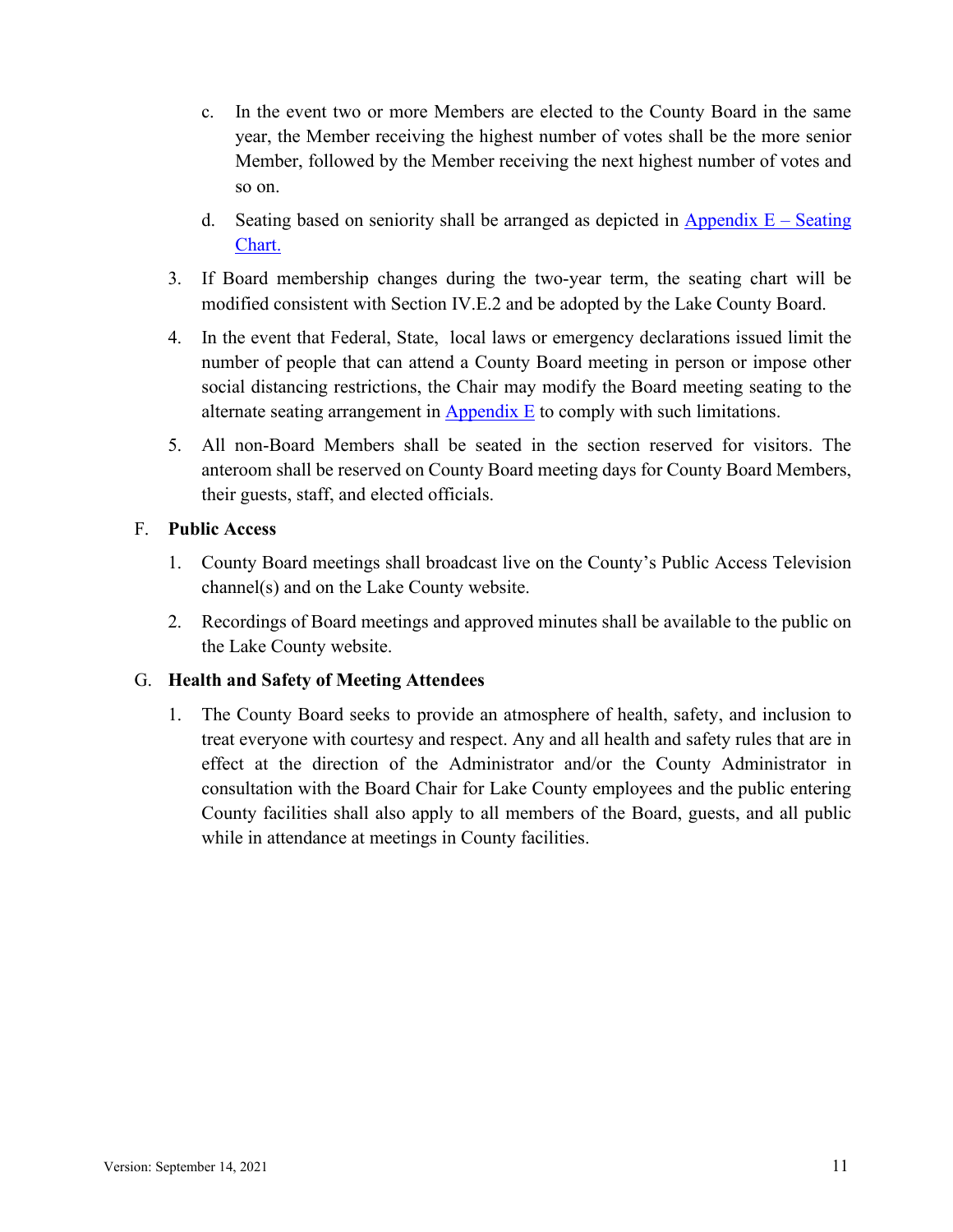# <span id="page-15-0"></span>**V. COMMITTEES**

#### <span id="page-15-1"></span>A. **Organization of Committees**

- 1. The Chair of the County Board shall establish the standing committees and appoint the Chair, Vice-Chair and Members of all standing committees subject to majority approval of the County Board Members present.
- 2. Committees shall include at least one Member of the minority political party(ies) as represented on the County Board, unless it is deemed impractical by the Chair of the County Board, or the Members of the minority political party(ies) decline the appointment.
- 3. Standing committee Members may make a request to the Chair of the County Board, at any time, to change committee assignments due to a change in circumstances.
- 4. In any situation wherein, the Chair of the County Board deems it advisable to appoint an additional Member to any standing committee, they may do so, subject to the approval of a majority of County Board Members present.

#### <span id="page-15-2"></span>B. **Schedule**

- 1. The list of regularly scheduled standing committee meetings will be available on the County website. [See Appendix G.](#page-52-0)
- 2. Special committee meetings shall be held as necessary pursuant to provisions in Section V.D, as well as comply with the Illinois Open Meetings Act.
- 3. The County Administrator, with the consent of the Committee Chair, may cancel a regularly scheduled committee meeting due to a lack of a quorum or an insufficient number of agenda items.
- 4. All Board Members will be informed as soon as a special meeting is scheduled.

#### <span id="page-15-3"></span>C. **Responsibilities**

- 1. Committee Chair
	- a. Presides over the standing committee meetings and is focused on conducting professional meetings in accordance with the County Board Rules as well as Robert's Rules.
	- b. In collaboration with County Administration staff, may add an item for discussion to the committee agenda.
	- c. Engages with agencies on behalf of the committee.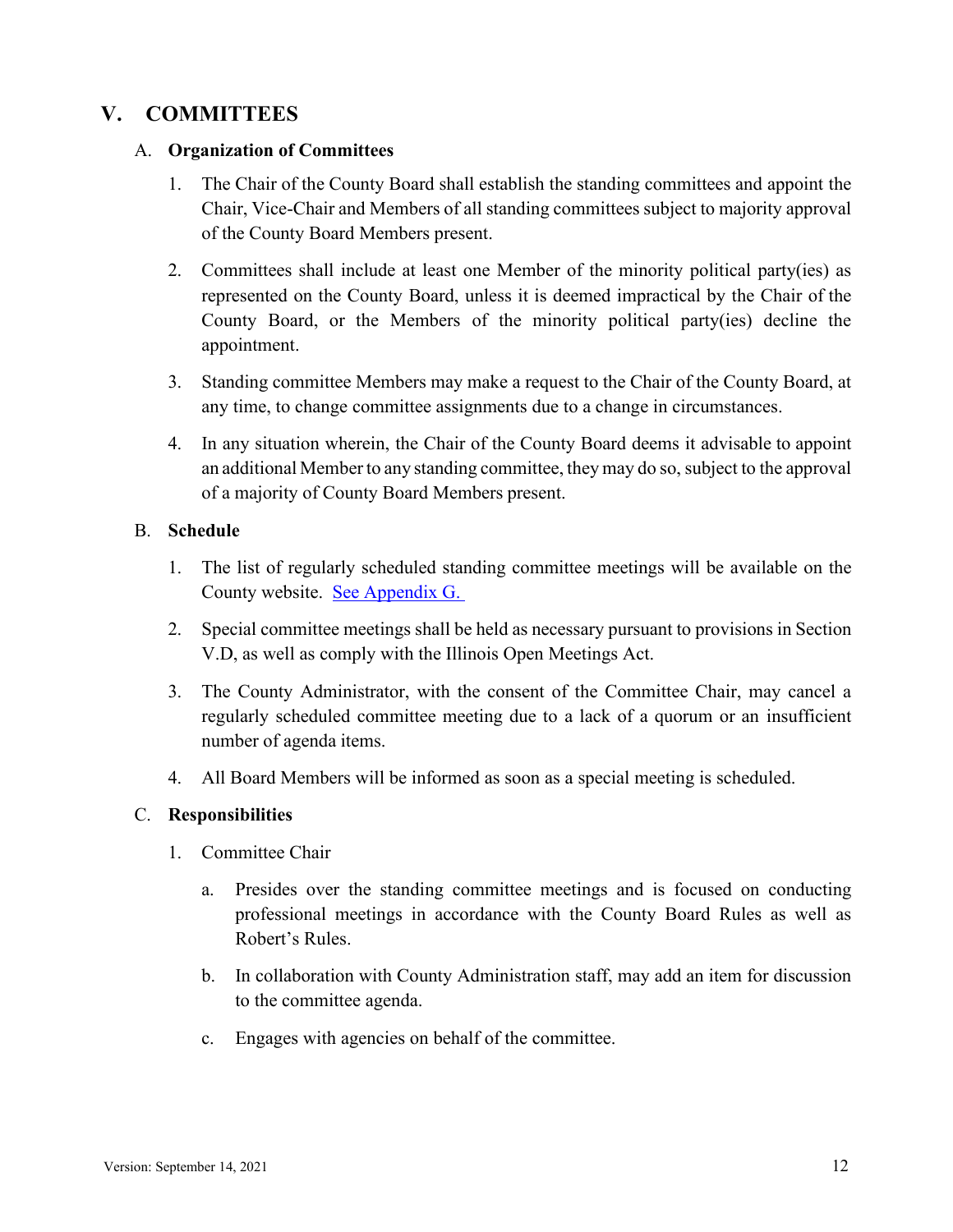- 2. Committee Vice-Chair
	- a. Shall be authorized to take on the responsibilities delegated to the Committee Chair in the event of the Committee Chair's absence.
- 3. Committee Member
	- a. Serve on the committees to which Member has been appointed.

#### <span id="page-16-0"></span>D. **Committee Agenda**

- 1. The County Administrator, working with the Board Chair, shall direct items to the appropriate standing committee and shall develop and approve all agendas prior to posting.
- 2. All agenda items for committee action must be filed with the County Administrator's Office in accordance with the cut-off date for agenda development.
- 3. Regular standing committee agendas, which deal with the order of business, shall provide for the items listed in Appendix F – [Committee Agenda.](#page-50-0)
- 4. Regular standing committee agendas shall include a Consent Agenda to expedite the handling of routine items.
	- a. County Administration will be responsible for placing items on the Consent Agenda.
	- b. The Consent Agenda may include, but is not limited to, the following items: approval of minutes, approval of bills, approval of reports, and recommended approval of contracts.
	- c. Any committee Member may request that an item be removed from the Consent Agenda for discussion.
		- i. The request to remove an item does not require a second or a vote of the Committee.
		- ii. An item removed from the Consent Agenda will be considered as the first item of business during the relevant section of the agenda.
- 5. Any committee Member may, upon the approval of the committee, request that an agenda item be added to or removed from the agenda. No final action may be taken on items added to a committee agenda unless proper notice is provided and complies with the Illinois Open Meetings Act.
- 6. Consideration of a new initiative and/or matter:
	- a. Board Members will make a request to the appropriate standing committee chair for consideration of a new initiative and/or matter. Members are encouraged to seek staff guidance to determine which committee is appropriate.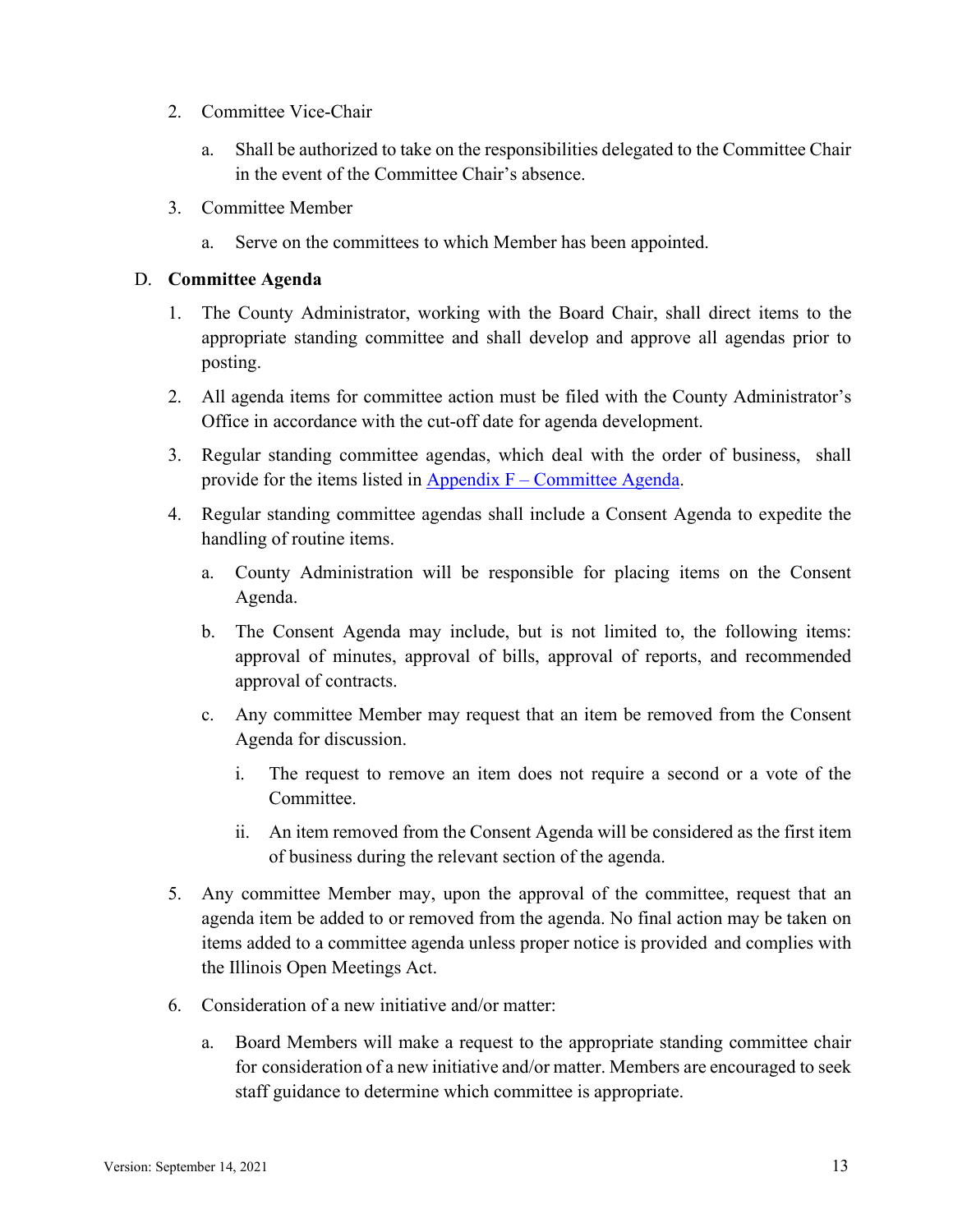- b. The Committee Chair will acknowledge the request and allow the requesting member to share background on the topic.
- c. With majority consensus of the committee, the item will be placed on a future committee agenda for discussion.
- 7. The agenda for committee meetings (standing and ad hoc) and Committee of the Whole meetings shall be posted in the County Board Office, County Clerk's Office, the location where the meeting will be held, and on the County Board web page [\(www.lakecountyil.gov\)](http://www.lakecountyil.gov/) at least 48 hours in advance of the meeting (5 ILCS 120/2.02).
- 8. All Board Members shall receive the committee agendas and regular session minutes to be approved, at least 48 hours prior to said meeting.
- 9. Agenda item materials will be available for all standing committee members 24 hours prior to said meeting, when practicable,.
- 10. Members of the public shall be afforded time to comment on agenda items and other matters germane to the business of the County Board in accordance with these rules as stated in Appendix  $D -$  [Public Comment.](#page-45-0)

#### <span id="page-17-0"></span>E. **Attendance**

- 1. The minutes shall reflect whether a Member is present (reflect if physically present or by electronic means), absent, or attending to other County business as determined by the Committee Chair.
- 2. If a committee member arrives late or leaves early, it shall so be noted in the minutes along with the time. Any Member wishing to be excused from the remainder of a meeting while in session shall so inform the Committee Chair.
- 3. A Member of a standing committee shall inform the County Board Office and the Committee Chair of a planned absence prior to a committee meeting.
- 4. The committee secretaries will record the attendance of Board Members noting if attending in person or through electronic means and shall forward it monthly to the County Board Office for automatic payment of mileage reimbursement. See Section VIII.B.
- 5. If a committee member's unexcused absences exceed 25 percent in a six-month period, the Chair of the County Board may evaluate whether to replace the member on the committee in accordance with Section V.A.

#### <span id="page-17-1"></span>F. **General Provisions**

- 1. Members of the committee shall be seated in the designated area for Members along with the Secretary and a representative of the County Administrator's Office.
- 2. All reports from standing committeesto the County Board shall be in writing.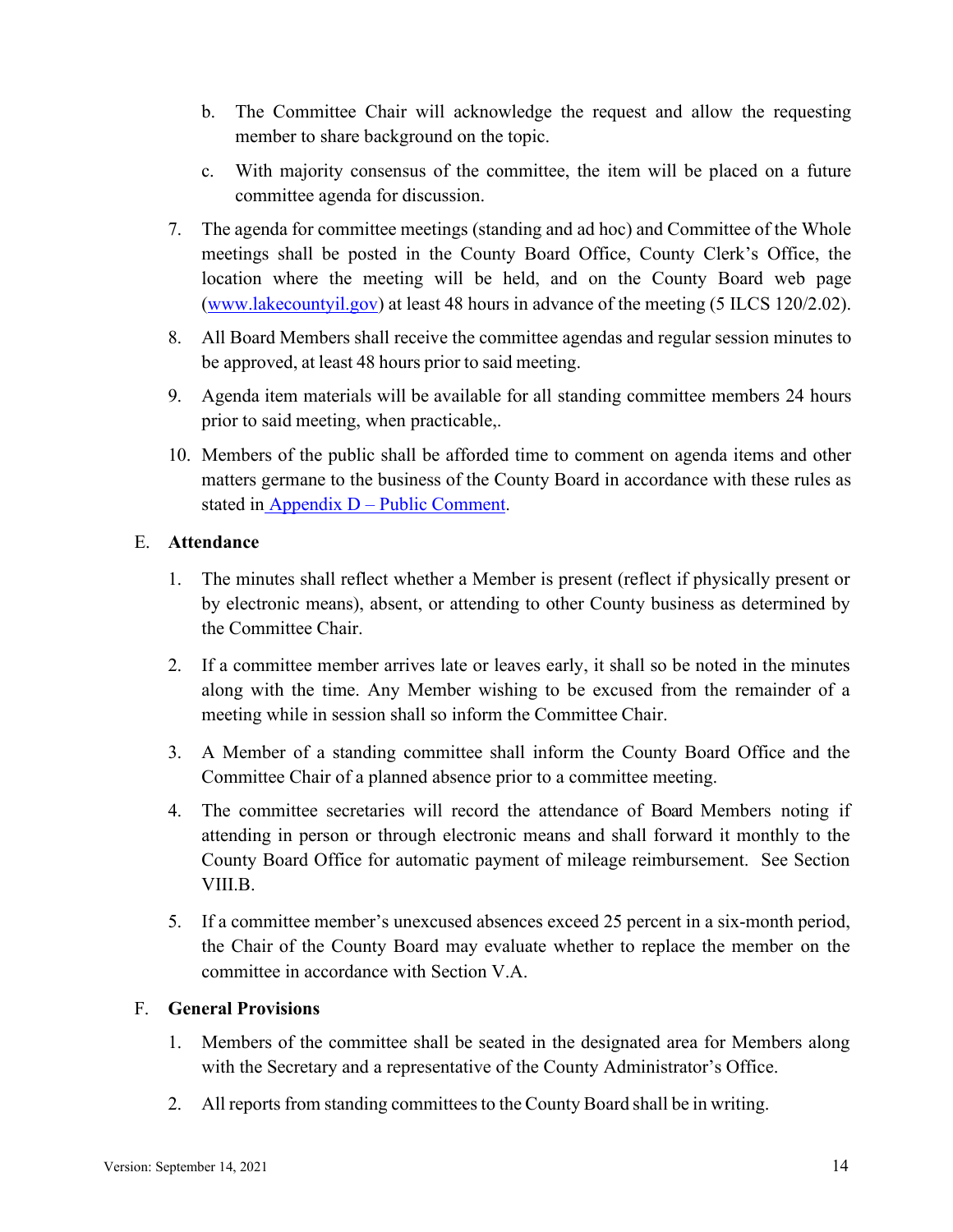- 3. Votes taken in committee shall be electronically recorded during the meeting.
- <span id="page-18-0"></span>G. **Committee Functions.** All committees shall have the following responsibilities as to the various departments, offices, institutions, and activities which are in their respective jurisdictions.
	- 1. Legislation: Consultation with and recommendations to the Legislative Committee on matters of legislation.
	- 2. Joint review of departmental appropriations and budgets with the Financial and Administrative Committee.
	- 3. Review of reports, resolutions, and ordinances in connection with any manner referred to the committee.
	- 4. Examination of monthly reports of fees earned by offices of elected officials, which reports shall be transmitted to the County Board.
	- 5. Approval of all committee meeting minutes.
		- a. The minutes, including votes, shall be approved by the committee and certified in writing by Chair (or Vice-Chair in the Chair's absence).
		- b. A copy of such minutes shall be available to all County Board Members.
	- 6. Department Updates.
		- a. Appointed department heads shall provide a department update with the status of projects and on-going activities to the relevant standing committee within the first six months of every calendar year.
		- b. Elected County offices and independent commissions have the option to provide an update within the first six months of each calendar year.
	- 7. Approval of Board Member requested County resources/staff time pursuant to the Appendix H – [Rules of Decorum.](#page-53-0)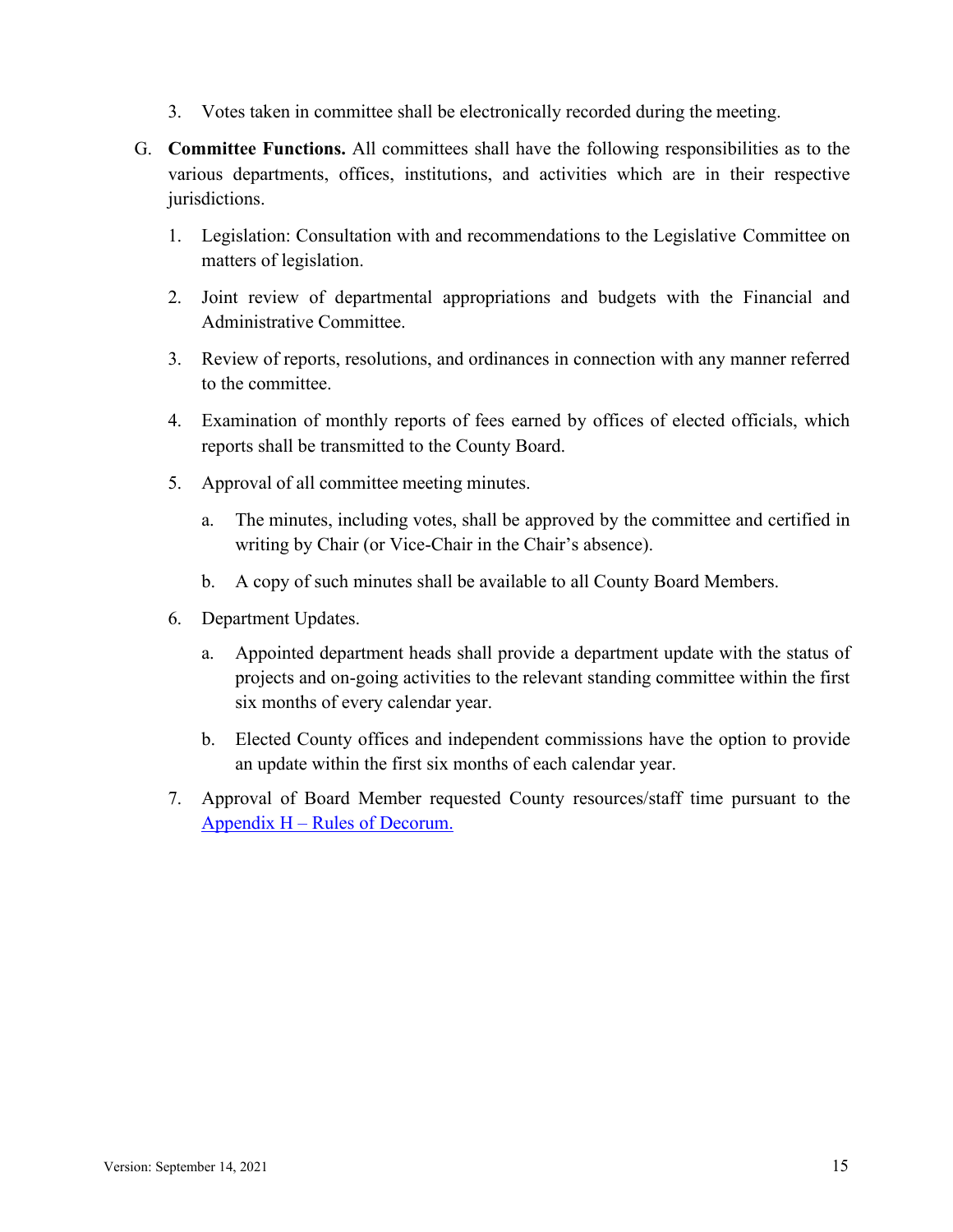<span id="page-19-0"></span>H. **Committee of the Whole.** A Committee of the Whole shall be held at 8:30 A.M. on the Friday before the regular County Board meeting.

| <b>COMMITTEE OF THE WHOLE (COW)</b>                                                             |  |  |  |
|-------------------------------------------------------------------------------------------------|--|--|--|
| <b>Responsible for Matters Pertaining to:</b>                                                   |  |  |  |
| Leadership seminars                                                                             |  |  |  |
| <b>Strategic Planning</b>                                                                       |  |  |  |
| Special presentations/updates                                                                   |  |  |  |
| County Administrator's Report                                                                   |  |  |  |
|                                                                                                 |  |  |  |
| <b>Agencies of:</b>                                                                             |  |  |  |
|                                                                                                 |  |  |  |
|                                                                                                 |  |  |  |
| <b>Authorities:</b>                                                                             |  |  |  |
| No official action may be taken at Committee of the Whole meetings, except approval of minutes. |  |  |  |
| In accordance with these Rules, a Committee of the Whole meeting will be held to review the     |  |  |  |
| Board's Strategic Plan, goals, and objectives.                                                  |  |  |  |
| A quorum need not be present to convene the Committee of the Whole meeting.                     |  |  |  |

- <span id="page-19-1"></span>I. **Standing Committees**. There shall be the following standing committees of the County Board with specific agency jurisdiction and responsibilities as listed:
	- 1. Rules Committee

<span id="page-19-2"></span>

| <b>RULES COMMITTEE</b>                                                                                 |  |  |  |  |
|--------------------------------------------------------------------------------------------------------|--|--|--|--|
| <b>Responsible for Matters Pertaining to:</b>                                                          |  |  |  |  |
| Review of the "Rules of Order and Operational Procedures" and recommendations for changes as<br>needed |  |  |  |  |
| <b>Agencies of:</b>                                                                                    |  |  |  |  |
| Parliamentarian                                                                                        |  |  |  |  |
| County Administration                                                                                  |  |  |  |  |
|                                                                                                        |  |  |  |  |
| <b>Authorities:</b>                                                                                    |  |  |  |  |
|                                                                                                        |  |  |  |  |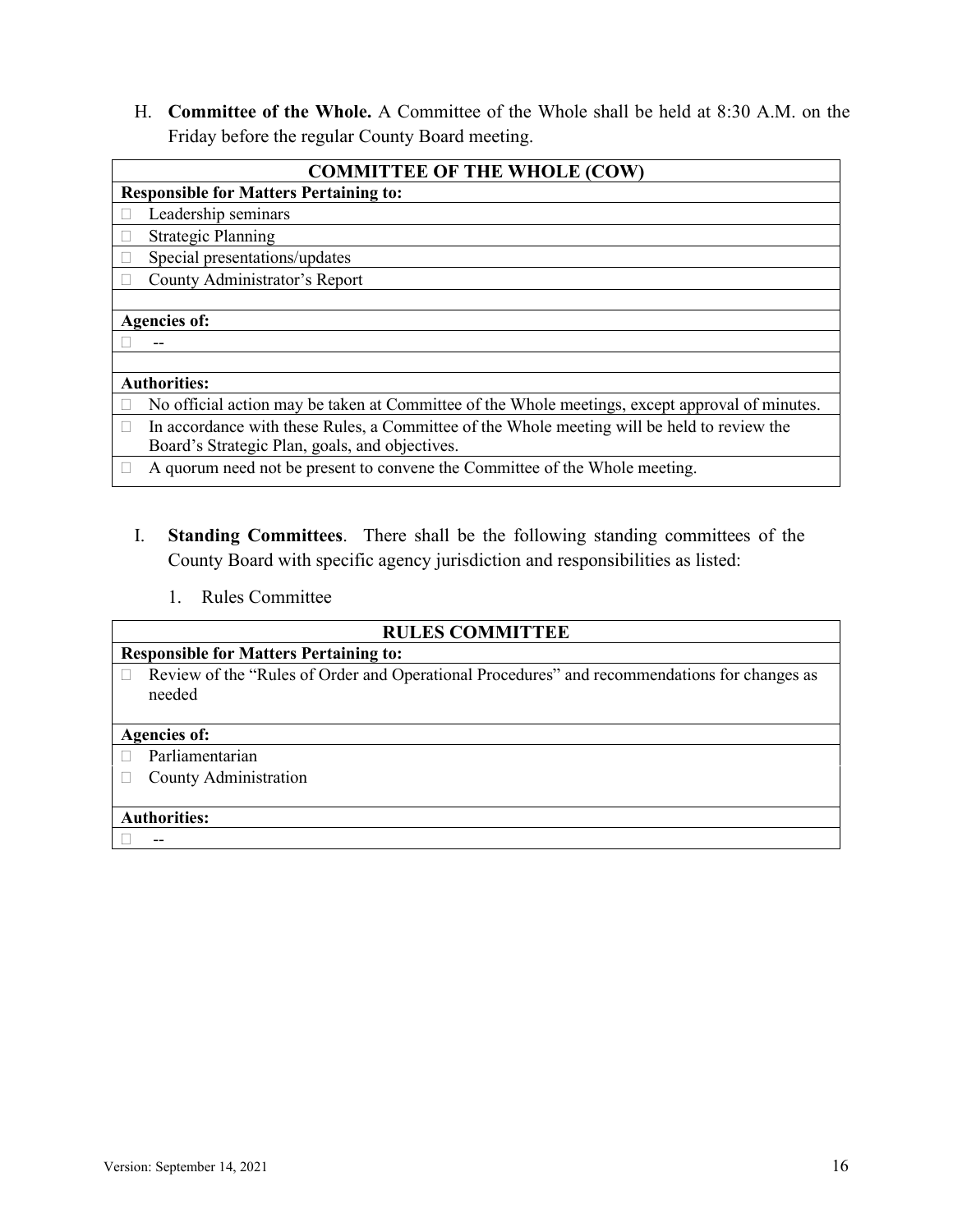2. Financial and Administrative Committee

<span id="page-20-0"></span>

|              | <b>FINANCIAL AND ADMINISTRATIVE COMMITTEE (F &amp; A)</b>                                                                                                                                         |                                          |  |  |  |
|--------------|---------------------------------------------------------------------------------------------------------------------------------------------------------------------------------------------------|------------------------------------------|--|--|--|
|              | <b>Responsible for Matters Pertaining to:</b>                                                                                                                                                     |                                          |  |  |  |
| $\Box$       | Budget Policies, Budget, and Appropriations                                                                                                                                                       |                                          |  |  |  |
| $\Box$       | Final action on all Personnel Action Forms requiring committee approval (excluding department                                                                                                     |                                          |  |  |  |
|              | head performance appraisals)                                                                                                                                                                      |                                          |  |  |  |
| u            | Wages and Job Classifications                                                                                                                                                                     |                                          |  |  |  |
| u            | Federal Insurance Contributions Act (FICA) and Illinois Municipal Retirement Fund (IMRF)                                                                                                          |                                          |  |  |  |
| $\Box$       | Health/Life/Dental Insurance                                                                                                                                                                      |                                          |  |  |  |
| u            | <b>General Operating Expense</b>                                                                                                                                                                  |                                          |  |  |  |
| □            | County Property (and relations with the Public Building Commission)                                                                                                                               |                                          |  |  |  |
| $\mathbf{L}$ | Public Audit                                                                                                                                                                                      |                                          |  |  |  |
| □            | Capital Improvements                                                                                                                                                                              |                                          |  |  |  |
| u            | <b>Tourism Activities</b>                                                                                                                                                                         |                                          |  |  |  |
| u            | Economic Development                                                                                                                                                                              |                                          |  |  |  |
| u            | Elections                                                                                                                                                                                         |                                          |  |  |  |
| □            | <b>Tax Increment Financing Districts</b>                                                                                                                                                          |                                          |  |  |  |
| $\mathbf{L}$ | <b>Recorder Automation</b>                                                                                                                                                                        |                                          |  |  |  |
| u            | Tax Sale Automation                                                                                                                                                                               |                                          |  |  |  |
| u            | Vital Records Automation                                                                                                                                                                          |                                          |  |  |  |
| Ш            | <b>Collective Bargaining</b>                                                                                                                                                                      |                                          |  |  |  |
| Ш            | Litigation                                                                                                                                                                                        |                                          |  |  |  |
| Ш            | Risk                                                                                                                                                                                              |                                          |  |  |  |
|              | <b>Agencies of:</b>                                                                                                                                                                               |                                          |  |  |  |
| $\Box$       | County Board (elected)<br>0                                                                                                                                                                       | Lake County Convention & Visitors Bureau |  |  |  |
| $\Box$       | County Administrator<br>$\mathbf{L}$                                                                                                                                                              | <b>Lake County Partners</b>              |  |  |  |
| П            | <b>Facilities and Construction Services</b><br>П                                                                                                                                                  | County Clerk (elected)                   |  |  |  |
| $\mathbf{L}$ | Finance and Administrative Services<br>$\Box$                                                                                                                                                     | <b>Board of Review</b>                   |  |  |  |
| u            | Human Resources<br>H                                                                                                                                                                              | Recorder of Deeds (elected)              |  |  |  |
| u            | <b>Enterprise Information Technology</b><br>H                                                                                                                                                     | Treasurer (elected)                      |  |  |  |
| $\Box$       | Local Chambers of Commerce<br>$\Box$                                                                                                                                                              | <b>Chief County Assessment Officer</b>   |  |  |  |
|              |                                                                                                                                                                                                   |                                          |  |  |  |
|              | <b>Authorities:</b>                                                                                                                                                                               |                                          |  |  |  |
|              | Committee shall review and approve matters including worker's compensation, position                                                                                                              |                                          |  |  |  |
|              | reclassification, individual compensation and adjustments, in accordance with the Policies and                                                                                                    |                                          |  |  |  |
|              | Procedures Manual.                                                                                                                                                                                |                                          |  |  |  |
| Ш            | Committee shall review matters of threatened or pending litigation in closed session; and shall have<br>settlement authority; or may authorize the County Administrator to enter into litigation. |                                          |  |  |  |
| □            | Committee shall determine when items have significant fiscal impact requiring a presentation at the                                                                                               |                                          |  |  |  |
|              | Committee of the Whole.                                                                                                                                                                           |                                          |  |  |  |
| □            | The County Administrator shall work with the Chair of the County Board and the Chair of the                                                                                                       |                                          |  |  |  |
|              | Financial and Administrative Committee to develop and present regular reports on matters                                                                                                          |                                          |  |  |  |
|              | concerning litigation and liability to the County Board.                                                                                                                                          |                                          |  |  |  |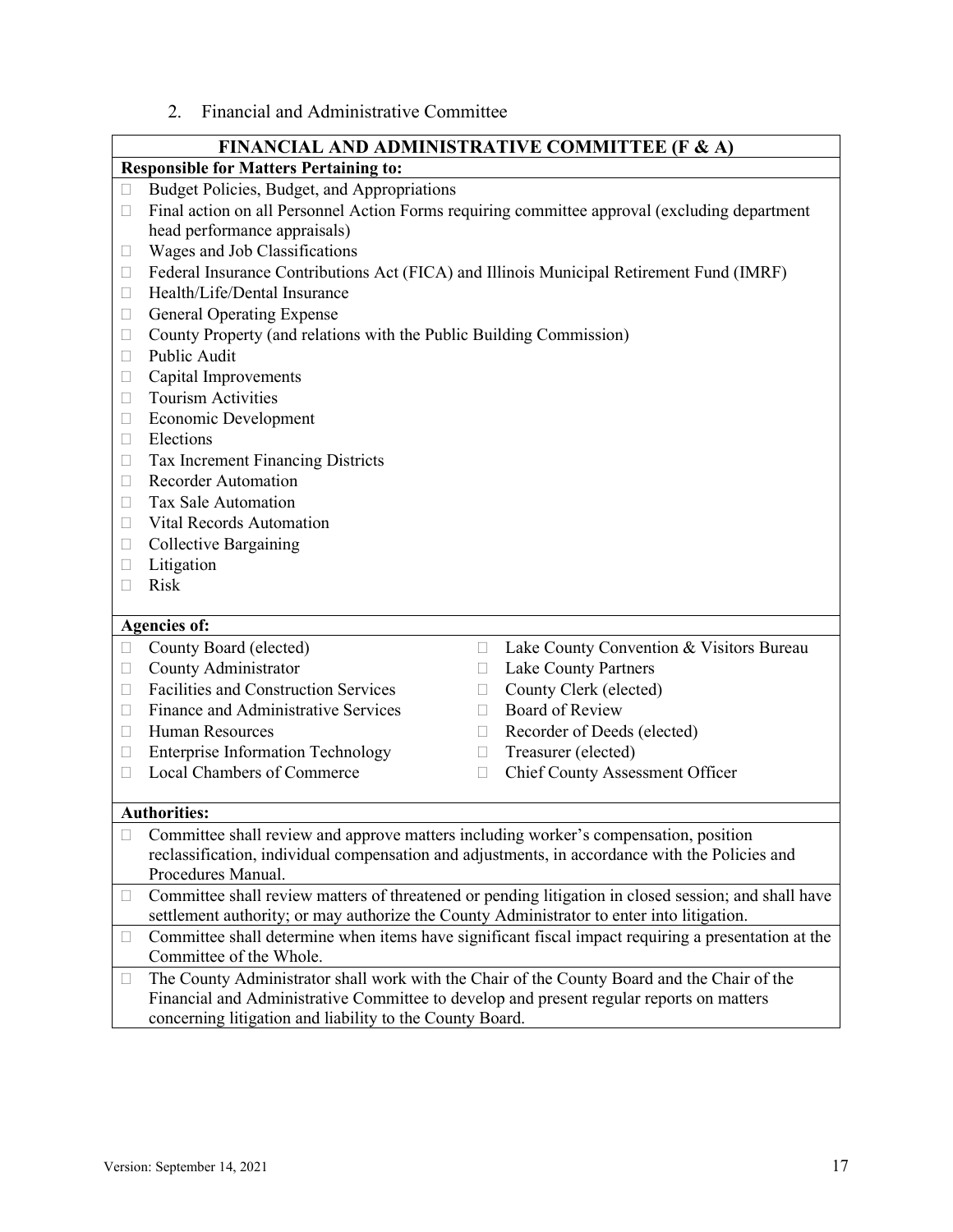3. Public Works, Planning, and Transportation Committee

<span id="page-21-0"></span>

|        | PUBLIC WORKS, PLANNING, AND TRANSPORTATION COMMITTEE (PWPT)                                  |
|--------|----------------------------------------------------------------------------------------------|
|        | <b>Responsible for Matters Pertaining to:</b>                                                |
|        | Land use planning                                                                            |
|        | Comprehensive planning                                                                       |
| $\Box$ | Building and Zoning Issues                                                                   |
| $\Box$ | Central Lake County Water District                                                           |
|        | Regional Transportation Authority (RTA)                                                      |
|        | Metra                                                                                        |
|        | Pace                                                                                         |
| $\Box$ | Central Lake County Joint Action Water Agency (CLCJAWA)                                      |
| □      | North Shore Water Reclamation District (NSWRD)                                               |
| $\Box$ | Des Plaines River Watershed Work Group                                                       |
|        | North Branch Chicago River Watershed Work Group                                              |
|        |                                                                                              |
|        | <b>Agencies of:</b>                                                                          |
|        | Public Works                                                                                 |
|        | Division of Transportation (including Matching Tax Fund, Motor Fuel Tax Fund, RTA Sales Tax, |
|        | and Bridge Fund)                                                                             |
| Ш      | Stormwater Management Commission (SMC)                                                       |
| $\Box$ | Solid Waste Agency of Lake County (SWALCO)                                                   |
| □      | Planning, Building and Development                                                           |
|        | Zoning Board of Appeals                                                                      |
|        |                                                                                              |
|        | <b>Authorities:</b>                                                                          |
|        | --                                                                                           |

#### 4. Energy and Environment Committee

#### **ENERGY AND ENVIRONMENT COMMITTEE (E&E)**

## <span id="page-21-1"></span>**Responsible for Matters Pertaining to:**

- □ Sustainability and Climate Change Impact
- Environmental Health
- **Energy Management**
- County's Carbon Footprint
- Energy and Environmental Policy and Legislation
- $\Box$  Recycling

#### **Agencies of:**

#### $\Box$

#### **Authorities:**

--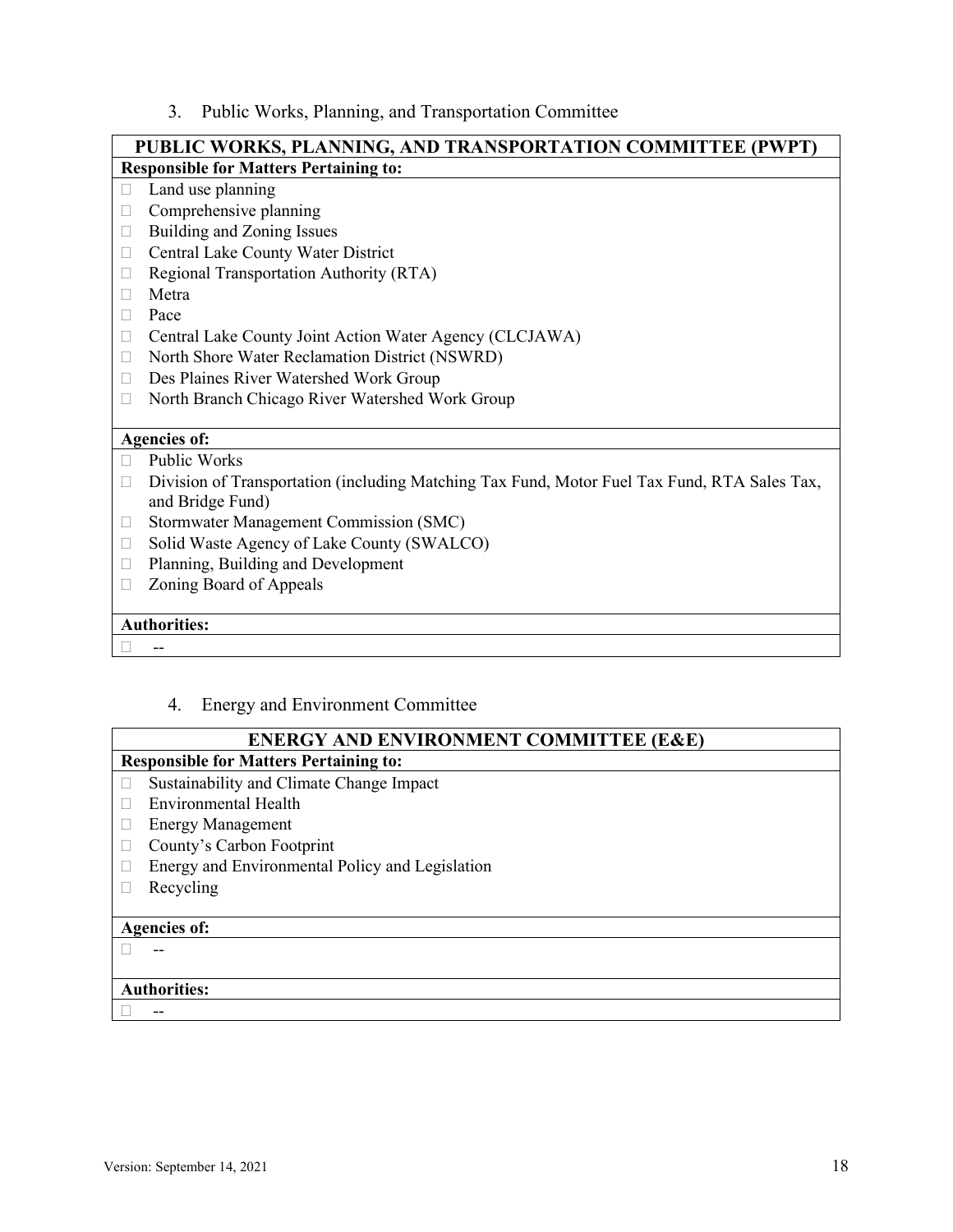5. Health and Community Service Committee

#### **HEALTH AND COMMUNITY SERVICE COMMITTEE (HCS)**

#### <span id="page-22-0"></span>**Responsible for Matters Pertaining to:**

- $\Box$  Community development activities
- $\Box$  Housing activities
- □ Budget and ordinance review for the Lake County Health Department and Tuberculosis Clinic
- All health-related issues.

#### **Agencies of:**

- Health Department
- Tuberculosis Clinic
- □ Regional Superintendent of Schools (elected)
- Veteran's Assistance Commission
- Workforce Development Board
- □ Housing and Community Development Commission
- Affordable Housing Commission

#### **Authorities:**

--

#### 6. Law and Judicial Committee

#### <span id="page-22-1"></span>**LAW AND JUDICIAL COMMITTEE (L & J) Responsible for Matters Pertaining to:**  $\Box$  Budgetary Matters of Probation Services Fee Court Automation Fee □ Court Document Storage Fee □ Oversight of the Emergency Telephone System Board (9-1-1) □ Inmate Welfare Fund □ Sheriff's Asset Forfeiture Funds **Agencies of:** Circuit Court Clerk (elected) □ Coroner (elected);  $\Box$  Sheriff (elected), (including the jail); □ State's Attorney (elected); D Public Defender: □ 19th Judicial Circuit Agencies, (including Circuit Courts, Court Administrator, Jury Commission and Probation, Hulse Detention Center, and Law Library); **Merit Commission.**

#### **Authorities:**

--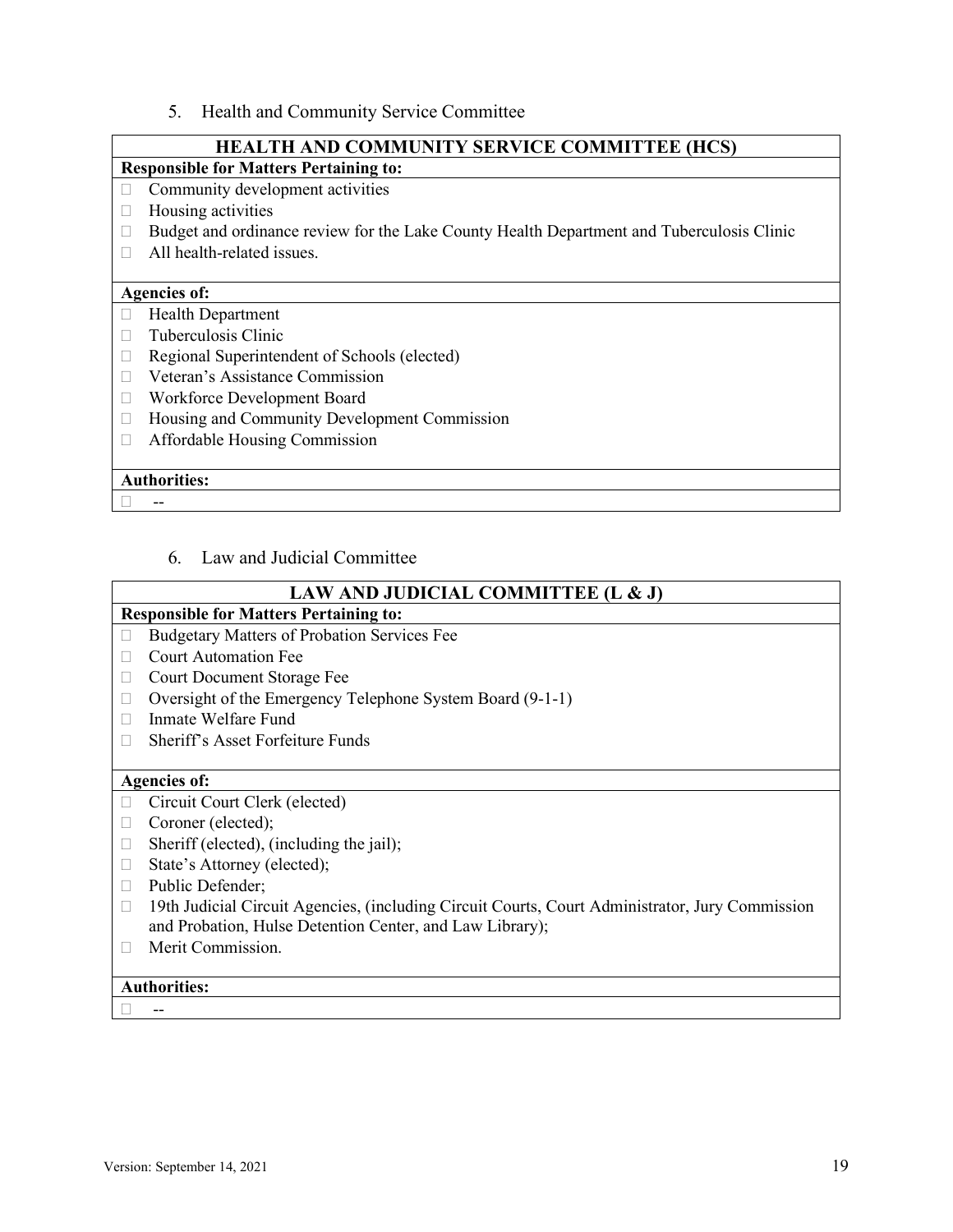7. Legislative Committee

<span id="page-23-0"></span>

| <b>LEGISLATIVE COMMITTEE</b> |                                                                                                                                                                                                        |  |  |  |
|------------------------------|--------------------------------------------------------------------------------------------------------------------------------------------------------------------------------------------------------|--|--|--|
|                              | <b>Responsible for Matters Pertaining to:</b>                                                                                                                                                          |  |  |  |
|                              | Drafting and recommending legislative positions to be taken by the County Board on State and<br>Federal legislation                                                                                    |  |  |  |
| $\Box$                       | Intergovernmental affairs of Lake County not under the jurisdiction of another committee                                                                                                               |  |  |  |
| П                            | Relations with the Lake County Municipal League, State and Federal legislators, the Illinois State<br>Association of Counties, Cook and Collar County Chairs, and the National Association of Counties |  |  |  |
| <b>Agencies of:</b>          |                                                                                                                                                                                                        |  |  |  |
|                              |                                                                                                                                                                                                        |  |  |  |
|                              |                                                                                                                                                                                                        |  |  |  |
|                              | <b>Authorities:</b>                                                                                                                                                                                    |  |  |  |
|                              |                                                                                                                                                                                                        |  |  |  |

8. Diversity and Inclusion Committee

<span id="page-23-1"></span>

| DIVERSITY AND INCLUSION COMMITTEE (D & I)                                                                                                                                                 |  |  |  |
|-------------------------------------------------------------------------------------------------------------------------------------------------------------------------------------------|--|--|--|
| <b>Responsible for Matters Pertaining to:</b>                                                                                                                                             |  |  |  |
| Meets on a semi-annual basis and advises the County Board and County Administrator on<br>recommended policies and practices surrounding diversity and inclusion in the County's workforce |  |  |  |
| Receives reports of diversity and inclusion efforts, hiring practices, employment, purchasing and<br>contracting                                                                          |  |  |  |
| <b>Agencies of:</b>                                                                                                                                                                       |  |  |  |
|                                                                                                                                                                                           |  |  |  |
| <b>Authorities:</b>                                                                                                                                                                       |  |  |  |
|                                                                                                                                                                                           |  |  |  |

9. Ethics and Oversight Committee

<span id="page-23-2"></span>

| ETHICS AND OVERSIGHT COMMITTEE (E & O)                                                                                                                                                                                   |  |  |  |
|--------------------------------------------------------------------------------------------------------------------------------------------------------------------------------------------------------------------------|--|--|--|
| <b>Responsible for Matters Pertaining to:</b>                                                                                                                                                                            |  |  |  |
| Reviewing, amending, and enforcing the County's Ethics and Conduct Code                                                                                                                                                  |  |  |  |
| Assisting in the enforcement of the Lake County Standards of Conduct Ordinance authorized by                                                                                                                             |  |  |  |
| Public Act 98-0779                                                                                                                                                                                                       |  |  |  |
| Assisting in enforcement of these County Board Rules and Procedures by considering complaints<br>$\overline{\phantom{a}}$<br>submitted by County Board Members and the public for substantive violations by County Board |  |  |  |
| Member(s) and making recommendations to the County Board for action                                                                                                                                                      |  |  |  |
| Annual review of current Code and application of Ethics                                                                                                                                                                  |  |  |  |
|                                                                                                                                                                                                                          |  |  |  |
| <b>Agencies of:</b>                                                                                                                                                                                                      |  |  |  |
|                                                                                                                                                                                                                          |  |  |  |
|                                                                                                                                                                                                                          |  |  |  |
| <b>Authorities:</b>                                                                                                                                                                                                      |  |  |  |
|                                                                                                                                                                                                                          |  |  |  |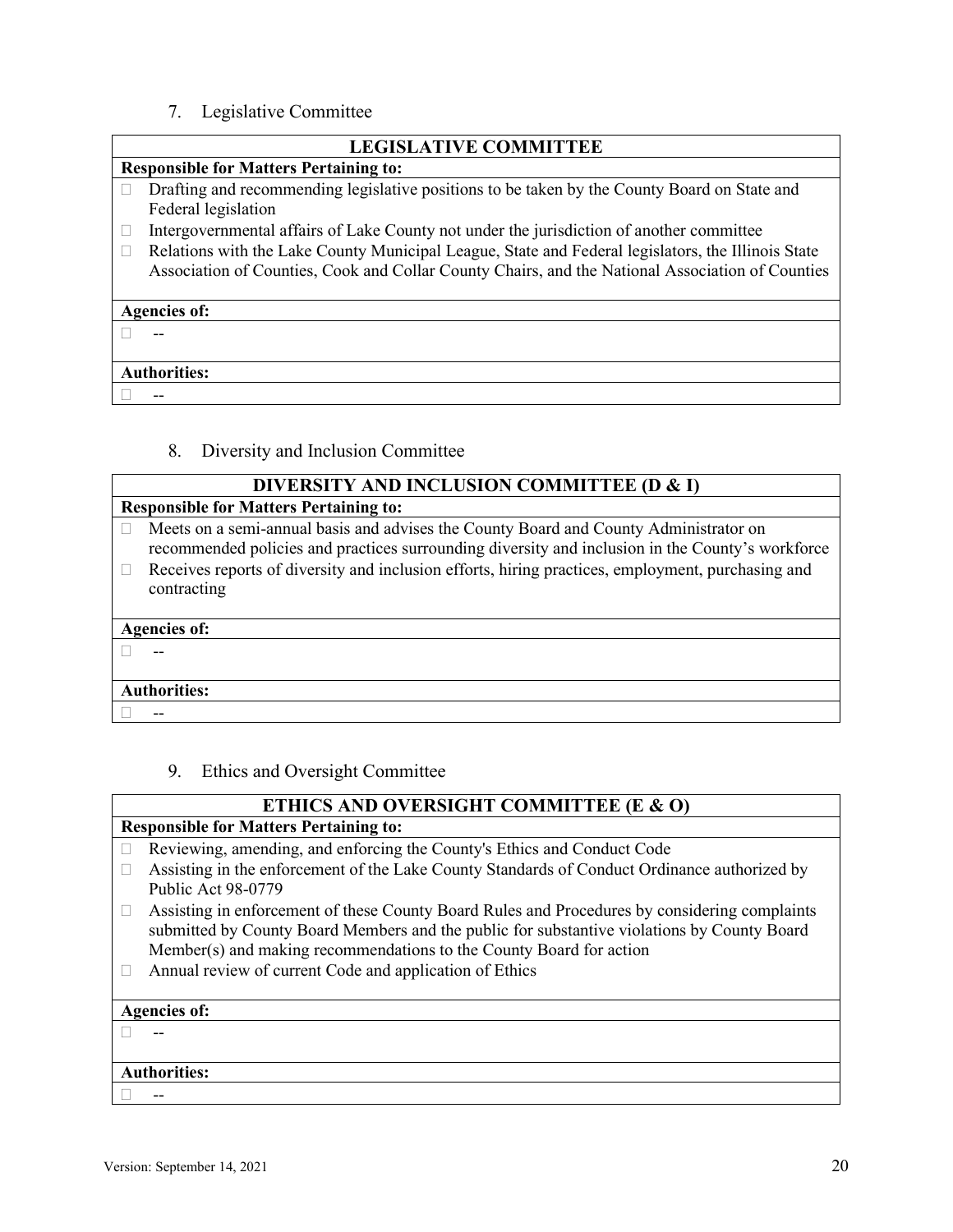#### <span id="page-24-0"></span>J. **Ad Hoc and Special Committees**

- 1. Ad hoc and special committees shall be established as determined and recommended only by the Chair of the County Board with the majority approval of the Board Members present, and they will cease to function when they have completed their duties and have made their final reports.
- 2. In the event a special committee's activities extend into the next County Board session, the special committee will need to be reauthorized at the first regular business meeting of the new County Board session.
- 3. Appointments to ad hoc and special committees shall be in accordance with Section V.A.

#### <span id="page-24-1"></span>K. **Public Access**

- 1. Committee meetings shall be video recorded.
- 2. Recordings of committee meetings and approved minutes shall be available to the public on the Lake County website.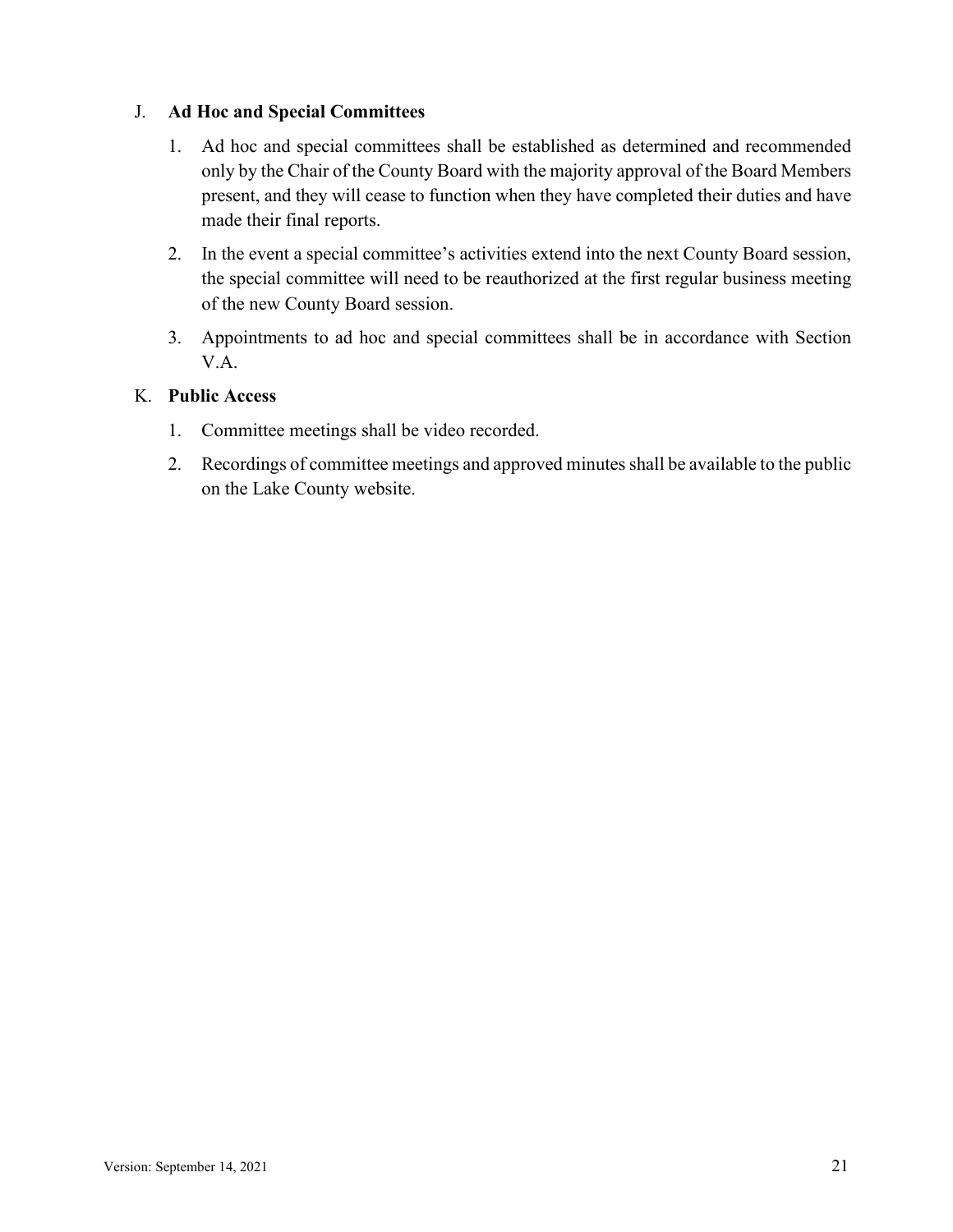# <span id="page-25-0"></span>**VI. CONDUCT OF MEETINGS**

#### <span id="page-25-1"></span>A. **General**

- 1. Audible signals from electronic devices shall be disabled during meetings. All those in attendance shall exit the room before answering phone calls.
- 2. The public may record the proceedings only from the gallery in the public area or in areas designated by the Chair of the County Board.

#### <span id="page-25-2"></span>B. **Quorum**

- 1. Board Meeting: A quorum shall be necessary for the transaction of business. A majority of the Board Members (11) shall constitute a quorum for the transaction of business.
- 2. Committee Meeting: A quorum shall consist of a majority of the Members appointed to the committee. The Chair of the County Board, or if unavailable, the Vice-Chair of the County Board, shall be an ex-officio member of all committees and may participate in the discussion and deliberations of the committees, but shall have the right to vote only in the case of a tie or to constitute a quorum.
- 3. A quorum need not be present to convene the Committee of the Whole meeting.
- 4. The requirement that a quorum must be physically present at the meeting location shall not apply in the event of a bona fide emergency relating to a public health concern in compliance with section 120/7(e) of the Open Meetings Act and set forth in Section VI.D. of these Rules.

#### <span id="page-25-3"></span>C. **Electronic Attendance (Individual Member)**

- 1. In accordance with the Illinois Open Meetings Act (5 ILCS 120/7 et. seq.), a County Board Member may attend public meetings for all public bodies of the County Board by video, if available, or audio conference if the individual Member is prevented from physically attending because of (a) personal illness or disability, (b) business of the County Board or Forest Preserve, (c) a family or other emergency, or (d) employment reasons (military service is considered employment).
- 2. A quorum must be physically present in order for a Member to participate electronically.
- 3. A Member attending electronically shall be considered electronically present at the meeting and entitled to vote on any matter before the public body, as if the Member were physically present at the meeting.
- 4. The Member shall notify the County Clerk and County Board Office in writing (email notice highly encouraged / preferred) of their request to attend electronically in advance of the meeting (unless advance notice is impractical).
	- a. The County Clerk or County Board Office will notify the Chair of the public body, after establishing that a quorum is physically present at the meeting and shall state that a Member requested to participate in the meeting electronically.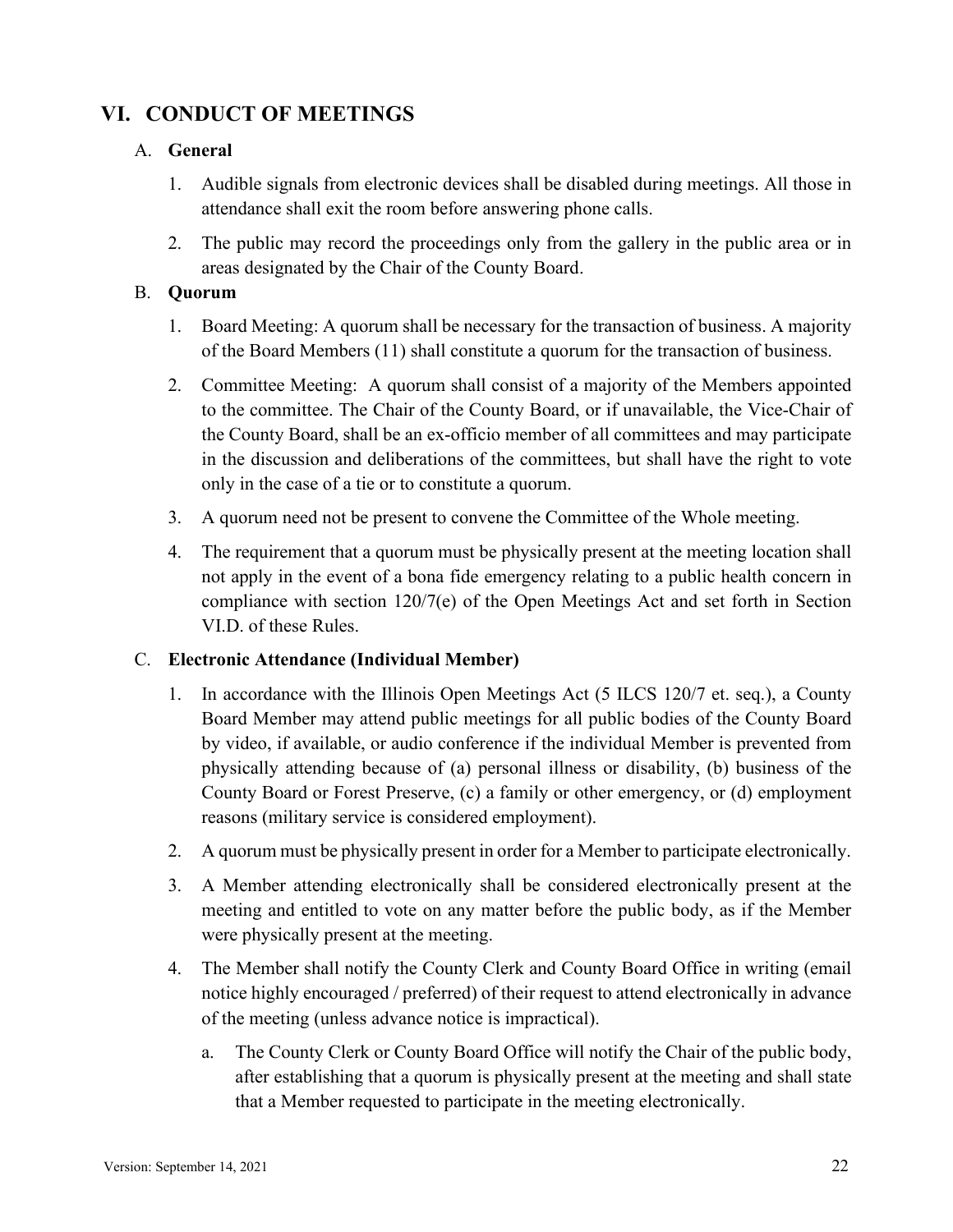- b. The Member will be authorized to attend electronically unless the public body determines, by motion, that the notice does not comply with the requirements outlined herein. If no such motion is adopted, the Chair shall declare the requesting Member present.
- c. When a physically present quorum is required to conduct a meeting, any Member who has submitted a request to participate electronically shall have their request considered to be granted in the order it was received to ensure the ability to achieve quorum.
- 5. If attending electronically and if able to share video, Members should ensure their camera is on, at a minimum, when speaking and when voting.

#### <span id="page-26-0"></span>D. **Audio or Video Meetings Under Disaster Situation**

- 1. In the event of a bona fide disaster, as declared by the Governor or the Director of the Illinois Department of Public Health, that is (1) related to public health concerns as defined in Section 4 of the Illinois Emergency Management Agency Act, (2) all or part of the County is covered by the disaster area and (3) the Chair determines that an inperson meeting is not practical or prudent because of a disaster, a Member(s) may attend any meeting of the County Board or its Committees, including Executive Session, by audio or video conference to the full extent allowed by the Open Meetings Act, notwithstanding any provision of these Rules that might otherwise restrict such attendance or the conduct of public business by the County Board or its Committees.
- 2. In the event a disaster is declared, and the disaster declaration issued would have the effect of limiting the number of people that can attend a Board or committee meeting in person or impose other social distancing restrictions: (i) staff and the Chair shall provide notice of such restrictions and of alternative means of attendance and participation (such as audio and video participation) to the public and to other Board members and (ii) inperson attendance will be allowed, first, to committee members who desire to attend in person, second, to other Board members who previously notified the Chair of the desire to attend in person, third, to staff selected by the County Administrator, and fourth, to members of the media and public in order of arrival.

#### <span id="page-26-1"></span>E. **Executive Session**

- 1. The Chair of the County Board may allow Executive Session participation by video means based on the subject matter of the specific Executive Session (see Appendix  $L -$ [Rules for Virtual Executive Session\)](#page-62-0). All Board Members attending any Executive Session electronically must meet requirements in Section VI.C.1.
- 2. All matters discussed in Executive Session of the Board or any of its committees shall be kept confidential by all Members. The confidentiality will be kept until the Board has officially declared the matter or document no longer confidential. Any violation of confidentiality is a serious matter.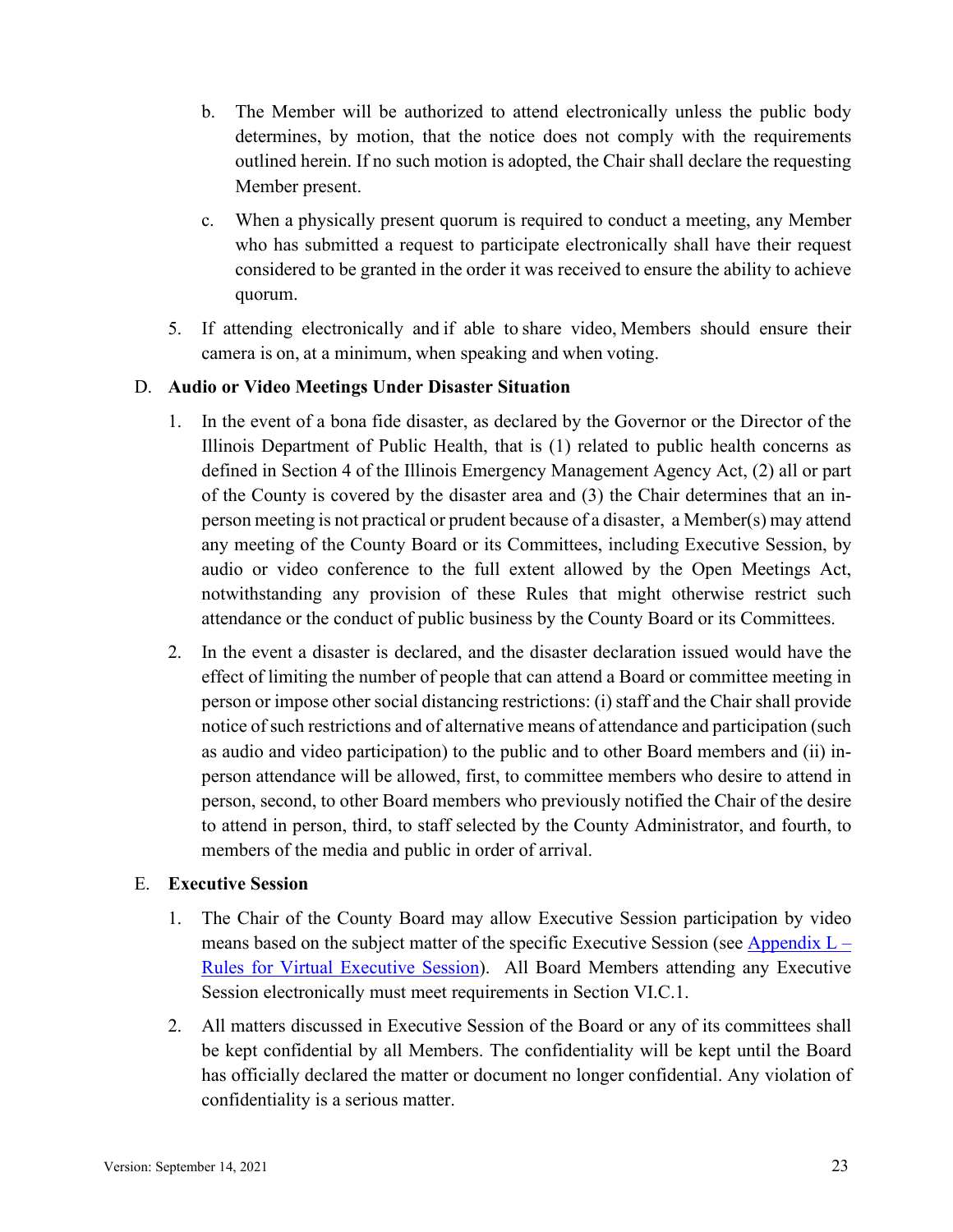- 3. All electronic devices shall be turned off during Executive Session meetings.
- 4. All closed session printed materials must be surrendered at the end of the meeting.
- 5. Electronic recording of closed sessions shall be conducted only by the Secretary.
- 6. Review, not less than semi-annually, the minutes of all executive sessions of the committee not yet made available to the public for the purpose of determining whether the minutes (or portions thereof) shall remain confidential or no longer require confidential treatment (5 ILCS 120/2.06).

#### <span id="page-27-0"></span>F. **Board and Committee Action (Voting)**

- 1. All questions which arise at meetings shall be determined by the votes of the majority of the Members present, except in such cases as otherwise provided (55 ILCS 5/2- 1005).
- 2. Where required by County Board resolution or ordinance, action of a committee shall mean a majority of the committee Members present.
	- a. The Chair of the County Board, or if unavailable, the Vice-Chair of the County Board, shall be an ex-officio member of all committees and shall have the right to vote only in the case of a tie or to constitute a quorum.
- 3. Board Actions Requiring a Roll Call and / or a Super Majority
	- a. Rezoning:
		- i. In the event of a legal objection (as determined by the State's Attorney) to the proposed rezoning, a rezoning shall not be granted except by the aye vote of 3/4 (16) of all County Board Members.
		- *ii. Any vote other than the majority or 3/4 (16) aye vote specified above shall operate as County Board denial of the proposed rezoning. (55 ILCS 5/5- 12014).*
	- b. Emergency Appropriations:
		- i. *Emergency appropriations shall require a roll call vote of two-thirds (14) of the Members of the County Board. (55 ILCS 5/6-1003).*
		- ii. Emergency appropriations shall be referred to the appropriate standing committee and to the Financial and Administrative Committee by the County Administrator, which committees jointly shall make a report on the same.
	- c. Street Vacations: All resolutions requesting approval for *street vacations shall require a roll call vote of two-thirds (14) of the County Board (55 ILCS 5/5-1036).*
	- d. Suspend Rules: The Rules may be suspended by the County Board (or a Committee) by a motion for a particular purpose and requires a roll call vote of two-thirds of the Members of the Board (or Committee) present voting to suspend.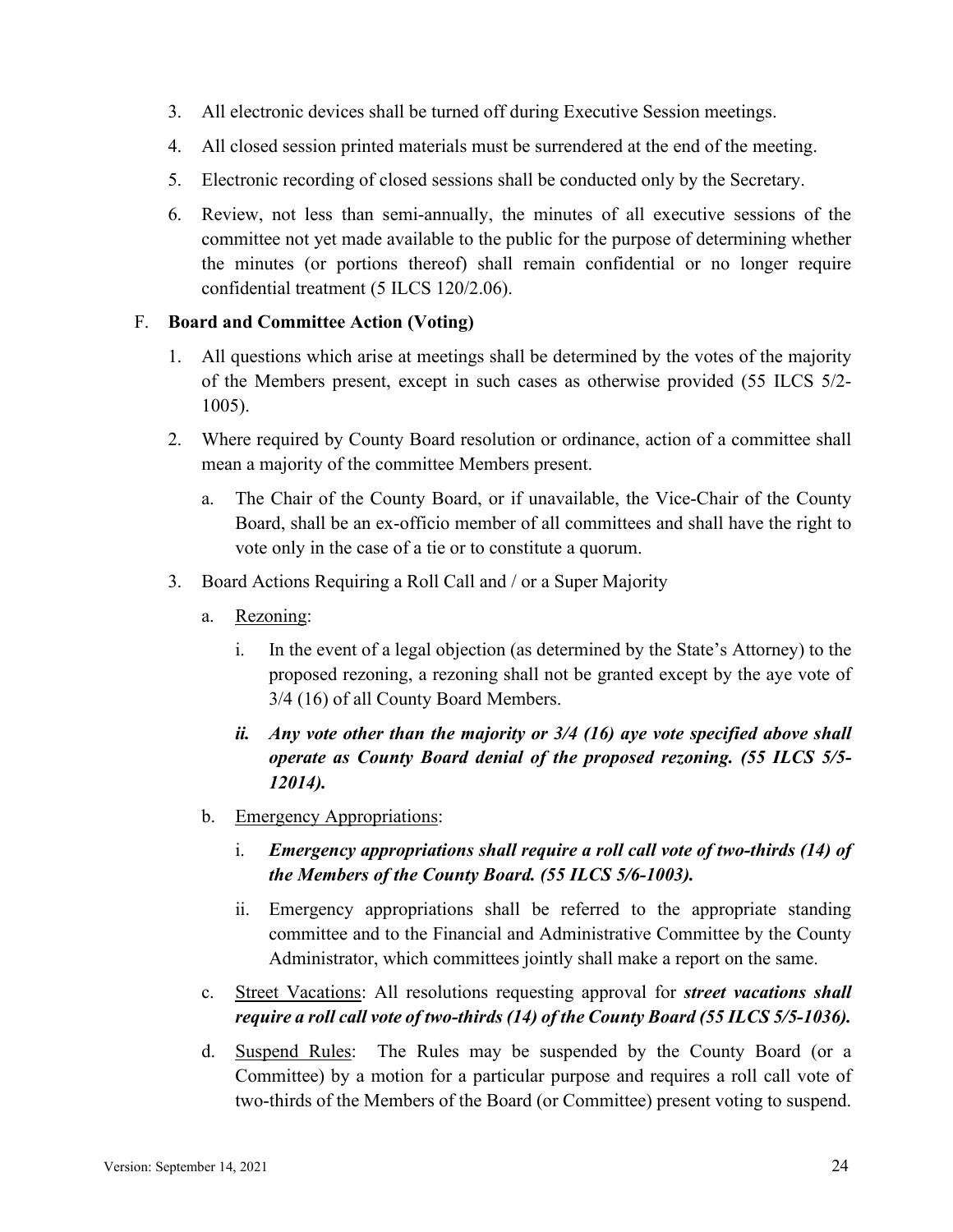- e. Appropriations (General): The vote on all propositions to appropriate money from the County Treasury shall be taken by *roll call vote "aye," "nay" and "present" and entered on the record of the meeting (55 ILCS 5/2-1006).*
- f. Claims Against the County. Expenses shall be included in Claims Against the County and shall be *approved by roll call vote by the County Board (50 ILCS 150/15).*
- g. Approval of the Board Meeting Consent Agenda: The Consent Agenda for the Lake County Board shall be taken *by roll call vote.* (Note: If an item on the Board Consent Agenda requires more than a majority for approval, then the greater requirement applies to the entire Consent Agenda.)
- h. Electronic Attendance: The Chair must confirm the Member's vote visually (if audio and video available) or by voice recognition (audio only). When all Member(s) are attending by electronic means, *a roll call vote is required.*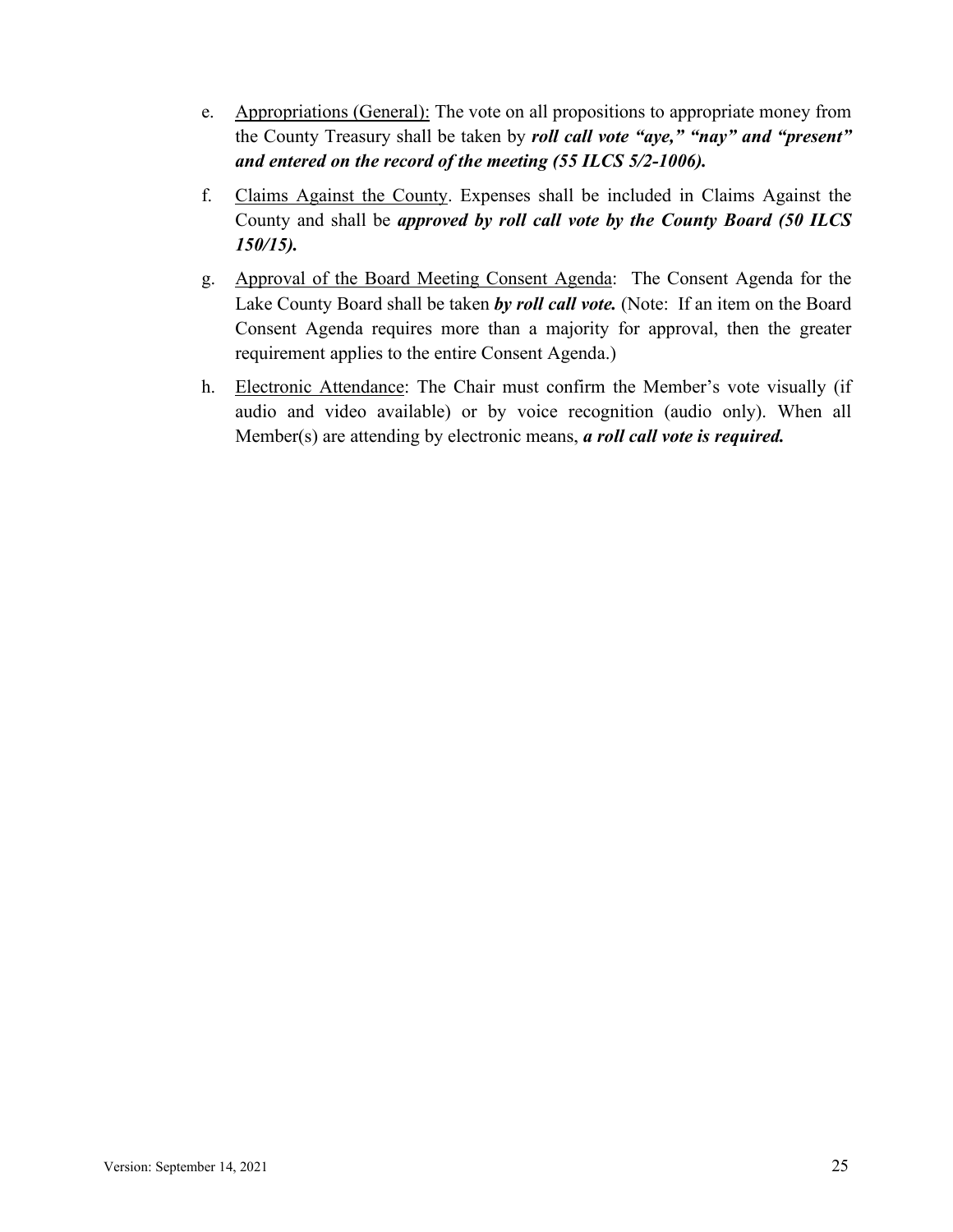# <span id="page-29-0"></span>**VII. COUNTY BUSINESS**

#### <span id="page-29-1"></span>A. **Strategic Plan**

- 1. The County Board shall have an approved Strategic Plan.
- 2. At an interval no greater than every four years, a Committee of the Whole meeting(s) will be held to review and update the Board's Strategic Plan, goals, and objectives.
- 3. Once adopted by the County Board, the Board's Strategic Plan, goals, and objectives shall then be implemented by the standing committees and County Administration. Committee Chairs and County Administration shall provide regular updates to the Board.

#### <span id="page-29-2"></span>B. **County Operations**

- 1. Opening and closing hours of the County Building (except those offices where the opening and closing hours are otherwise fixed by law) shall be from 8:30 a.m. to 5:00 p.m., Monday through Friday, and extra hours for selected departments as determined by the Chair of the County Board.
	- a. The Sheriff's security shall permit only authorized personnel (including County employees) to remain in the County Building during other than normal working hours.
	- b. Public meetings or hearings to be held in the County Building at other than regular hours require advance notice to the Facilities Director by the County official sanctioning the meeting.
	- c. Use of County facilities by non-county agencies is governed by the Lake County Rules and Regulations Governing Public Building Grounds.
- 2. The policies and rules relating to the purchase of goods and services for the County shall be in accordance with Illinois statutes and the Lake County Purchasing Ordinance.
- 3. Pertinent policies and procedures relating to salaries; employee benefits; general, sick and various other types of leave; holidays; hours of work; physical examinations; retirement; and all such matters of personnel and employee relations are cited in the Lake County Employee Policies and Procedures Ordinance. All references pertaining to such matters should be made thereto.

#### <span id="page-29-3"></span>C. **Ordinances and Resolutions**

- 1. Any ordinance or resolution shall be approved by the committee in charge of the subject matter and by the Financial and Administrative Committee, where County funds are involved, and shall then be placed on the County Board agenda.
- 2. Refer to Section VII.C, Zoning Resolutions, for procedures relating to resolutions for rezoning matters, other than text amendment procedures to the Lake County Unified Development Ordinance.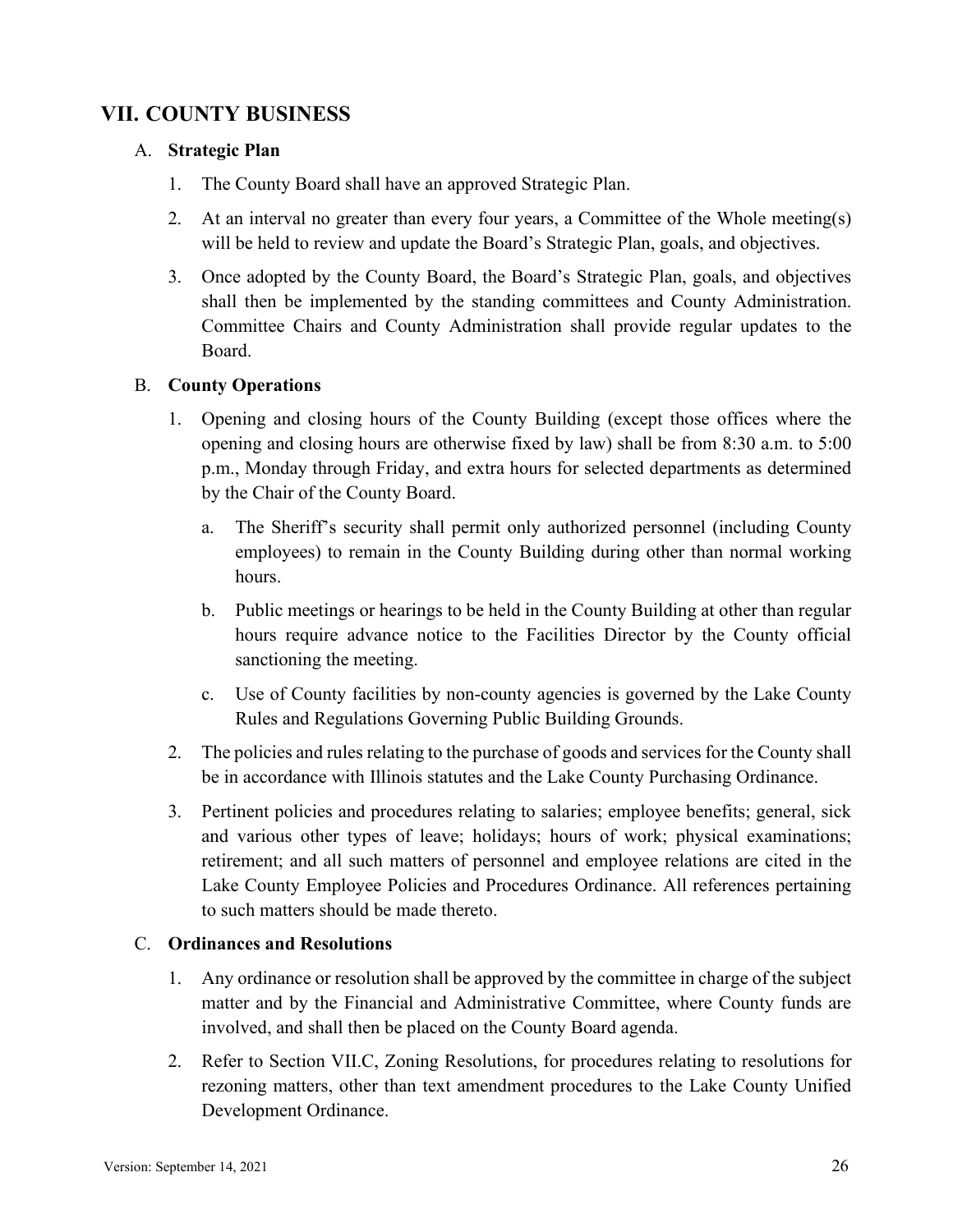- 3. Applications for federal and/or state grants shall be made in accordance with the annual Budget Policies Resolution.
- 4. If the Financial and Administrative Committee does not approve an ordinance or joint resolution, where County funds are involved, the ordinance or joint resolution shall be returned to the originating standing committee with the reason stated.
- 5. In order to avoid disruptions of services, resolutions involving financial matters that are time sensitive and do not have the opportunity to be heard by the appropriate standing committee, may be considered by the Financial and Administrative Committee with the consent of the Chair of the appropriate standing committee.
- 6. All ordinances shall be reviewed by the State's Attorney prior to action by the County Board.
- 7. In the event that the Board or a standing committee, by resolution or ordinance, directs or authorizes the Chair of the County Board to execute a contract or other document, the Chair of the County Board, unless otherwise directed by said resolution or ordinance, shall execute said contract or document within 30 days.
	- a. In the absence of the Chair, the Vice-Chair may execute any document the Chair has been directed and authorized to execute.
	- b. In the event that said contract or document is not executed by the Chair of the County Board, or Vice-Chair in the Chair's absence, the County Administratorshall place such item on the agenda for the next regular Board meeting and no committee action shall be necessary.
- 8. It is the policy of the County Board not to take positions, by resolution, on matters unless they are germane to or have a direct impact on the core functions of Lake County Government. Board Members may advocate positions as an individual Board Member(s).

#### <span id="page-30-0"></span>D. **Zoning Resolutions**

- 1. The Zoning Board of Appeals, after holding a public hearing pursuant to the state of Illinois statutes and the Lake County Unified Development Ordinance, shall make a report to the County Board, through the Public Works, Planning, and Transportation Committee, recommending approval or denial of the petition and findings in support of its recommendation.
- 2. All zoning resolutions shall be worded to grant the prayer of the petitioner.
- 3. In the absence of a legal objection to the proposed resolution, the resolution shall be granted upon a majority of aye votes. A resolution shall not be granted except by the aye vote of 3/4 (16) of all County Board Members in the event of a legal objection (as determined by the State's Attorney) to the resolution. Any vote other than the majority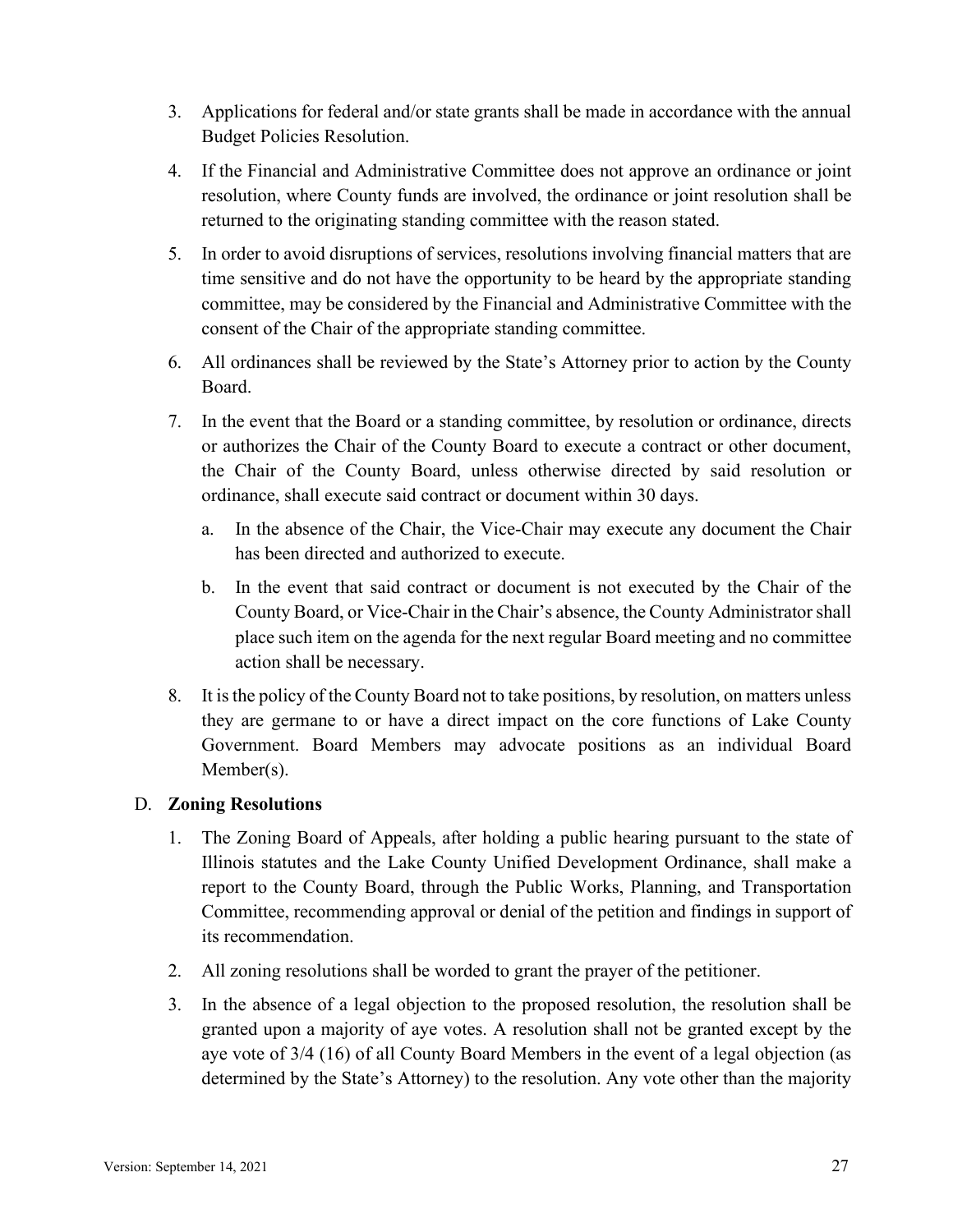or 3/4 (16) aye vote specified above shall operate as County denial of the resolution. (55 ILCS 5/5-12014).

- 4. Accompanying every zoning resolution from the Public Works, Planning, and Transportation Committee shall be a report to the County Board which includes: the recommendations and findings of fact of the Zoning Board of Appeals; the report of Planning, Building and Development Department and the recommendation of the Public Works, Planning, and Transportation Committee. If the Public Works, Planning, and Transportation Committee does not accept the recommendation and finding of the Zoning Board of Appeals, the Committee shall also forward findings of fact, based upon the hearing record, in support of its recommendation. The Public Works, Planning, and Transportation Committee shall forward all zoning resolutions to the County Board within 90 days from receipt unless a greater time is requested by the petitioner.
- 5. This section does not make reference to Unified Development Ordinance (UDO) text amendments as certain processes outlined here are not relevant to UDO. The procedures related to UDO text amendments are outlined in the Lake County UDO Ordinance.
- <span id="page-31-0"></span>E. **Transfers of Roadways.** All requests to transfer the jurisdiction of any roadway in the County to or from the Lake County Division of Transportation shall be approved by the majority of the County Board.

#### <span id="page-31-1"></span>F. **Finance and Budget**

- 1. The Financial and Administrative Committee shall present an Annual Budget Policies Resolution to the Board.
	- a. Such resolution shall be presented to the Board and considered no later than the June meeting each year.
	- b. As passed by the Board, such resolution shall outline policy guidelines for the setting of the County's annual budget for the succeeding fiscal year.
	- c. Said resolution shall be in compliance with the County Budget Law as set forth in the Illinois compiled statutes.
	- d. In passing the resolution, the County Board shall take into consideration goals as set forth in the County's Strategic Plan and all potential and known legal and/or economic constraints at the time of consideration by the County Board.
- 2. The Financial and Administrative Committee shall recommend the annual budget, Levy Ordinance and Appropriation Ordinance for approval by the County Board.
- 3. Authorities:
	- a. The Financial and Administrative Committee shall have the authority to approve intra-fund line item transfers in excess of \$50,000 across account class (i.e., personal services, commodities, contractuals, capital outlay, debt service).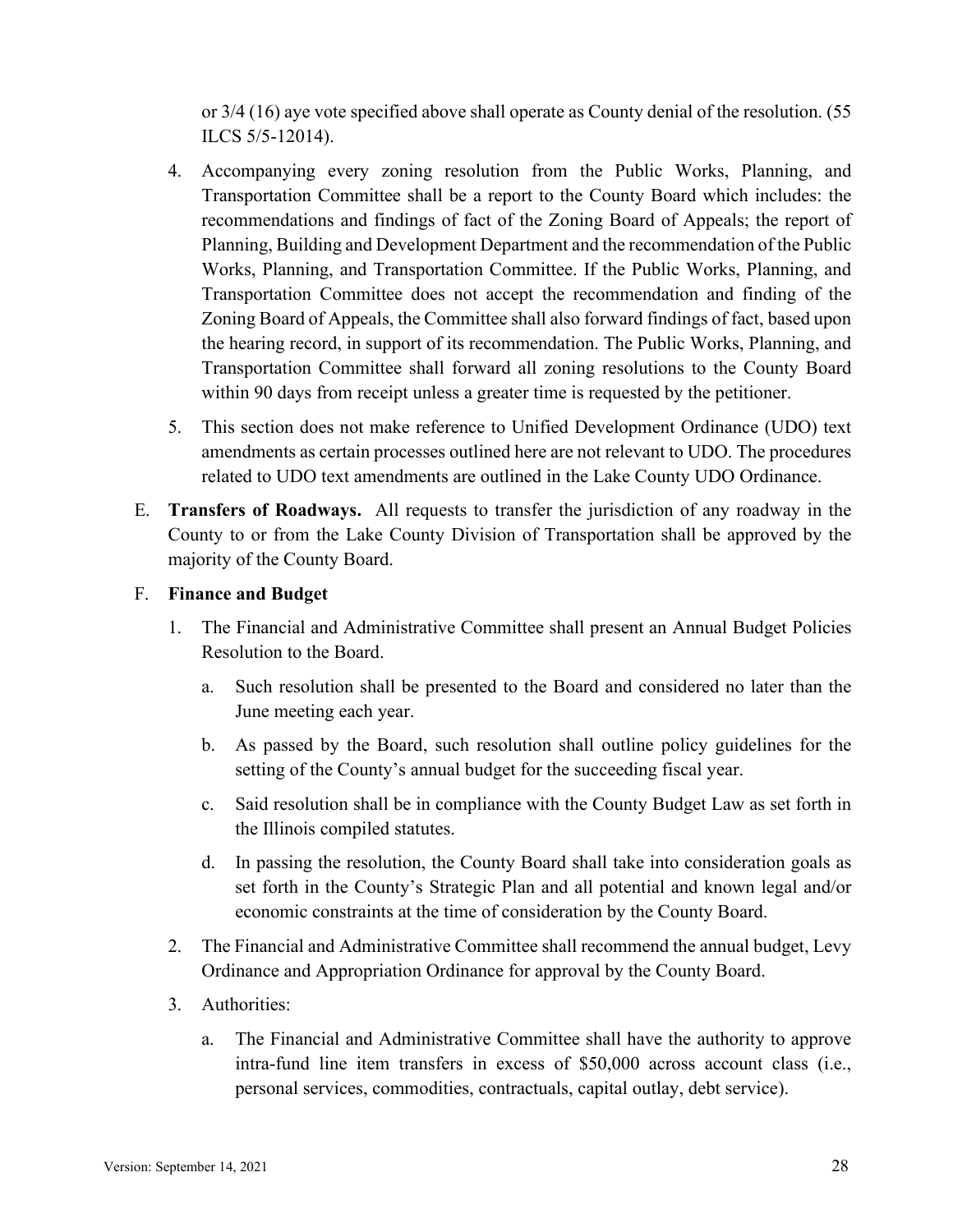- b. Intra-fund transfers, across account class of \$50,000 and below, may be approved by the County Administrator, the Chief Financial Officer, or their designees.
- c. Effective each October 1st and thereafter, the County Administrator, the Chief Financial Officer or their designees shall be authorized to make intra-fund line item transfers, across account class, deemed necessary for the timely and orderly closeout of the fiscal year. All year-end transfers authorized by this provision shall be reported to the Financial and Administrative Committee.
- 4. All applications for emergency appropriations for funds not previously authorized shall be referred to the appropriate standing committee and to the Financial and Administrative Committee by the County Administrator, which committees jointly shall make a report on the same.
	- a. Carry-overs of appropriations previously authorized shall be referred to the Financial and Administrative Committee.
	- b. All emergency appropriations shall require a roll call vote of two-thirds (14) of the County Board Members. (55 ILCS 5/6-1003).
- 5. Quarterly reports from the County Administrator and the Chief Financial Officer, detailing a year-to-date expenditure and revenue analysis, shall be presented to the Financial and Administrative Committee.
- 6. There shall be an annual independent audit of all funds and accounts of the County accomplished by certified accountants authorized to practice public accounting in the state of Illinois in compliance with the County Auditing Law.
- <span id="page-32-0"></span>G. **Legal Opinions.** Requests for formal legal opinions from the State's Attorney relating to the County Board shall be presented in writing and approved by the County Administrator, Chair of the County Board, or a majority of the County Board.
- <span id="page-32-1"></span>H. **State and Federal Representatives.** An opportunity to address the Board will be provided to representatives of state and federal government subject to the following constraints:
	- 1. Comments must be of an informative, not political nature.
	- 2. The request to speak must specify the topic(s) to be addressed.
	- 3. Scheduling of speakers is at the discretion of the Chair of the County Board who will consider flow of business in determining whether to grant a particular speaking request.
	- 4. Comments are subject to 5-minute time limitations (excluding questions and answers).
	- 5. Officials may address the Board once within a 12-month period.
- <span id="page-32-2"></span>I. **Public Hearings.** During Board-conducted public hearings, Committee, staff, and members of the public will be permitted a reasonable opportunity to present relevant testimony and evidence during the public hearing.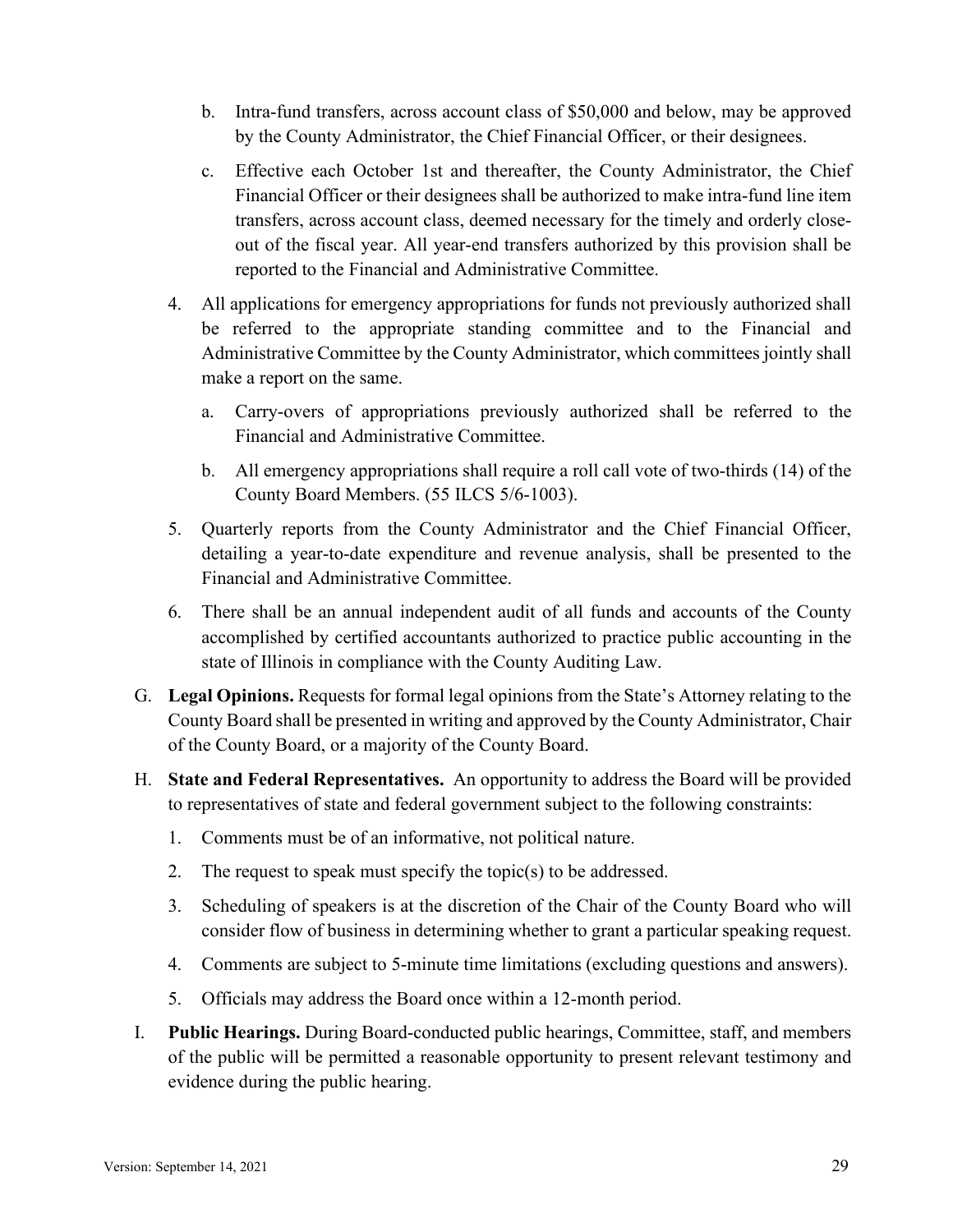#### <span id="page-33-0"></span>J. **Appointments of Boards and Commissions**

- 1. Appointments to all other boards, commissions, districts and all other authorities subject to appointment or approval, by statue or ordinance, by the County Board, will be presented to the County Board by the Chair of the County Board. Recommendations to the Chair of the County Board may be made by the Board Members and/ or its committees.
- 2. The appointments shall be approved by the majority of the Board Members present. For select appointments, the County Board Chair has sole appointment authority. These appointments will be placed on the next County Board agenda for information only.
- 3. The Chair of the County Board shall notify Board Members of vacancies on other boards and commissions and seek their input in advance of the appointment.
- 4. Any recommendation for an appointment or reappointment must be made with a written resume of the appointee's qualifications, which will be included in the agenda for the Board meeting.

#### <span id="page-33-1"></span>K. **County Administrator - Appointment and Evaluation**

- 1. The County Administrator, with the approval of the Chair of the County Board, may designate a person to fulfill their duties during an absence.
- 2. When the County Administrator position is vacant, the Chair of the County Board shall appoint an interim County Administrator subject to ratification by the County Board at its next Board meeting.
- 3. The Chair of the County Board shall coordinate the evaluation process for the County Administrator annually at the same time as other employee evaluations. The Chair, at their discretion may employ a facilitator to assist in this process. The evaluation will focus on areas of good performance, identify areas for improvement, establish future goals and objectives, and also be the basis for compensation.
- 4. The County Administrator shall be evaluated by the County Board on an annual basis in the following manner:
	- a. The evaluation process, at a minimum, shall include:
		- i. The opportunity for the County Administrator to prepare a written summary of accomplishments.
		- ii. An evaluation process by the County Board.
		- iii. An opportunity to meet and discuss the final evaluation in closed session between the County Board and Administrator.
		- iv. A written summary of the evaluation with goals, objectives and compensation for the subsequent year.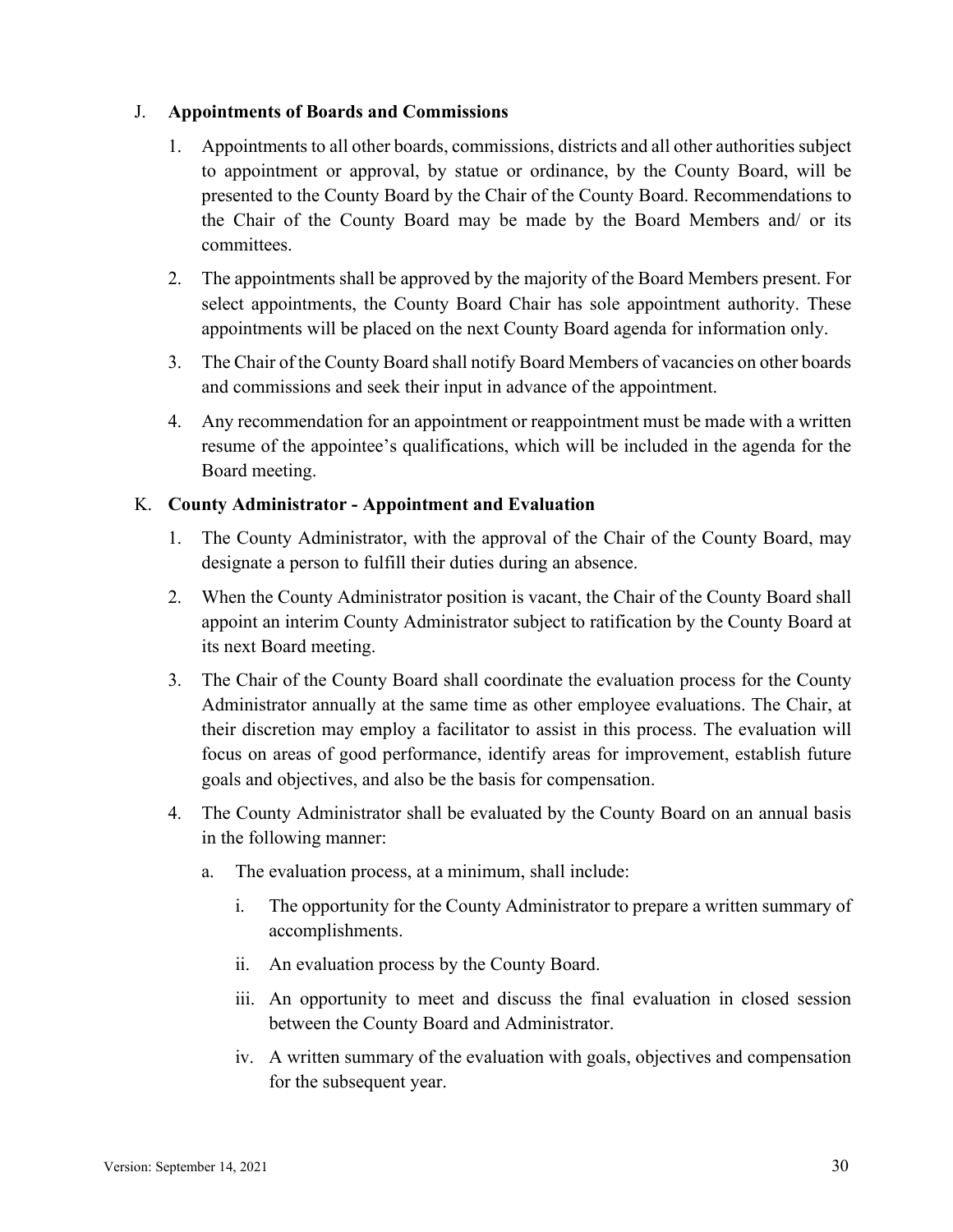- b. Procedure:
	- i. The County Administrator will compile and provide the County Board materials describing progress toward or accomplishment of established goals and objectives as well as goals for the coming evaluation period.
	- ii. The Chair of the County Board and County Board will individually evaluate the County Administrator's performance.
	- iii. The Chair of the County Board and Board will meet in a closed meeting without the County Administrator to review and discuss the Administrator's performance. Individual evaluations and Board input will be discussed. Consensus will be reached on a single evaluation to reflect the sum of all participating Members' input.
	- iv. The County Administrator will be invited to join the Board in the closed session to review and discuss the cumulative evaluation. The final written evaluation should be completed and delivered to the County Administrator within 30 days of the evaluation meeting

#### <span id="page-34-0"></span>L. **County Department Heads - Appointments and Evaluation**

- 1. In accordance with County ordinance, all appointed department heads shall report to the County Administrator.
	- a. The County Administrator shall report to the appropriate standing committees regarding performance of County department heads during executive session.
	- b. Performance reviews will be conducted by the County Administrator with input solicited during executive session from the appropriate standing committee.
- 2. Appointment
	- a. Appointment of all County department heads shall be presented to the County Board from a recommendation made by the County Administrator with the advice of the Chair of the County Board and shall be approved by a majority of the County Board Members present.
	- b. The Chair of the County Board shall appoint no fewer than one County Board Member(s), including an invitation to the Chair of the standing committee, to advise in the review of the final applicants.
- 3. The County Administrator shall supervise and may remove an appointed department head under the jurisdiction of the County Board subject to the approved Personnel Policies and Procedures, except persons appointed by the County Board required by the laws of the state.
	- a. The County Administrator shall notify the Board of such removals.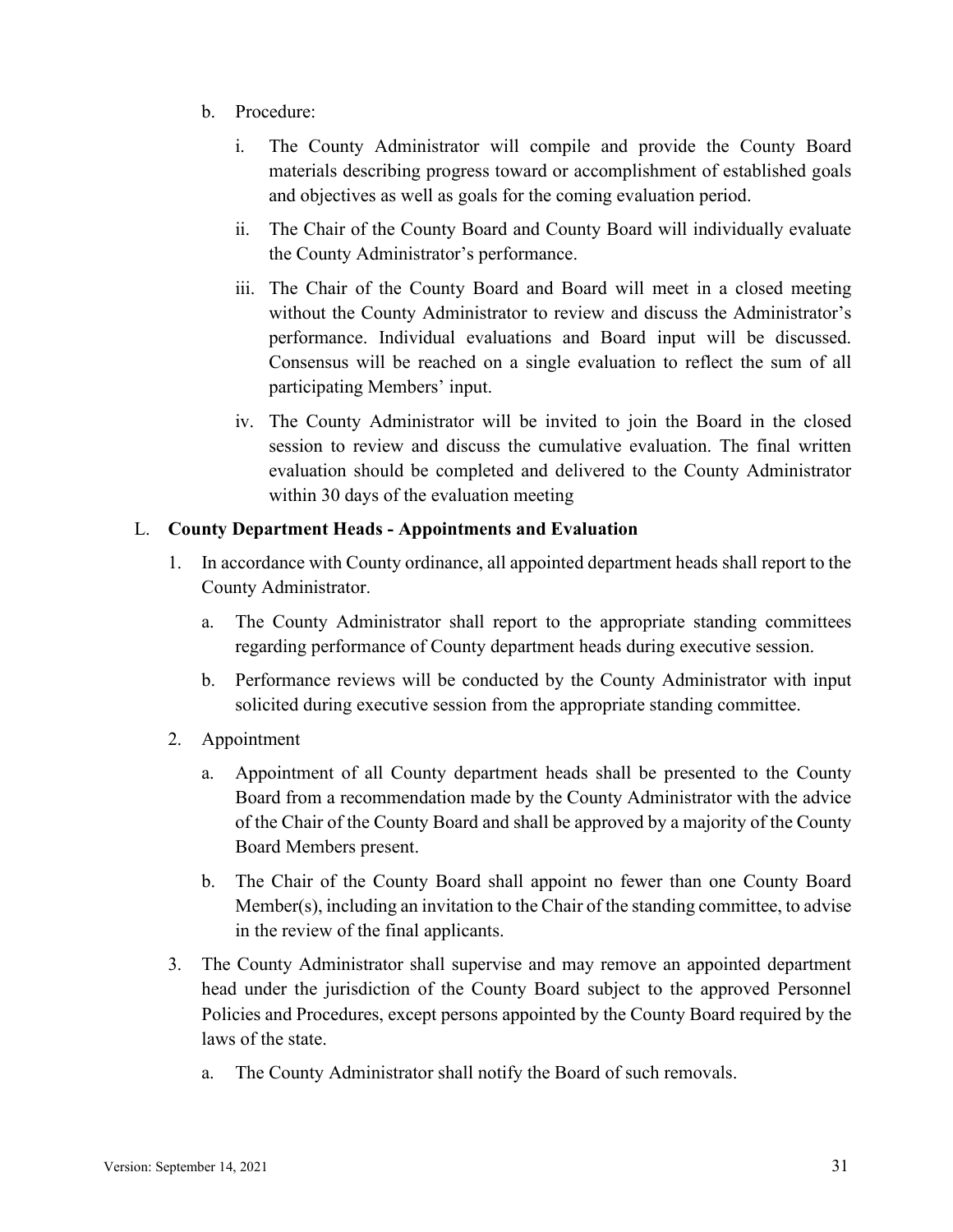- b. The removal of a department head appointed by the County Board per state statute (i.e. the County Engineer and the Chief County Assessment Officer) may be accomplished by a County Administrator recommendation to the County Board for said action.
- 4. When a department head position subject to County Board appointment is vacant, the County Administrator, or a designee, shall be authorized to perform those duties and execute those documents for that department or function which are not otherwise provided by law.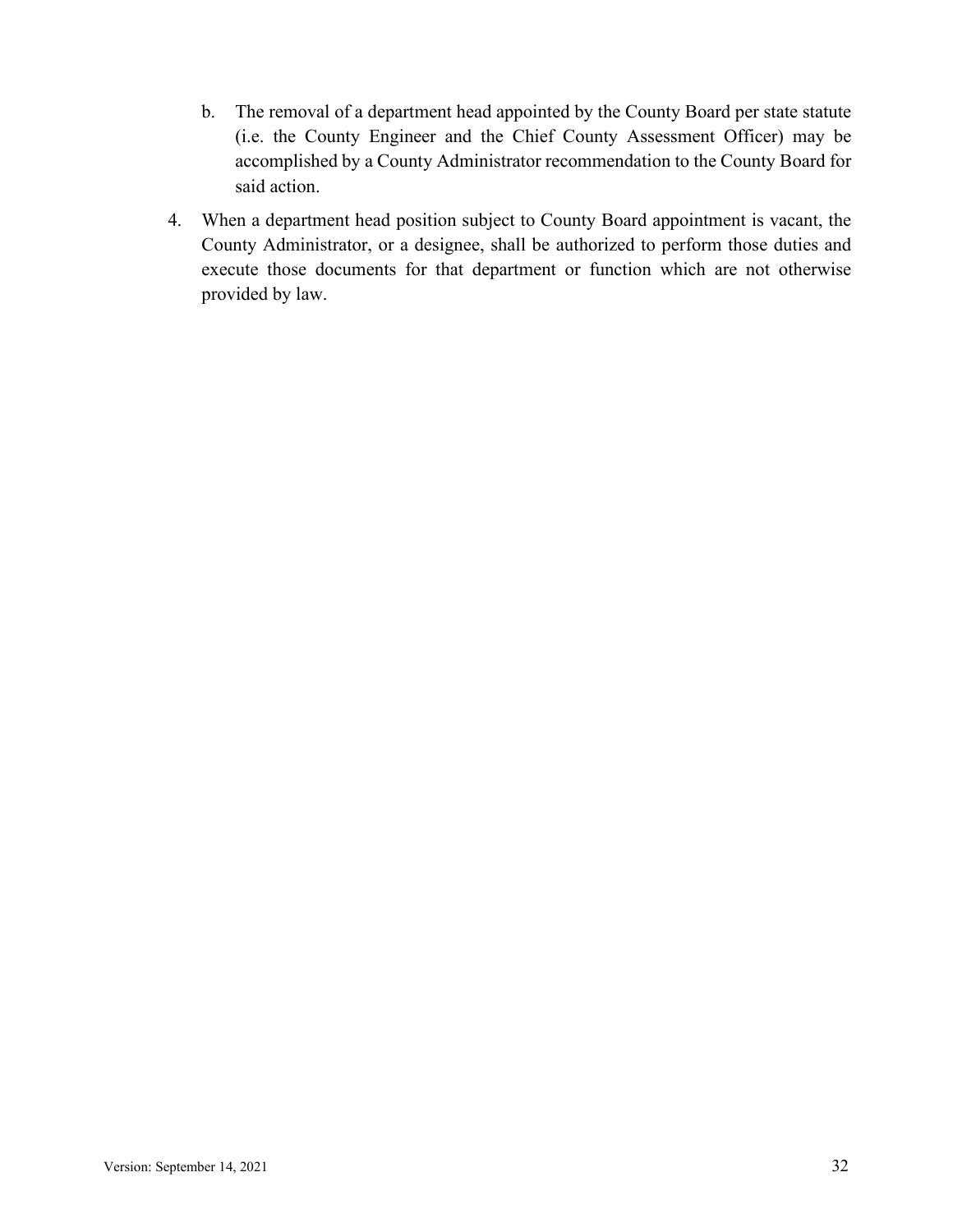# <span id="page-36-0"></span>**VIII. BOARD MEMBER COMPENSATION, ALLOWANCES, AND RELATED SPENDING**

<span id="page-36-1"></span>A. **Annual Salary.** Annual salary for the Board Members and the Chair shall be determined in accordance with State Statute (55 ILCS 5/4-10001). Salary shall be paid to the County Board Members bi-weekly.

#### <span id="page-36-2"></span>B. **Mileage**

- 1. For committee and Board meetings physically attended (in person), Board Members will be reimbursed for mileage to and from their home unless the Member provides the County Board Office a written request to not receive such reimbursement.
- 2. Board members who physically attend (in person) a committee meeting of which they are not a member, must sign the attendance sheet in order for Staff to provide a mileage reimbursement.
- <span id="page-36-3"></span>C. **Allowable Spending.** Anything not listed within this section (Section VIII) of the Rules as allowed is *prohibited*.
- <span id="page-36-4"></span>D. **Annual Allowance.** Contingent upon the annual approval of the County Board budget, each County Board Member will be budgeted an annual, total allowance amount of \$7,000 to be used exclusively for specific costs related to carrying out the duties of a County Board Member during the fiscal year December 1 – November 30. The only allowable expenses are:
	- 1. Office Supplies: Office supplies shall be purchased by County staff. Authorized supplies are:
		- a. Printer Cartridges
		- b. Paper
		- c. Envelopes
		- d. One roll of 100 stamps annually
		- e. Business Cards
		- f. Magnetic Badge
		- g. Office Pens, (two different versions)
		- h. LC Logo personal note cards (blank) w/envelopes
		- i. Legal Pads/Manilla folders/binders
		- j. Printer one per term
		- k. Cell phone protective cover one per term
		- l. iPad cover/keyboard one per term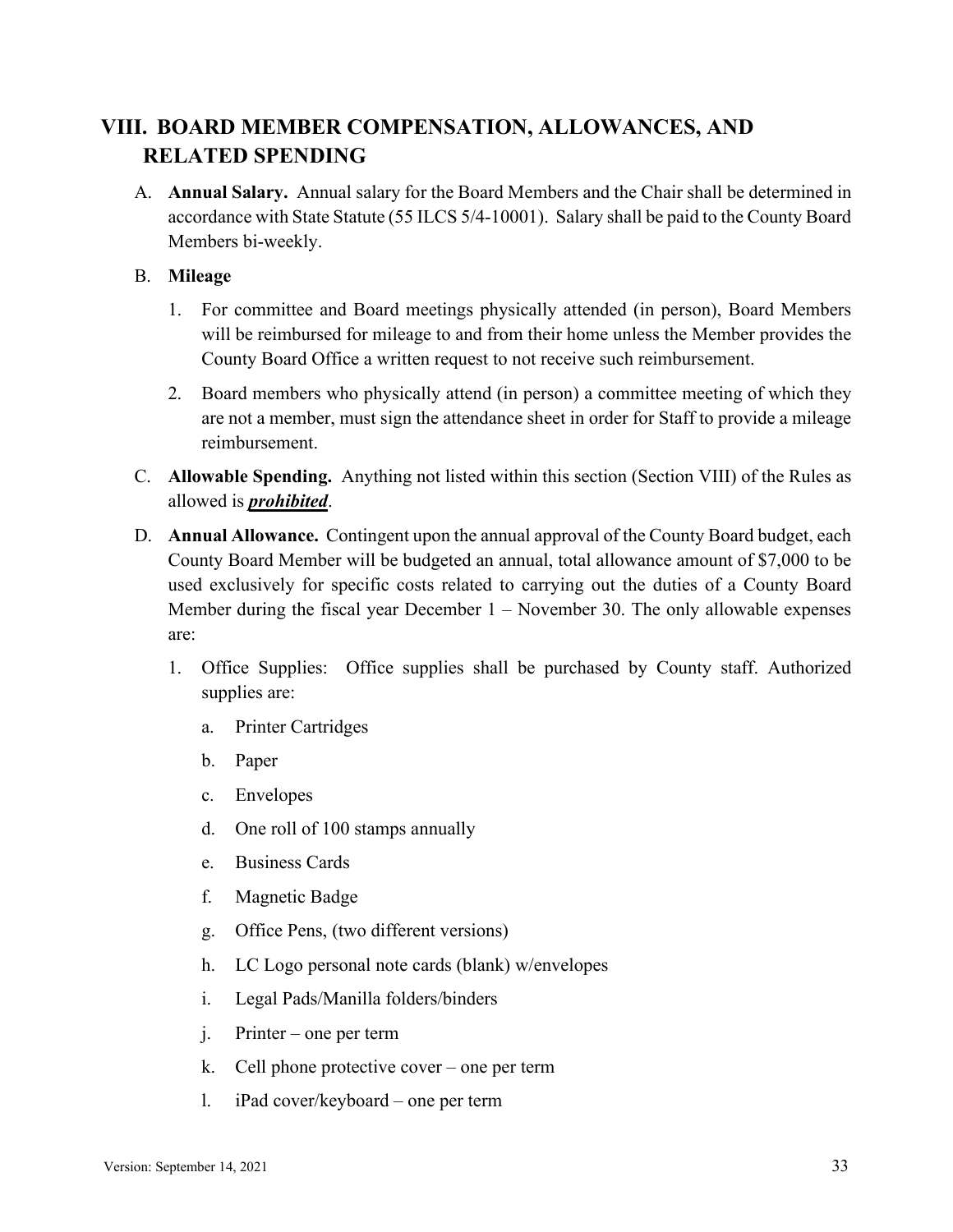- m. Laptop mouse/bag one per term
- 2. Board Member Mailings
	- a. Board members are required to restrict their mailings to the amount allowed and cannot reimburse for overages at their option.
	- b. All mailings must be submitted to the County Communications Office for printing.
	- c. All content of mailings must be direct County business.
		- i. Personal promotion and electioneering with public funds are prohibited.
		- ii. Election, campaign, religious, and content related to charity or charitable organizations is prohibited.
	- d. Postal mailings are prohibited 60 days prior to any election day that the Member is on the ballot for a public office.
	- e. Copies of all such mailings will be posted on the County website on the Board Member's home page on a monthly basis.
	- f. The amount allowed for mailings will be reviewed annually with changes included in these Rules.
- 3. Travel
	- a. Travel allowance is for attendance at approved government training and other events related to carrying out the duties of a Board Member.
	- b. Any Board Member attending a County-funded training/conference shall provide a report of relevant information obtained to the appropriate standing committee within a reasonable amount of time after returning.
	- c. Approved government training and professional events to which Board Members are allowed to travel and attend using allowance funds include:
		- i. National Association of Counties (NACo)
		- ii. Illinois Municipal League (IML)
		- iii. Illinois State Association of Counties (ISACo)
		- iv. Lake County Municipal League (LCML)
		- v. Illinois Association of County Board Members (IACBM)
		- vi. Other travel related to County business and approved by the County Board Chair
	- d. Supporting justification for attendance is required prior to registration and travel arrangements.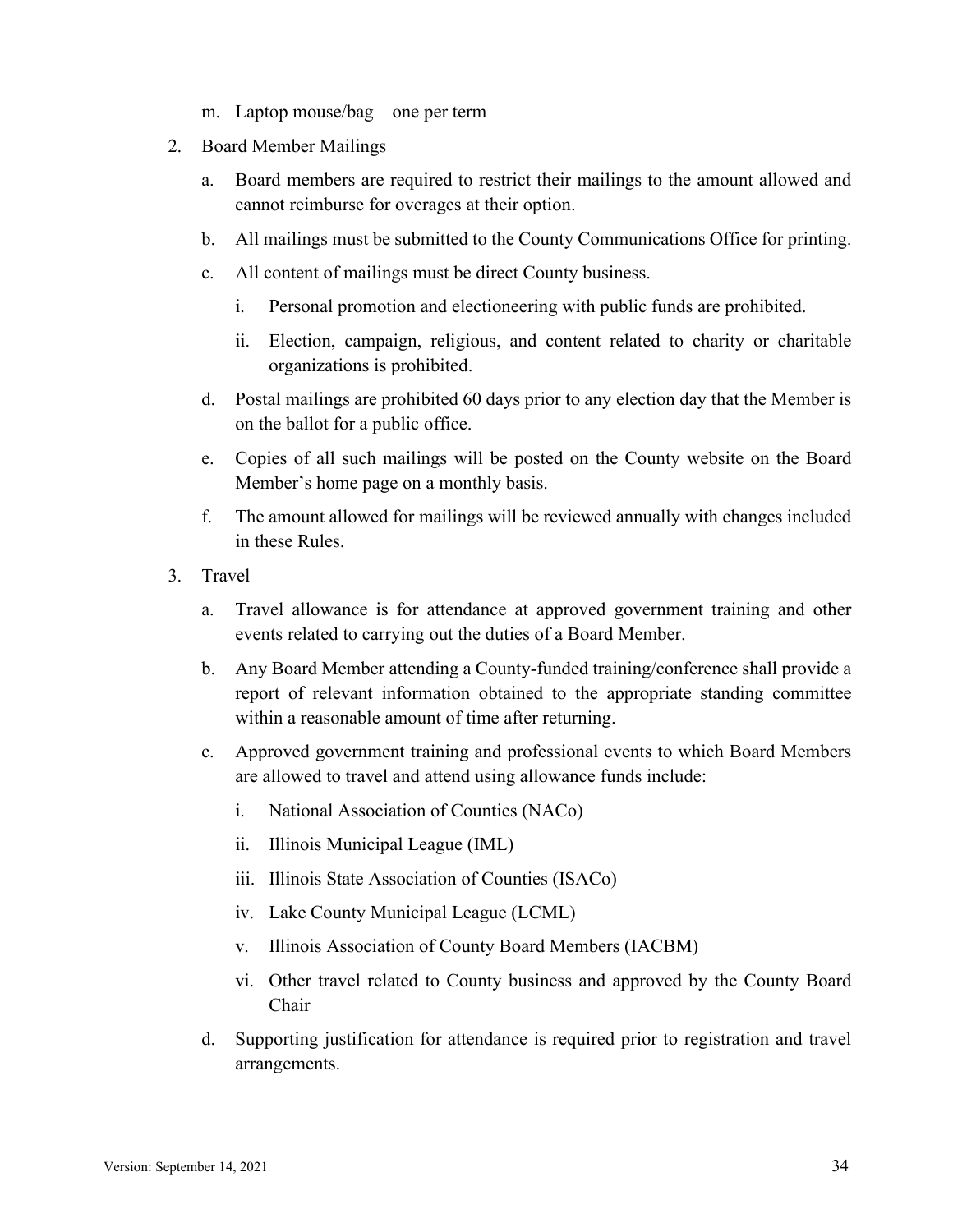- e. The Board Staff, in coordination with the Finance and Administrative Services Department, will be responsible for travel arrangements (including payment) for Board Member County business and travel to pre-approved events.
- f. County Board Members will be allocated a per diem in accordance with County policy. A request for a travel advance for per diem is permitted and must be requested in writing 10 business days in advance of such travel.

#### <span id="page-38-0"></span>E. **Technology**

- 1. The County will provide each Member with the following technology: cell phone, computer (laptop or tablet), and data access (access to the internet). Technology expenses are budgeted and funded separately and are not applied against the Member's annual allowance.
- 2. Cell Phone
	- a. County Board Members are provided with a County-issued phone or may elect to receive reimbursement for a personal cell phone in an amount established in these Rules.
	- b. County Board Members shall abide by the County's cellular telephone policy as it relates to the use of cellular phones for County business.
	- c. The amount for reimbursement for use of a personal cell phone in lieu of a Countyissued device is \$35/month. Detailed supporting documentation must be provided with the reimbursement request showing total costs for service.
	- d. In order for Board Members to not incur unexpected and/or unauthorized expenses, Members are requested to notify the County Board Office in writing if planning to take their County provided cell phone on any trip outside the continental U.S.
- 3. Computer (Laptop or Tablet)
	- a. County Board Members are provided a tablet or laptop from the Enterprise IT list of supported devices.
	- b. Newly elected County Board Members are provided one tablet or laptop every two or four years, respectively, to align with the County election cycle for their district.
	- c. The County will provide one replacement per term if the device is lost, stolen, or damaged.
- 4. Data (Access to the Internet)
	- a. The County can provide data access for the County provided laptop or tablet.
	- b. The amount for reimbursement for home office internet use, in lieu of data access through a county-issued computer or tablet, is up to \$35/month. Detailed supporting documentation must be provided with the reimbursement request showing total costs for service.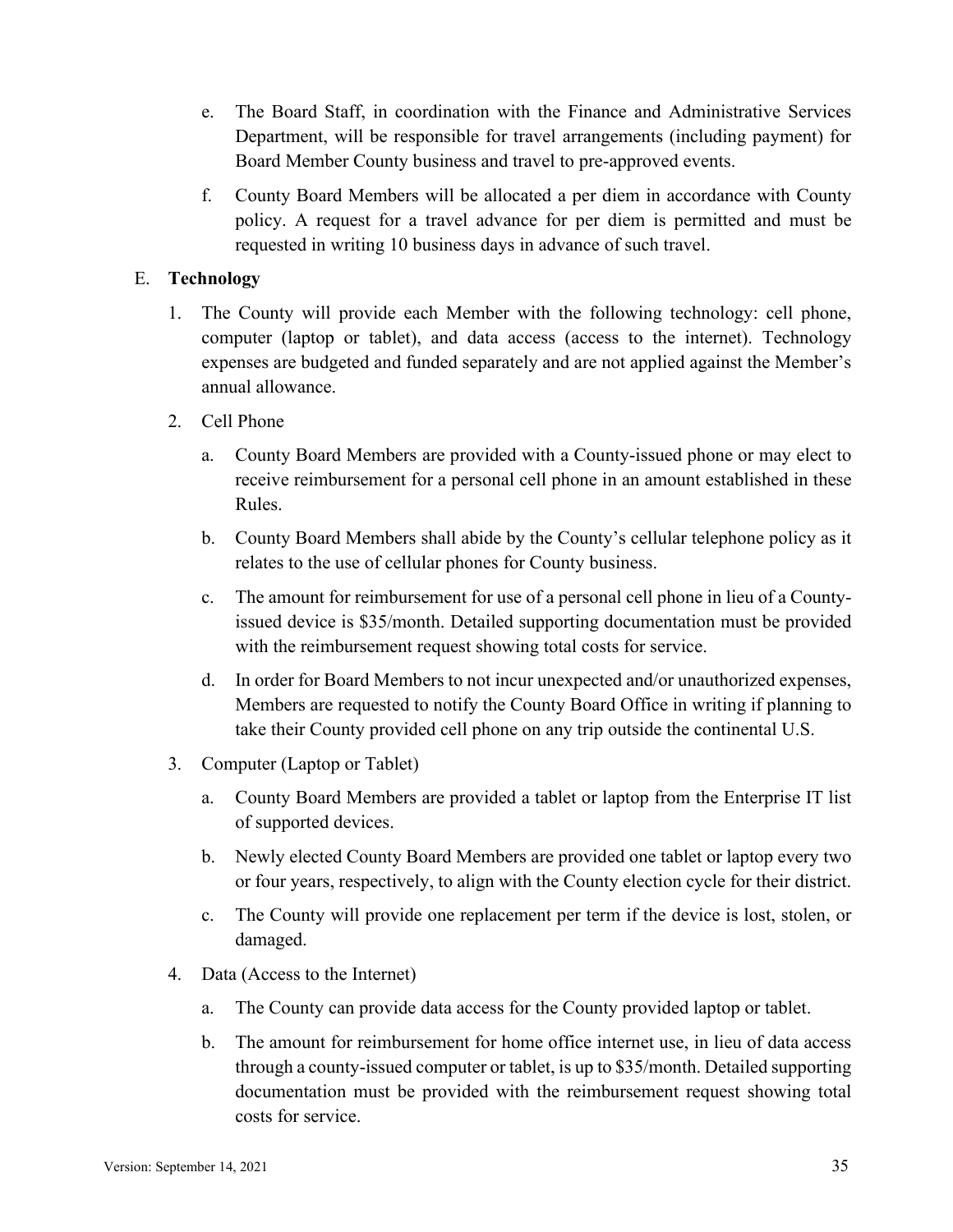- c. In order for Board Members to not incur unexpected and / or unauthorized expenses, Members are requested to notify the County Board Office in writing if planning to take their County provided tablet / laptop with data access on any trip outside the continental U.S.
- 5. Acceptable Use
	- a. All County phones and computers are subject to periodic inspection by staff from the Enterprise Information Technology Department to ensure and monitor compliance with County Acceptable Use Policy or other technology policies.
	- b. County Board Staff shall email all related technology use policies and updates to Board Members no less than annually (by February 1<sup>st</sup>).

#### <span id="page-39-0"></span>F. **Travel - Official County Representative**

1. County Board Members that are designated as an official County representative for a conference (e.g. National Association of Counties Board of Directors) or a legislative initiative can request separate funds to accommodate specific pre-approved travel and attendance plans.

#### <span id="page-39-1"></span>G. **Official Picture ("Headshot")**

- 1. The County Board Office will budget, schedule and pay for a Board Member official picture ("headshot").
- 2. Newly elected (or appointed) Members will be scheduled for a picture as early as possible. Current and re-elected Members have the option of a new / updated picture every two years (generally scheduled around the Board reorganization).
- 3. County provided / procured headshots are intended for official use and cannot be used for campaign purposes.

#### <span id="page-39-2"></span>H. **Reimbursement**

- 1. Members should submit expenses for reimbursement to the County Board Office. The Board Staff will make allowance expenditures in accordance with these Rules.
- 2. Purchase of items or activities not included in these Rules are prohibited. Reimbursement requests inconsistent with this policy or that are for expenses exceeding the remaining allowance will not be processed.
- 3. County Board Members shall abide by the County's Employee Reimbursement Policy (travel policy) as it relates to travel, meal, and lodging expenses in accordance with Illinois law (50 ILCS 150/10). Expenses shall be included in Claims Against the County and shall be approved by roll call vote by the County Board (50 ILCS 150/15).
- 4. If a Member prefers to use a personally procured cell phone or data access (internet), reimbursement can be provided in lieu of using a County-issued phone or data connection (see the Technology section).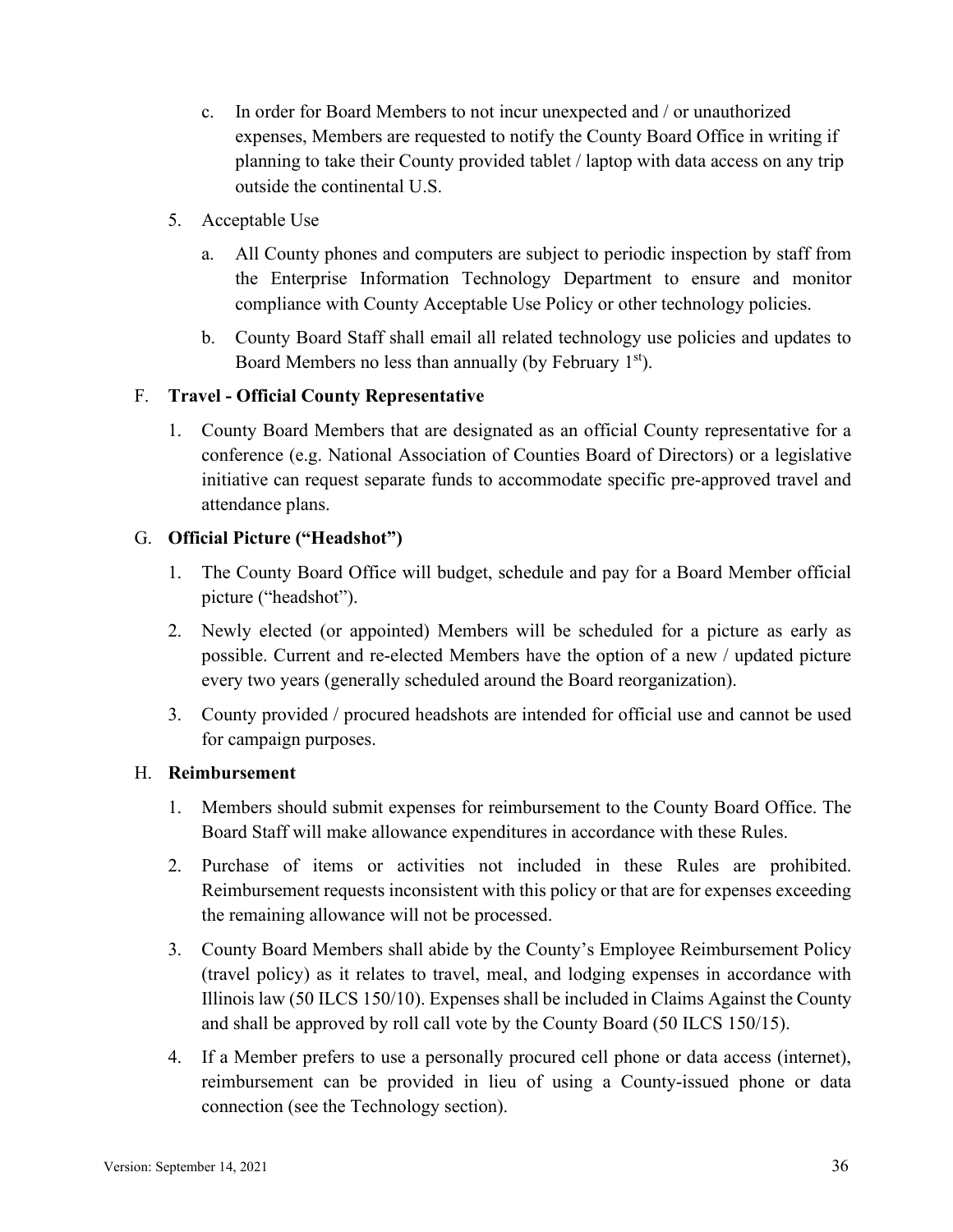5. Although regular / timely reimbursement requests is preferred, all reimbursement requests shall be filed no later than December 31 for the preceding fiscal year.

#### <span id="page-40-0"></span>I. **Review and Oversight**

- 1. The County Administrator or a designee will review all Board Member spending monthly. The Board Chair has no review or approval role for Board Member spending.
- 2. Individual Board Member spending will be posted on the County website Board Member's home page at least quarterly.
- 3. Any instance of irregular spending or dispute regarding Board Member expenses will first be referred to the Ethics and Oversight Committee for review. Following review, the Ethics and Oversight Committee will provide its findings in writing to the Lake County Board.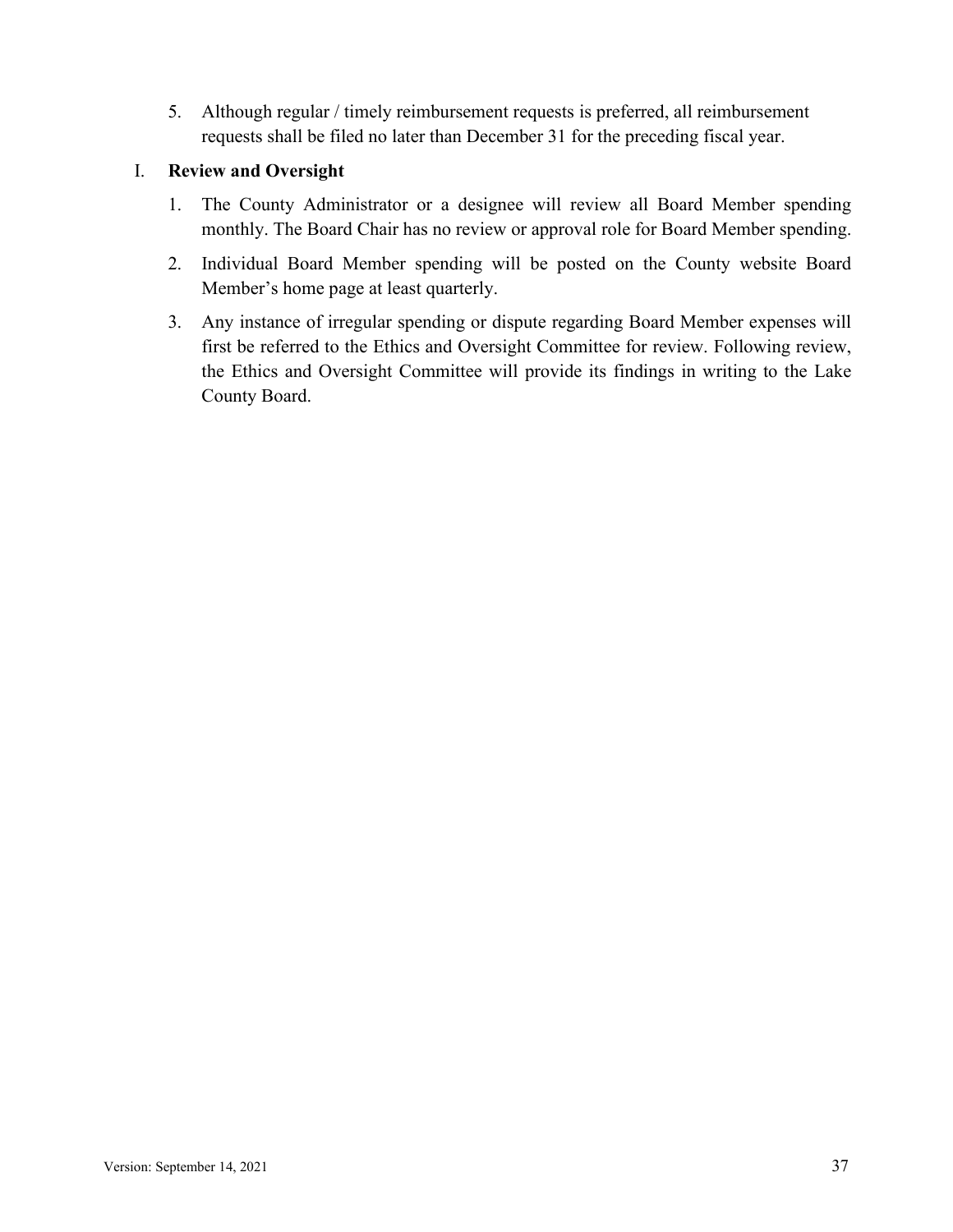#### **APPENDIX A – VACANT BOARD SEAT REPLACEMENT**

<span id="page-41-0"></span>If a vacancy occurs, as defined in 10 ILCS 5/25-2, in the office of the Chair of the County Board or Vice-Chair of the County Board, the remaining County Board Members shall elect one of the Members of the Board to serve for the balance of the unexpired term after the vacancy in the board district seat is filled in accordance with 10 ILCS 5/25-11.

Once the County Board district vacancy is filled, the County Board, at a special meeting or no later than the next regularly scheduled Board meeting, shall select a successor Chair or Vice- Chair in the same manner as during the County Board's reorganization meeting.

#### **I.** Vacant District Seat Ad Hoc Advisory Committee

In accordance with Illinois state statute, the Chair is responsible for filling a County Board vacancy through appointment with the consent and vote of the County Board. The process by which the Chair shall recommend an appointment to a vacancy is provided below.

TheChairshall form a Vacant District Seat Ad Hoc Advisory Committee (Committee) to assist the Chair in the statutory obligations to fill a County Board vacancy. The Committee membership shall include five members the majority of whom are of the same party as the vacant seat. The Committee membership will consist of the Chair, Vice Chair, two County Board Members from the same party as the vacant seat, County Party Chair or alternate party member of the same party as the vacant seat. The Committee will assist the Chair in the performance of duties including but not limited to reviewing applications, conducting interviews, checking references, and assessing the ability of candidates to serve as an effective County Board Member.

In the case that the vacant seat is the seat of the County Board Chair, the process by which the Acting Chair shall recommend an appointment to a vacancy is provided below:

The Acting Chair shall form a Vacant District Seat Ad Hoc Advisory Committee (Committee) to assist the Acting Chair in the statutory obligations to fill a County Board vacancy. The Committee membership shall include five members the majority of whom are of the same party as the vacant seat. The Committee will consist of the Acting Chair, 2 County Board Members from the same party as the vacant seat, 1 additional County Board Member, County Party Chair or alternate party member of the same party as the vacant seat. The Committee will assist the Chair in the performance of duties including but not limited to reviewing applications, conducting interviews, checking references, and assessing the ability of candidates to serve as an effective County Board Member.

To comply with the Open Meeting Act, each Committee meeting shall be posted consistent with statutory requirements and held at a public location. Each meeting agenda shall include an executive session pursuant to 5 ILCS 120/2 (c)(3) to consider the selection of a person to fill the County Board vacancy for such district.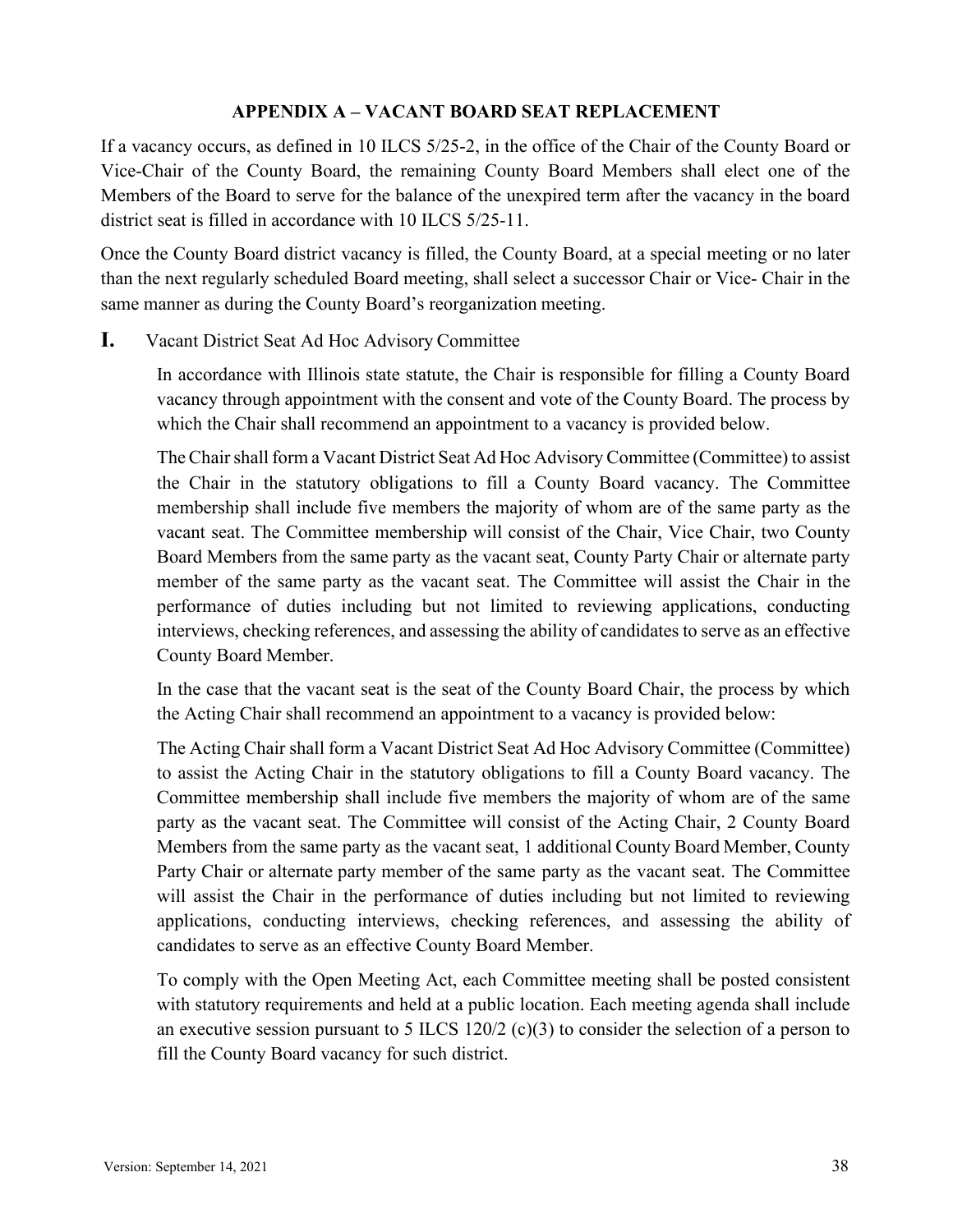#### **II.** Procedure

- A. When a vacancy is known, the Chair shall form a Vacant District Seat Ad Hoc Advisory Committee at the next regularly scheduled County Board Meeting. The Chair shall notify the public that such vacancy exists, and request applications be submitted.
- B. Application materials shall include, but not limited to the following:
	- 1. Resume
	- 2. Cover Letter
	- 3. Letters of Reference/Accolades
	- 4. Voting Record Certified by the County Clerk's Office for the last 10 years
	- 5. Property Tax Receipts for last two years (may consider other proof of residency) to verify (a) the candidate's residency within district; and (b) no outstanding amounts due.
- C. The Chair, shall review the materials and short list potential candidates for Committee consideration, shall schedule candidate interviews (typically in 45 minutes increments) on a date set by the Chair and the Advisory Committee. The Committee will discuss the qualifications of each candidate following each candidate interview.
- D. The Chair shall work with staff to post the necessary agenda which shall reflect the following:
	- 1. Call to Order
	- 2. Public Comment
	- 3. Executive Session
	- 4. Chair's Remarks
	- 5. Adjournment
- **III.** Audio Recordings
	- A. The meeting shall be recorded and stored by the County.
	- B. Prior to the meeting, the Chair will verify that the audio recorder is on and recording.
	- C. The Chair will return the audio recorder and return it to County Board staff. Staff will separate open session from executive session.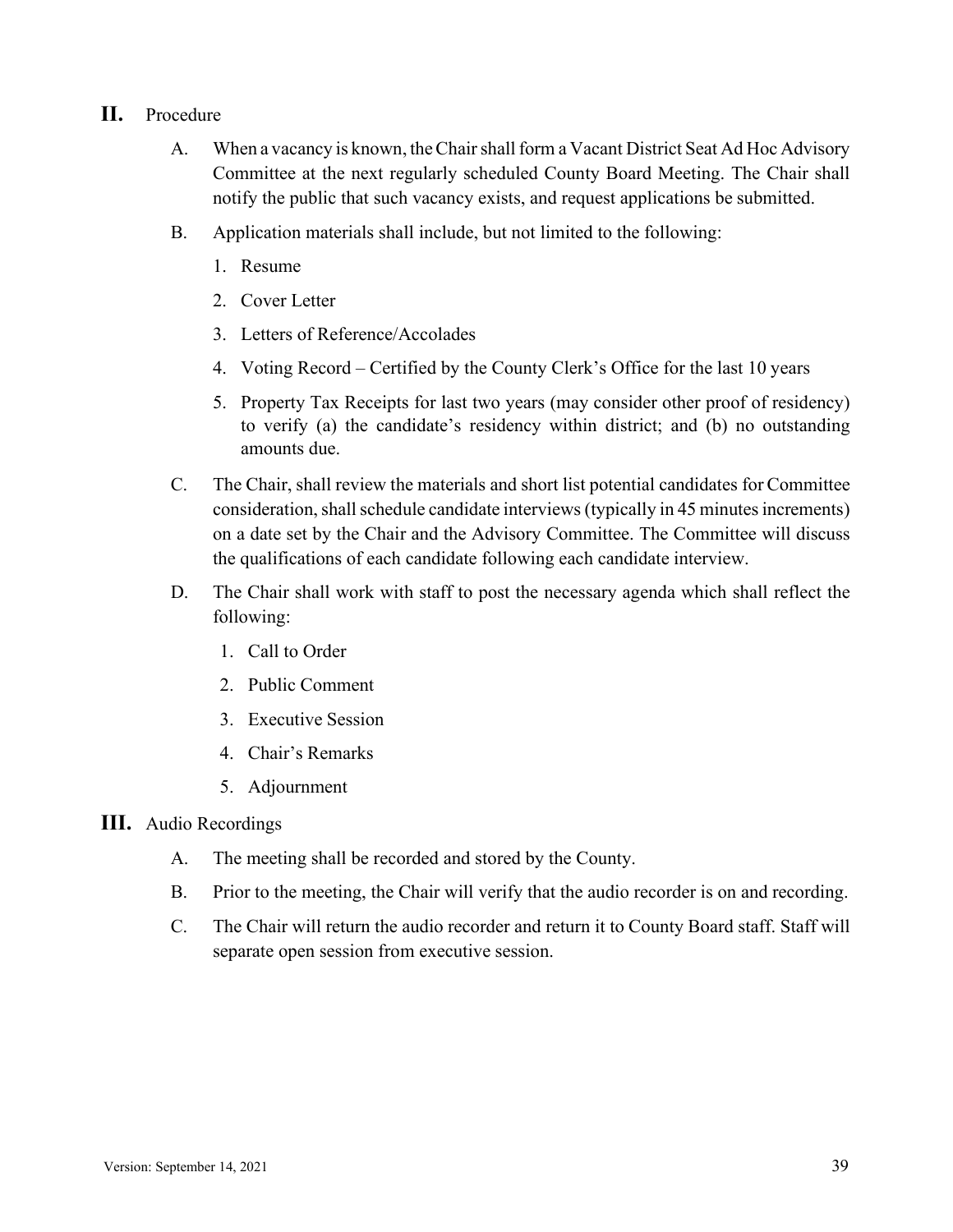# **APPENDIX B - LAKE COUNTY BOARD MEETING SCHEDULE 2021 and 2022**

<span id="page-43-0"></span>All regular meetings of the Board shall convene at 9:00 A.M., in the County Board Room of the Lake County Administrative Tower in Waukegan, Illinois unless notice is otherwise provided. Regular meetings of the County Board shall be held on the dates listed below (55 ILCS 5/2-1001).

#### **Regular Board Meetings**

| Tuesday, January 12, 2021     | Tuesday, January 11, 2022       |
|-------------------------------|---------------------------------|
| Tuesday, February 9, 2021     | Tuesday, February 8, 2022       |
| Tuesday, March 9, 2021        | Tuesday, March 8, 2022          |
| Tuesday, April 13, 2021       | Tuesday, April 12, 2022         |
| <b>Tuesday, May 11, 2021</b>  | <b>Tuesday, May 10, 2022</b>    |
| Tuesday, June 8, 2021         | Tuesday, June 14, 2022          |
| <b>Tuesday, July 13, 2021</b> | <b>Tuesday, July 12, 2022</b>   |
| Tuesday, August 10, 2021      | Tuesday, August 9, 2022         |
| Tuesday, September 14, 2021   | Tuesday, September 13, 2022     |
| Tuesday, October 12, 2021     | Tuesday, October 11, 2022       |
| Tuesday, November 9, 2021     | Tuesday, November 8, 2022       |
| Tuesday, December 14, 2021    | <b>Monday, December 5, 2022</b> |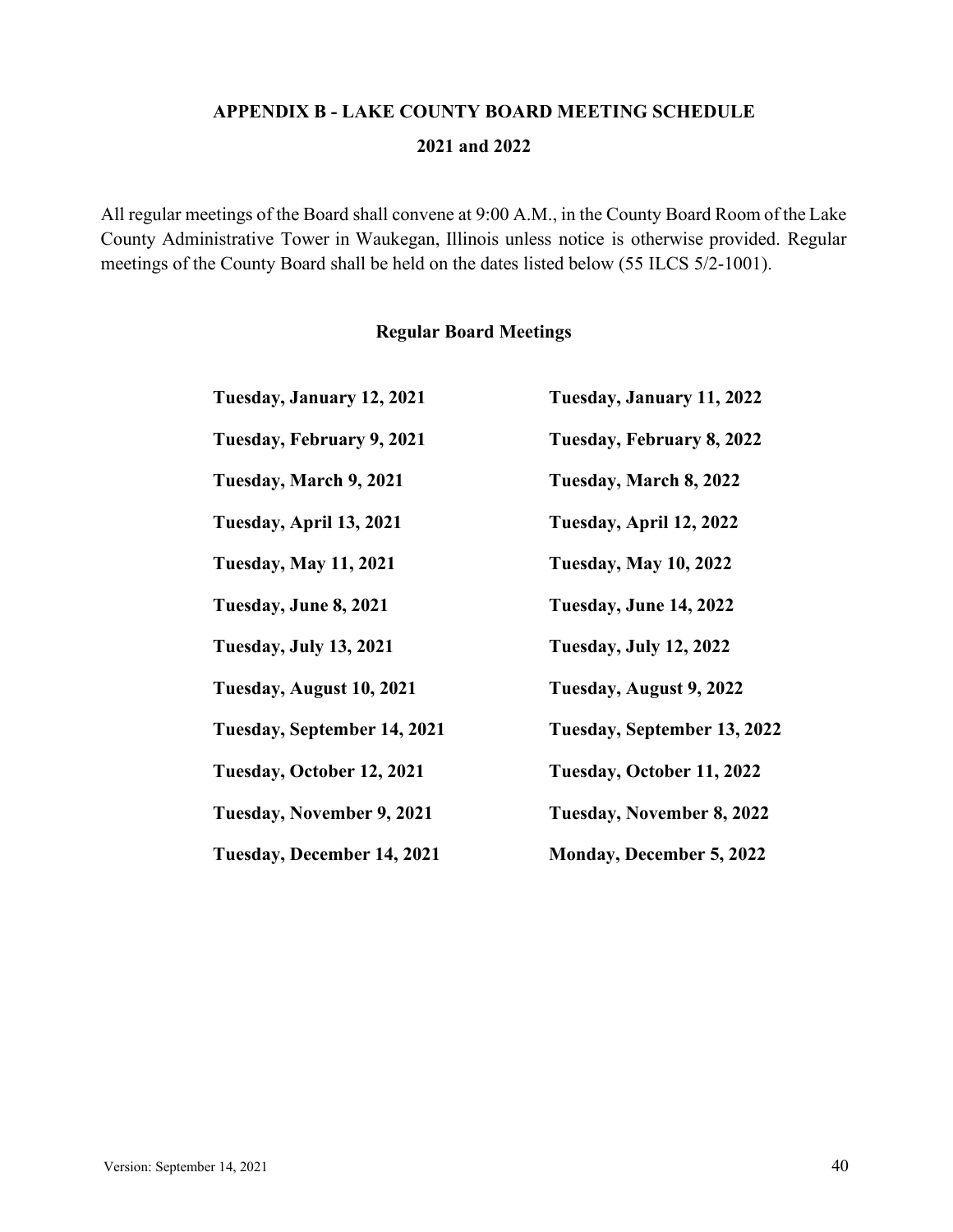#### **APPENDIX C - LAKE COUNTY BOARD AGENDA**

<span id="page-44-0"></span>**Regular Board Meeting**

**Call to Order**

**Moment of Silence**

**Pledge of Allegiance**

**Roll Call of Members**

**Addenda to the Agenda**

**Special Recognition and Presentations** *[During Special Recognition, comments from Board Members are not appropriate except for Board Members from the affected district.]*

**Public Comment** *[Items not on the agenda. See Appendix D.]*

**Chair's Remarks** *[Chair's remarks only]*

#### **Unfinished Business**

**New Business** *[Public Comment for items on the agenda. See Appendix D.]*

Consent Agenda

Regular Agenda

**New Appointments**

**Petitions, Correspondence, Miscellaneous Business, and Member Remarks**

**Adjournment**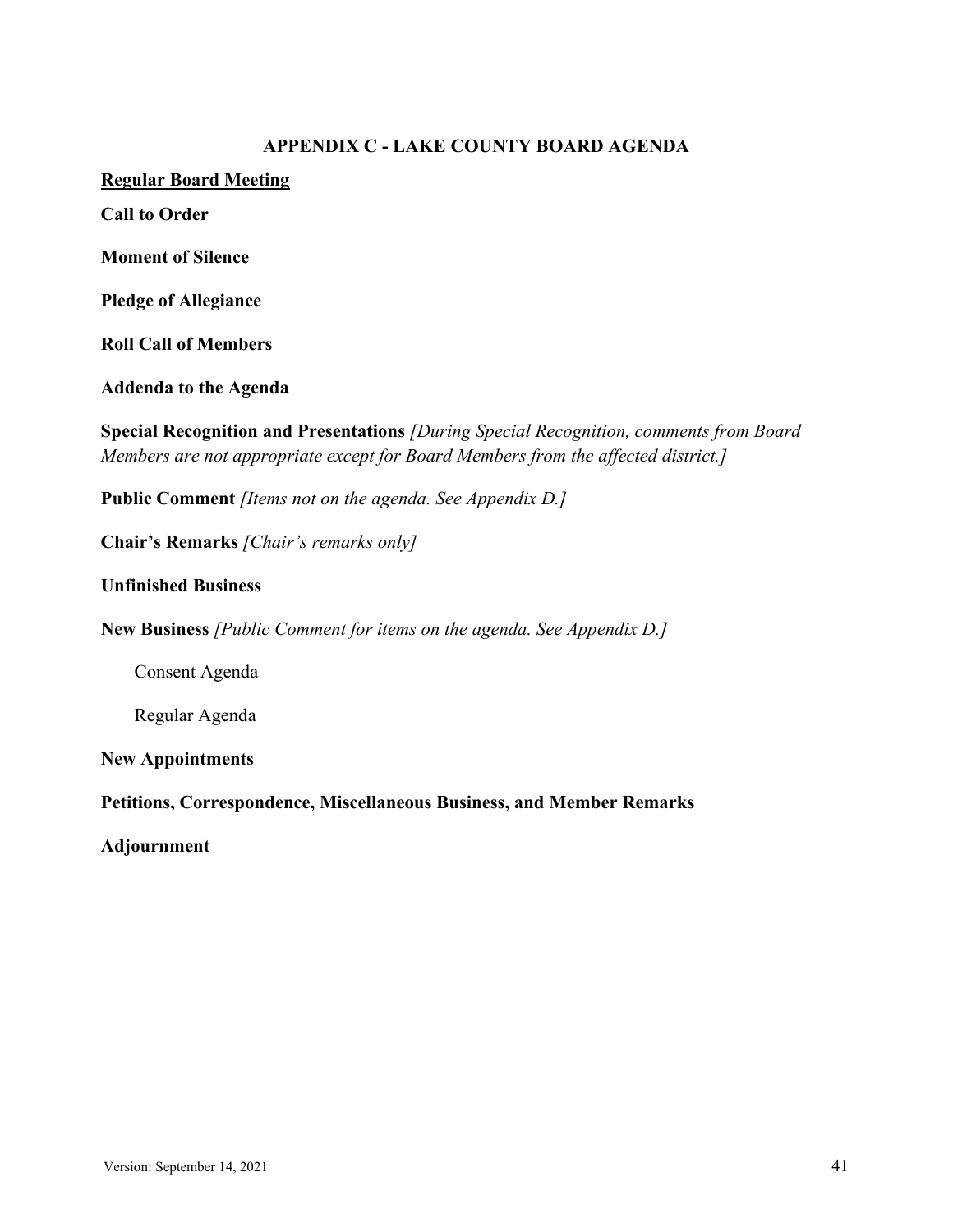<span id="page-45-0"></span>**Special Board Meeting Call to Order Pledge of Allegiance Roll Call of Members Public Comment** *[Items not on the agenda. See Appendix D.]* **Chair's Remarks** *[Chair's remarks only]* **Unfinished Business** *[Include only if needed]* **New Business Adjournment**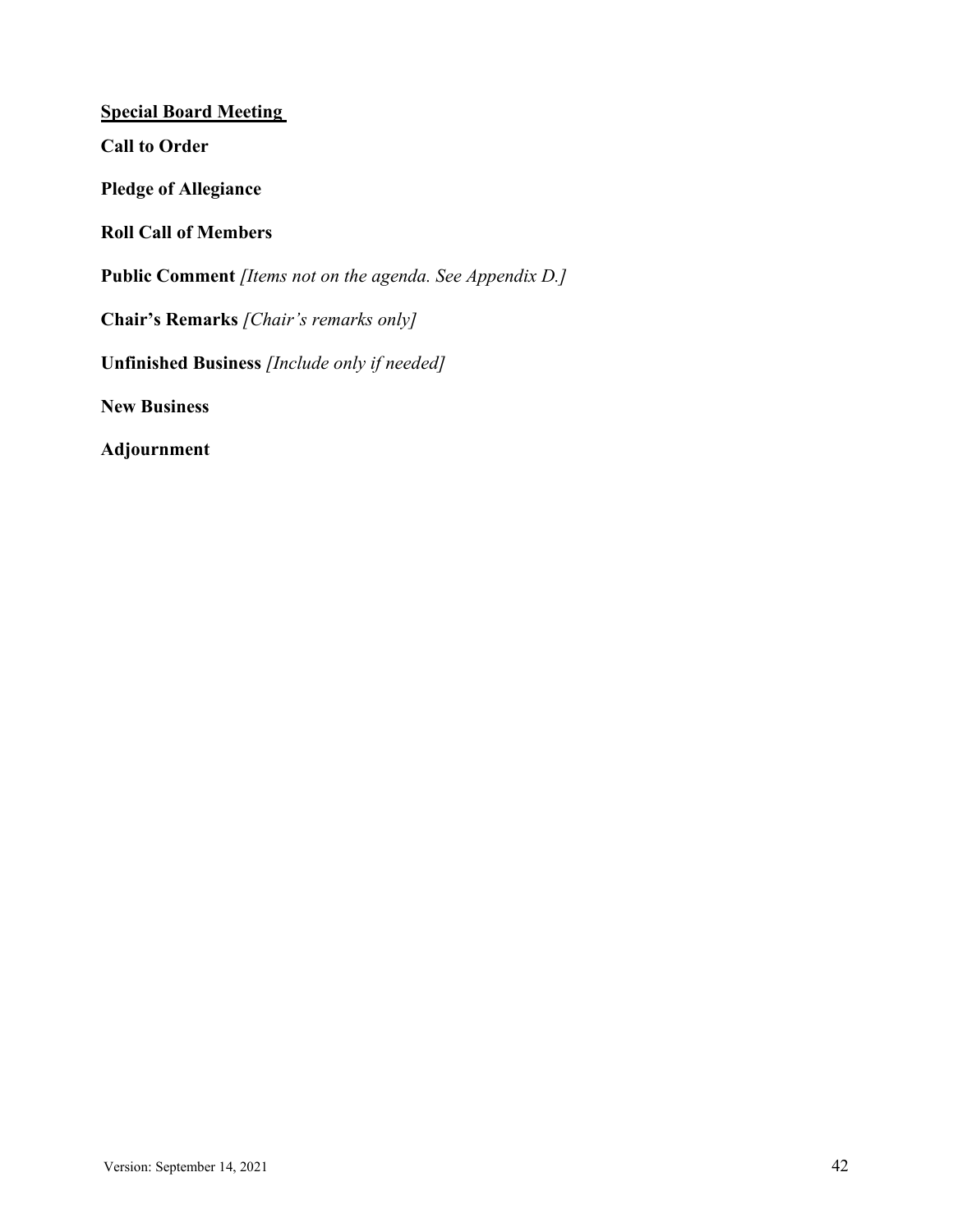#### **APPENDIX D – PUBLIC COMMENT**

#### <span id="page-46-0"></span>**I. General**

- A. Members of the public shall be afforded time to comment on agenda items and other matters germane to the business of the County Board in accordance with these Rules.
- B. The Parliamentarian of the County Board shall manage the public comment section of County Board Meetings, including enforcing rules governing public comment. County Administration shall support Committee Chairs on the management of public comment during committees.
- C. The agenda of every County Board and committee meeting of all Public Bodies shall include a reservation of time near the beginning of the meeting for public comment.
- D. The Chair shall recognize and allow to speak any person desiring to speak during Public Comment.
- E. The total cumulative time of all public comment shall be limited to 30 minutes unless determined otherwise by the Chair.
- F. Public comment is limited to three minutes per individual, unless the Chair designates a longer or shorter time period. (Generally, the longer or shorter time period will apply to all persons participating in the Public Comment at the same meeting).
- G. No Board Member should interrupt a speaker during public comment.
- H. The Chair and/or Parliamentarian has the right to interrupt a speaker in order to enforce these or other applicable rules.

#### **II. Participation**

- A. Individuals wanting to speak must complete a public comment card indicating the agenda item on which they wish to comment, or the topic for items not on the agenda.
- B. The Chair will ask speakers to present comments on an agenda item when that item is called. Those requesting to speak on an item not on the agenda, will be called during the "Public Comment" portion of the agenda.
- C. Speakers shall be entitled to address the Public Body on a first-recognized, first- served basis. In the event that all persons desiring to speak during the Public Comment are not able to do so within the time limit allowed, the Chair shall have the option (but not the obligation) of extending the time allocated for Public Comment, either at the point designated on the agenda, or at such later point on the agenda, or as the Public Body may otherwise determine.
- D. Speaker time limits shall be enforced by the Chair or the Parliamentarian.
- E. All questions or statements by a speaker should be directed to the Chair and Members.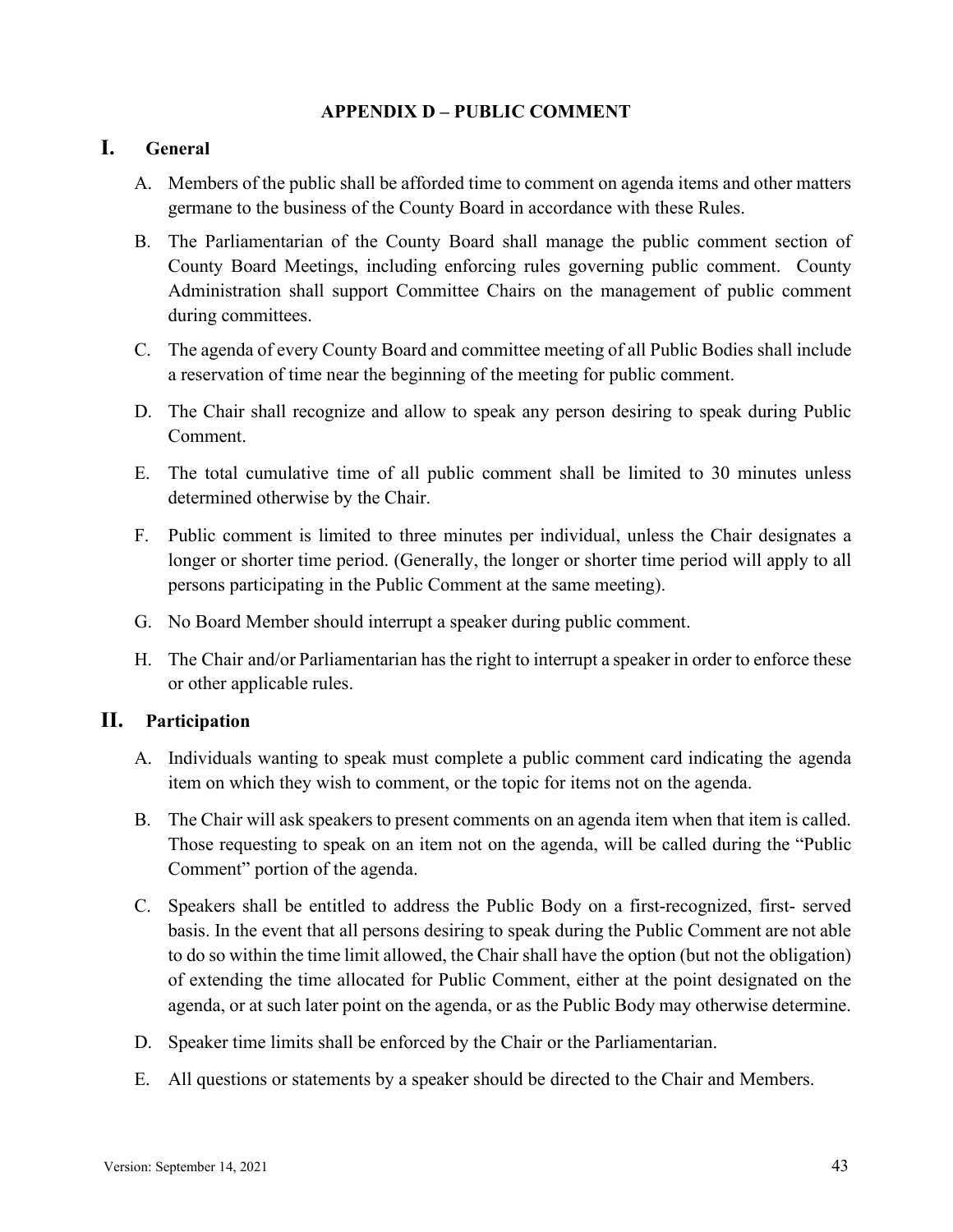- 1. The County has no obligation to answer questions during public comment and may refer to staff to follow up with the speaker after the meeting.
- 2. When appropriate, matters raised by public comment shall be referred to the appropriate standing committee.
- F. Candidates for public office that speak within the 90-day time frame preceding a primary or general election, for which they are on the ballot, shall not use the opportunity to campaign for the pending election or mention they are a candidate.
- G. Comments that are political in nature, or those that promote or support a candidate are not permitted.

#### **III. Instructions**

- A. Each speaker must state their name (first and last) in a clear manner so that it can be recorded in the minutes of the meeting. When a location has been designated in the meeting room for speakers to address the Public Body, the speaker must address the Public Body from that location unless the Chair otherwise allows.
- B. If a speaker is representing, or speaking on behalf of, an individual, group, or association, the speaker must state the nature of that representation.
- C. Individual comments will be limited to one opportunity per person.
- D. In the interest of promoting the efficient conduct of public business, speakers should refrain from repeating their own testimony and comments and should refrain from repeating testimony and comments that have previously been provided to the Public Body by other individuals.
- E. No person should interrupt the proceedings of a Board or public meeting or cause any other form of disturbance or disruption. The Chair reserves the right to close public comment if, after issuing a warning, audience members persist in cheering, booing, or otherwise being disruptive.
- F. Persons addressing the public body shall not be permitted to:
	- 1. Make statements or remarks that concern the private activities, lifestyles, or beliefs of individual employees of the County or its elected officials.
	- 2. Make statements or remarks unrelated to the business of the County Board.
	- 3. Make statements or remarks unrelated to the professional duties and performance of its employees or the employees of its elected officials.
- G. Persons addressing the Board shall refrain from statements, remarks, or conduct that is considered belligerent, threatening, disparaging, rude, vulgar, profane or otherwise uncivil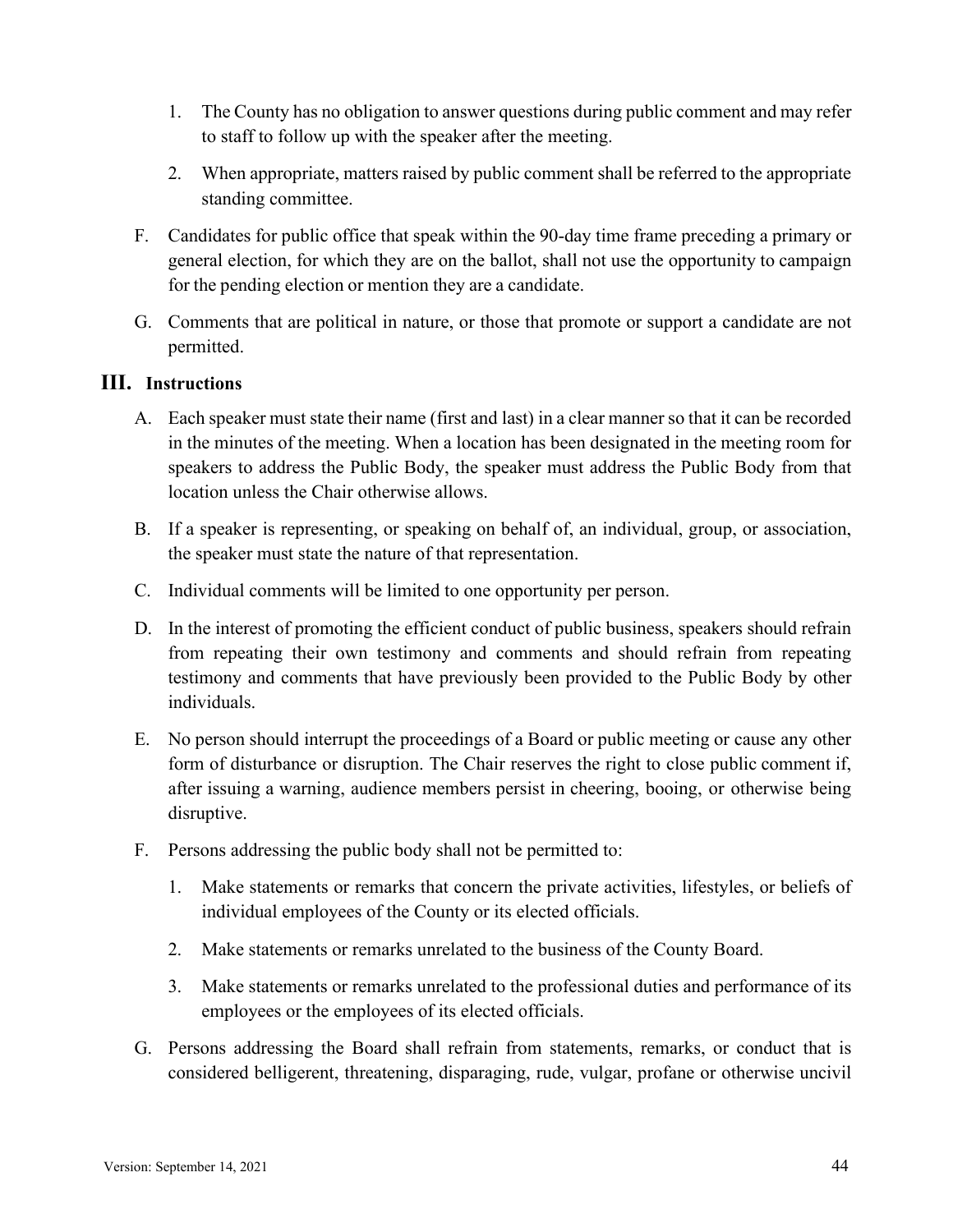and disruptive to the conducting of the Board's business. The Chair may limit the comments of any person who engages in such conduct.

- H. No person may continue to speak after the Chair has taken the floor from that person.
- I. Any person violating the standards of process and decorum set forth in these rules may be evicted from the premises of the meeting at the order of the Chair or a majority of the Members or be subject to other action as deemed necessary by the Chair and Members.
- J. Although the Public Comment may be used to address questions to the Public Body, a speaker is not entitled to a response to any such question during the Public Comment time.

#### **IV. Public Comment - Written submissions:**

- A. Any person shall have the right at any time to provide written comments to any Public Body, of Lake County government, or any other County official by addressing those comments to: Lake County Board Office, 18 N. County St., 10th FL, Waukegan, IL 60085 and delivering the comments by 3:00 p.m. the day prior to the scheduled meeting via any of the following methods:
	- 1. By personal delivery, mail, courier, or any similar delivery service to the County Board Office between 8:30 a.m. and 5:00 p.m. Monday through Friday.
	- 2. By email to [PublicComment@lakecountyil.gov.](mailto:PublicComment@lakecountyil.gov) During the Public Comment portion of the meeting, County staff will read aloud written comments that comply with these Rules. Board members shall not read aloud written comments submitted by the public.

#### **V. Public Comment - State and Federal Representatives**

A. Officials speaking under "Public Comment" are subject to the same speaking guidelines imposed upon the general public. Also see Section VII.G.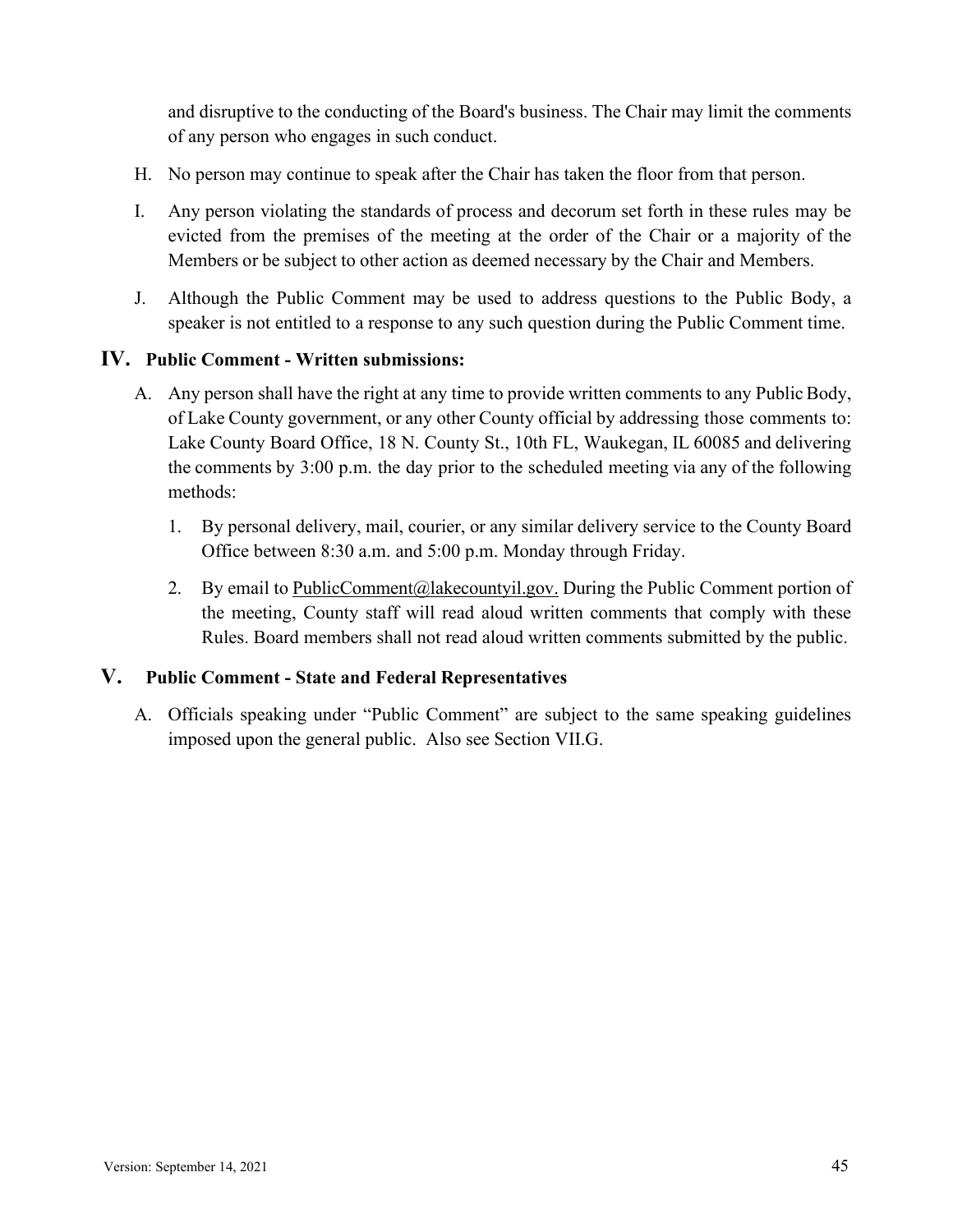# <span id="page-49-0"></span>**APPENDIX E - LAKE COUNTY BOARD SEATING CHART**

#### **Normal Circumstances**



| Secretary | County       | Board | County        |                 |
|-----------|--------------|-------|---------------|-----------------|
|           | <b>Clerk</b> | Chair | Administrator | Parliamentarian |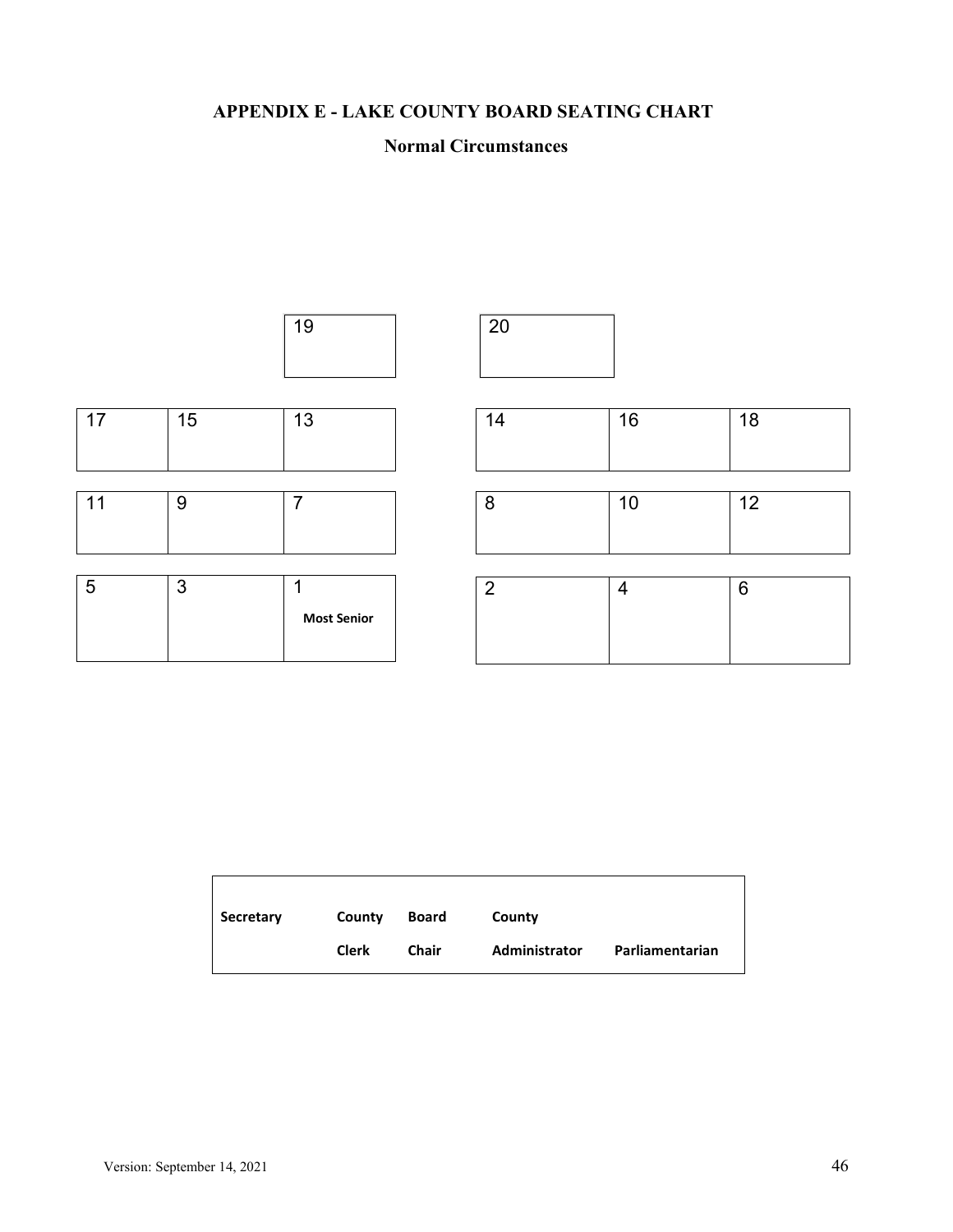# **Social Distancing Required**

<span id="page-50-0"></span>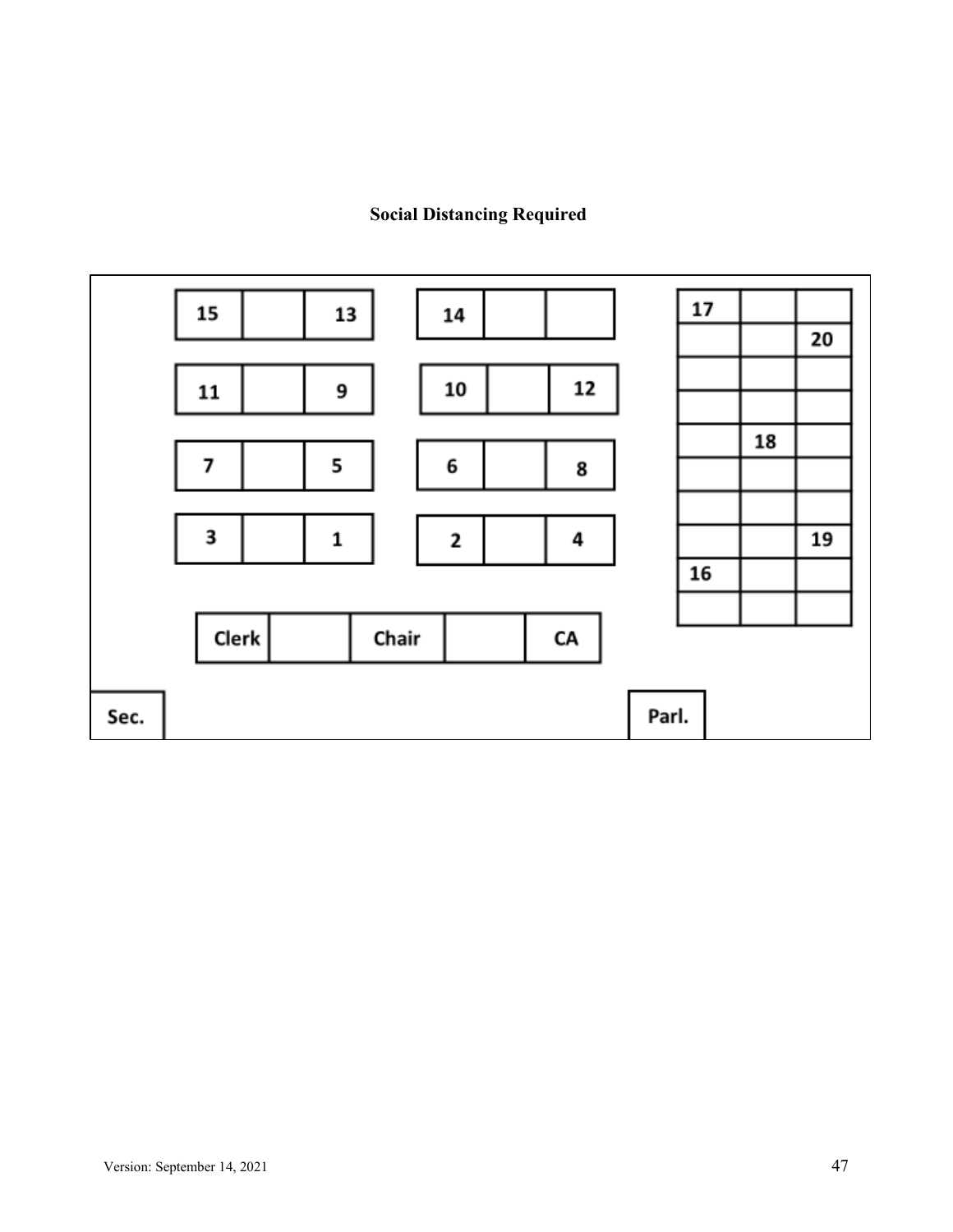#### **APPENDIX F - LAKE COUNTY COMMITTEE AGENDA**

- <span id="page-51-0"></span>**1. Call to Order**
- **2. Pledge of Allegiance**
- **3. Roll Call of Members**
- **4. Addenda to the Agenda**
- *5.* **Public Comment** *[Items not on the agenda. See Appendix D.]*
- **6. Chair's Remarks** *[Chair's remarks only]*
- **7. Unfinished Business**
- **8. New Business** *[Public Comment for items on the agenda. See Appendix D.]*
	- Consent Agenda
	- Regular Agenda
	- Directors' Reports
- **9. County Administrator's Report**
- **10. Executive Session**
- **11. Members' Remarks**
- **12. Adjournment**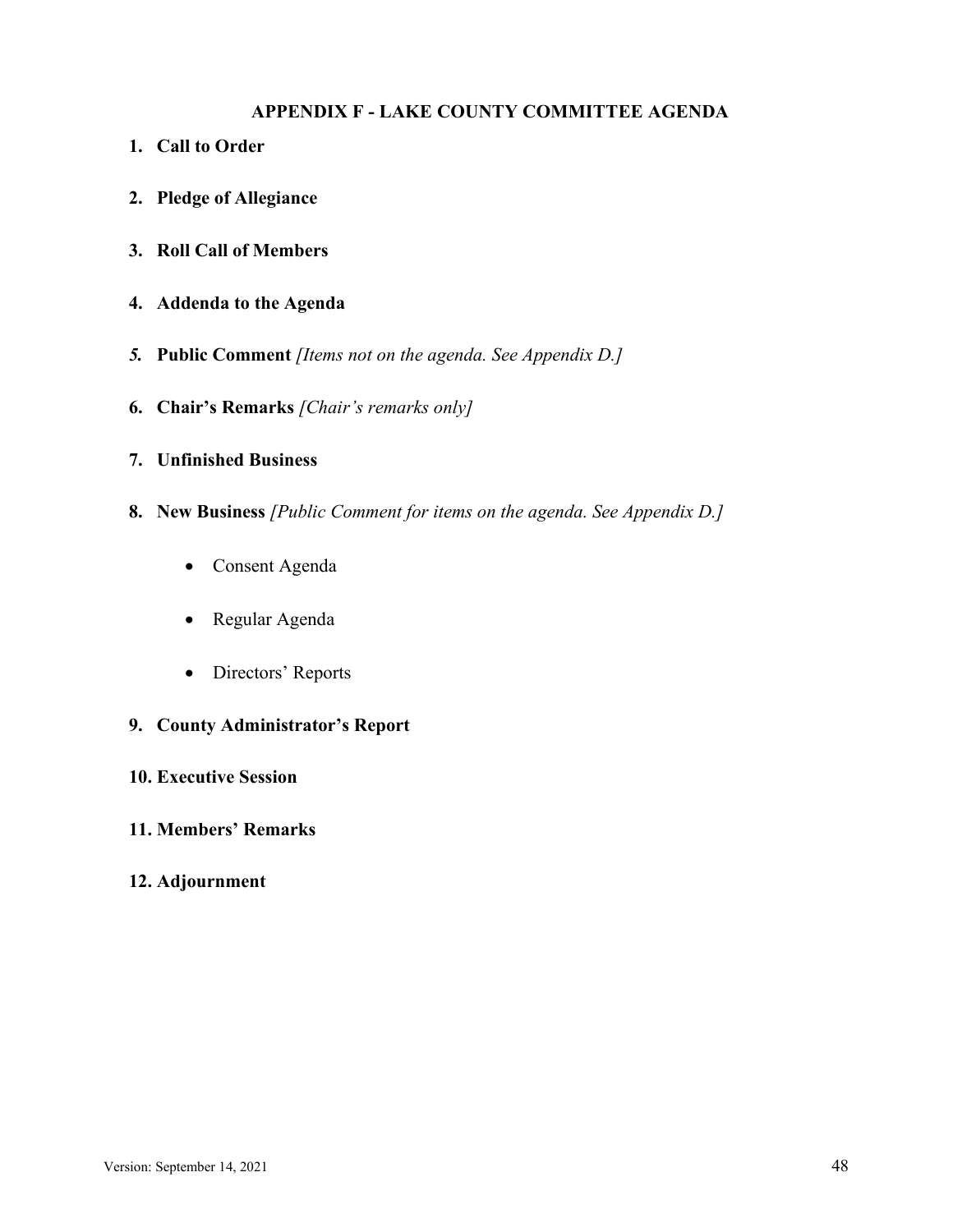<span id="page-52-0"></span>

|          |                                                                                            | <b>Monday</b> | <b>Tuesday</b>                                                       |           | Wednesday                                                              |         | <b>Thursday</b>                                 |        | Friday                           |        |
|----------|--------------------------------------------------------------------------------------------|---------------|----------------------------------------------------------------------|-----------|------------------------------------------------------------------------|---------|-------------------------------------------------|--------|----------------------------------|--------|
|          |                                                                                            |               | <b>Law &amp; Judicial</b>                                            | 9:00am    | <b>Public Works,</b><br><b>Planning &amp;</b><br><b>Transportation</b> | 8:30am  | <b>Financial &amp;</b><br><b>Administrative</b> | 8:30am |                                  |        |
|          | Round 1 (Last Week of Month)                                                               |               | <b>Health &amp; Community</b><br><b>Services</b>                     | 10:30am   | <b>Ethics &amp; Oversight</b><br>(As Needed)                           | 11:00am |                                                 |        |                                  |        |
|          |                                                                                            |               |                                                                      |           |                                                                        |         |                                                 |        |                                  |        |
| Approved | Round 2 (First Week of Month)                                                              |               | <b>Law &amp; Judicial</b>                                            | 9:00am    | <b>Public Works,</b><br><b>Planning &amp;</b><br><b>Transportation</b> | 8:30am  | <b>Financial &amp;</b><br><b>Administrative</b> | 8:30am | <b>Committee of the</b><br>Whole | 8:30am |
|          |                                                                                            |               | <b>Health &amp; Community</b><br><b>Services</b>                     |           | 10:30am Energy & Environment 10:30am                                   |         |                                                 |        |                                  |        |
|          |                                                                                            |               | <b>Legislative</b>                                                   | 1:00pm    |                                                                        |         |                                                 |        |                                  |        |
|          |                                                                                            |               |                                                                      |           |                                                                        |         |                                                 |        |                                  |        |
|          | (Second Week of<br><b>Board Week</b><br>Month)                                             |               | <b>Lake County Board</b><br>(Second Tuesday of the<br><b>Month</b> ) | $9:00$ am |                                                                        |         |                                                 |        |                                  |        |
|          | Diversity & Inclusion Committee and Rules Commitee - No Set Schedule / Scheduled As Needed |               |                                                                      |           |                                                                        |         |                                                 |        |                                  |        |

# **APPENDIX G – COMMITTEE SCHEDULE**

# *Physical Location of Meetings (During a Public Health Emergency)*

| Law & Judicial                                     | <b>County Building / 18 N County Street, Waukegan</b> |
|----------------------------------------------------|-------------------------------------------------------|
| <b>Health &amp; Community Services</b>             | <b>County Building / 18 N County Street, Waukegan</b> |
| <b>Public Works, Planning &amp; Transportation</b> | County Building / 18 N County Street, Waukegan        |
| Finance & Administrative                           | County Building / 18 N County Street, Waukegan        |
| Legislative                                        | <b>County Building / 18 N County Street, Waukegan</b> |
| <b>Ethics &amp; Oversight</b>                      | County Building / 18 N County Street, Waukegan        |
| Diversity & Inclusion                              | <b>County Building / 18 N County Street, Waukegan</b> |
| <b>Energy &amp; Environment</b>                    | County Building / 18 N County Street, Waukegan        |
| <b>Rules</b>                                       | <b>County Building / 18 N County Street, Waukegan</b> |
| <b>Committee of the Whole</b>                      | County Building / 18 N County Street, Waukegan        |
| <b>County Board Meeting</b>                        | County Building / 18 N County Street, Waukegan        |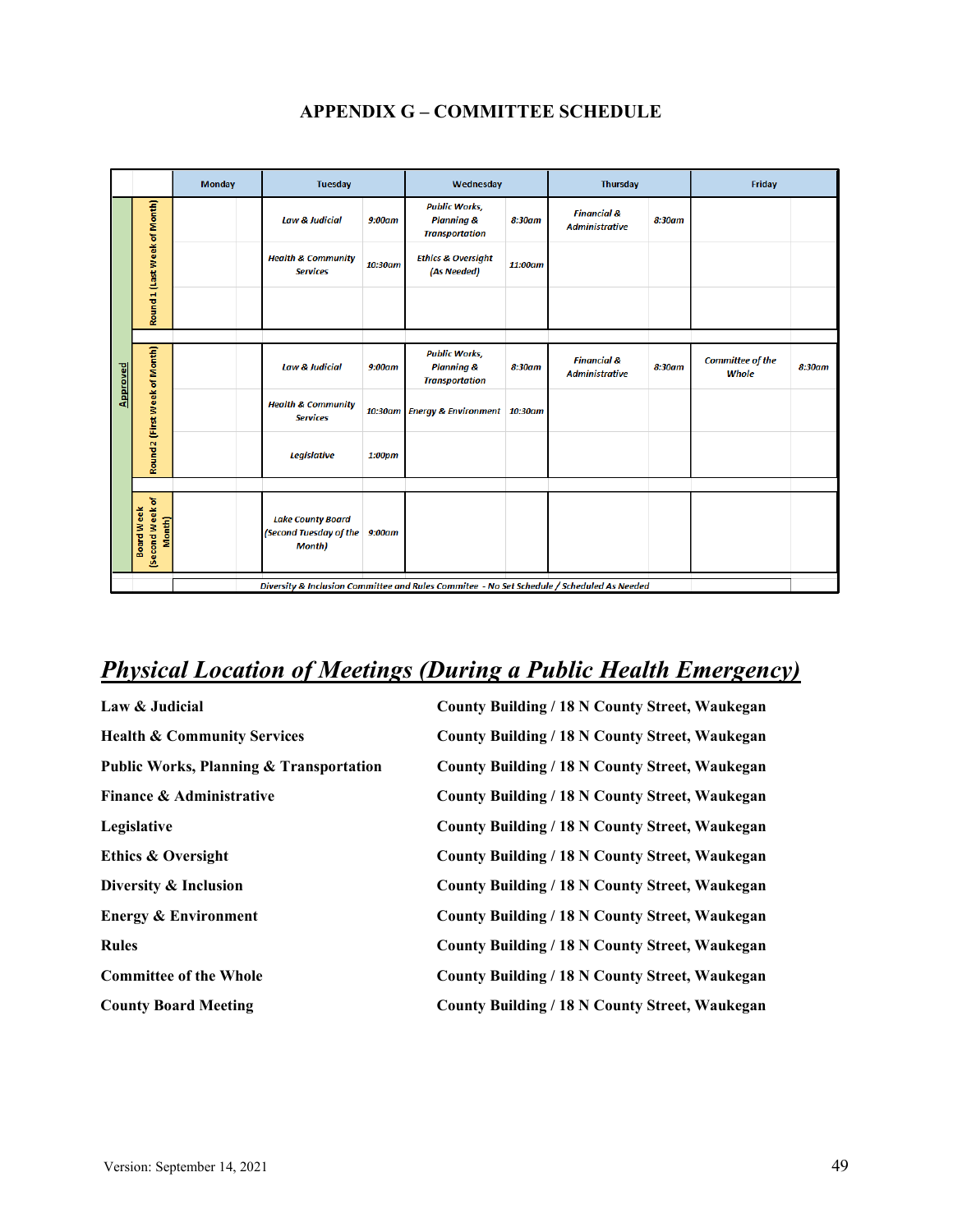#### **APPENDIX H – LAKE COUNTY BOARD RULES OF DECORUM**

#### <span id="page-53-0"></span>**I. Board Member Conduct**

A. County Board members shall adhere to the Board Member Conduct section of the Lake County Ethics and Conduct Code.

#### **II. County Board and Committee Meetings of all Public Bodies**

- A. Meetings of the County Board bring together individuals with a variety of backgrounds, personalities, values, and opinions for a shared purpose: To effectively promote and protect the health, safety and general welfare for all who call Lake County home and for the longterm common good.
- B. County Board meetings are intended to make decisions that formally set County programs in motion, enact ordinances, adopt policy, and authorize the expenditure of County funds.

#### **III. County Board and Committee Standards of Decorum and Conduct**

- A. The Lake County protocols and procedures for meetings have been established to promote that purpose by creating an efficient, effective forum and a positive and professional atmosphere within which the business of the County can be conducted. This shared purpose is acknowledged and affirmed, despite the possible divergent opinions of the individual Members of the Board. Civil discourse is only fostered if it is modeled by how County Board Members and staff behave toward one another and toward Members of the public.
- B. Chair: The Chair has the responsibility and authority to manage the order of the meeting. All Members must respect the decisions of the Chair, who will respectfully manage public comment.
- C. Civility: Board Members should always be respectful of each other, of staff, and of the public. All oral discourse should be polite and civil. Members should never be belligerent, impertinent, threatening or disparaging and when appropriate, should use titles when addressing others. In meetings, comments of a personal nature should be avoided.
- D. Preparation for Meetings: Board Members are to prepare for meetings in advance. When possible, background and informational questions should be addressed with staff members in advance of meetings and during working hours, rather than, during meetings, unless the answers to such questions will have an educational value of broad and general applicability. Thorough preparation improves focus on policy matters and fosters effective, efficient meetings.
- E. Focus on Business: Board Members should keep focus on the matters of business before them, keeping in mind the principal role of the Board is executory as policy makers rather than as administrators. During meetings, avoid discussion of matters not relevant to pending business. Members should be respectful of the roles of others and should be good stewards of the time spent during official meetings.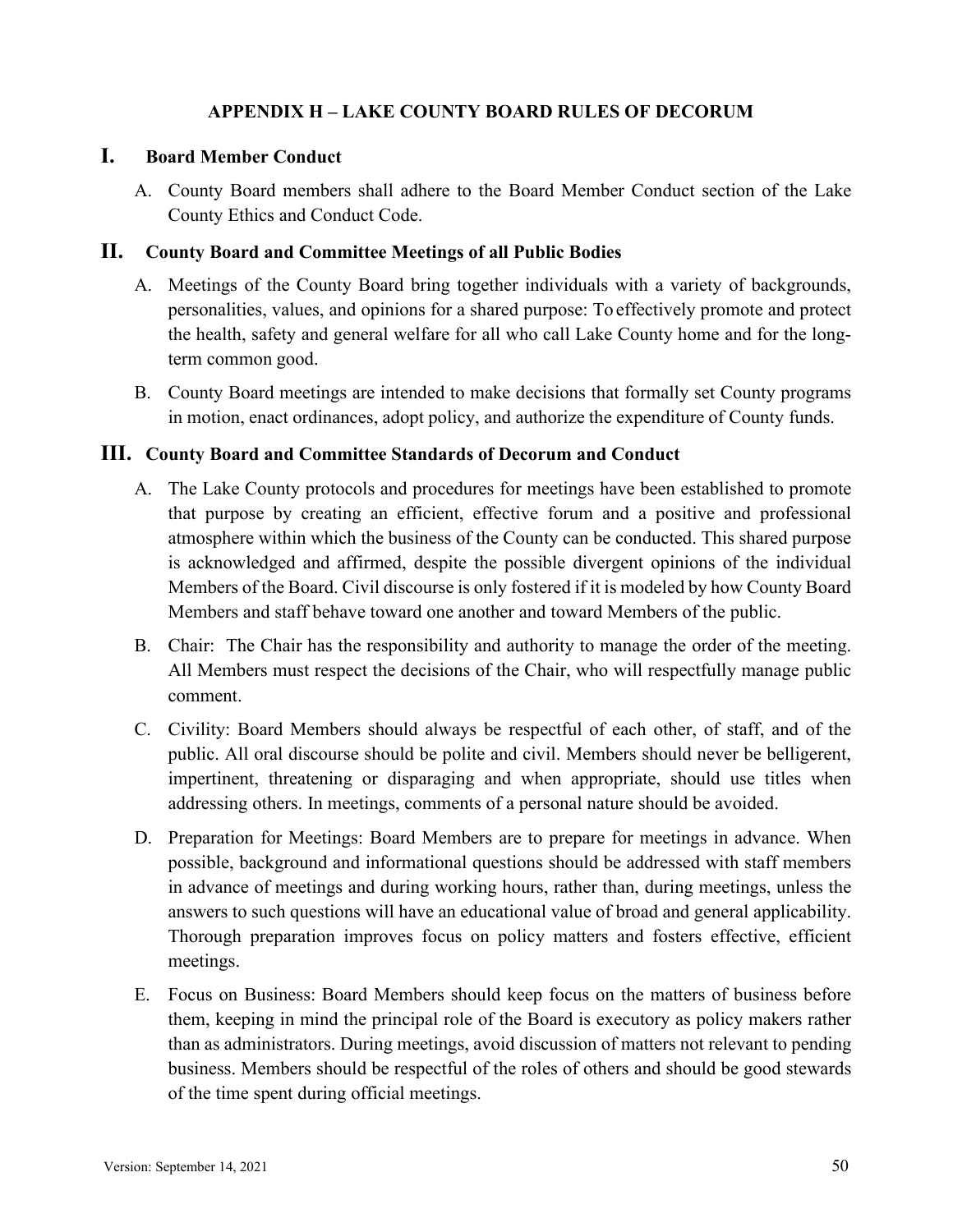- F. Respect for Staff: Board Members should be respectful in every contact and communication with staff, recognizing the scope and weight of the staff's duties and responsibilities. Positive interactions with others promote greater achievement.
- G. Respect for Speakers: Board Members should be fair, patient, and respectful of all individuals who speak before, or make presentations at public meetings or public hearings. No signs of partiality, prejudice or disrespect should be evident on the part of any individual Board Member. Full attention should be given to speaker/presenters and side conversations should be kept to a minimum, or not held at all. The Board Members should always be mindful that facial expressions and body language can be just as disrespectful as words. An important part of the democratic process is to model behavior that welcomes the public and provides them with an environment where they are heard.
- H. Use of Electronic Technology during Meetings: Electronic technology devices should be used by Board Members and staff judiciously and only for purposes related to the meeting at hand. The use of such devices for personal/family/work situations is understood and should be handled in a manner which is not disruptive to the conduct of business.

#### **IV. General Rules for Board Member Conduct**

- A. Board Member Comments
	- 1. For each item on the agenda of a County Board or committee meeting and for each additional motion made at such a meeting:
		- a. Each Member may speak to such item or motion twice, for a maximum of five minutes each time, unless a time extension is granted by the Chair.
		- b. As a courtesy and to facilitate discussion and understanding, Board Members are encouraged to communicate any proposed changes or proposed amendments as early as possible prior to meetings; and to provide planned amendments in writing to the County Administrator's Office (CAO) in advance of the meeting the said amendment will be proposed. CAO will distribute any amendments to the Members. This will allow all Members to thoughtfully consider proposed language changes prior to voting.
	- 2. For matters not on the County Board or committee meeting agenda:
		- a. A Member of the Board may address the County Board at any regular Board or committee meeting concerning any matter not on the agenda of such meeting but relating, or potentially relating, to County business, under Petitions, Correspondence, and Miscellaneous Business (Board meeting) or Member Remarks (committee meeting) for a maximum of five minutes, unless a time extension is granted by the Chair.
		- b. A Member may present any matter related to County Board business, and with the majority vote of the Lake County Board and committee, the matter shall be placed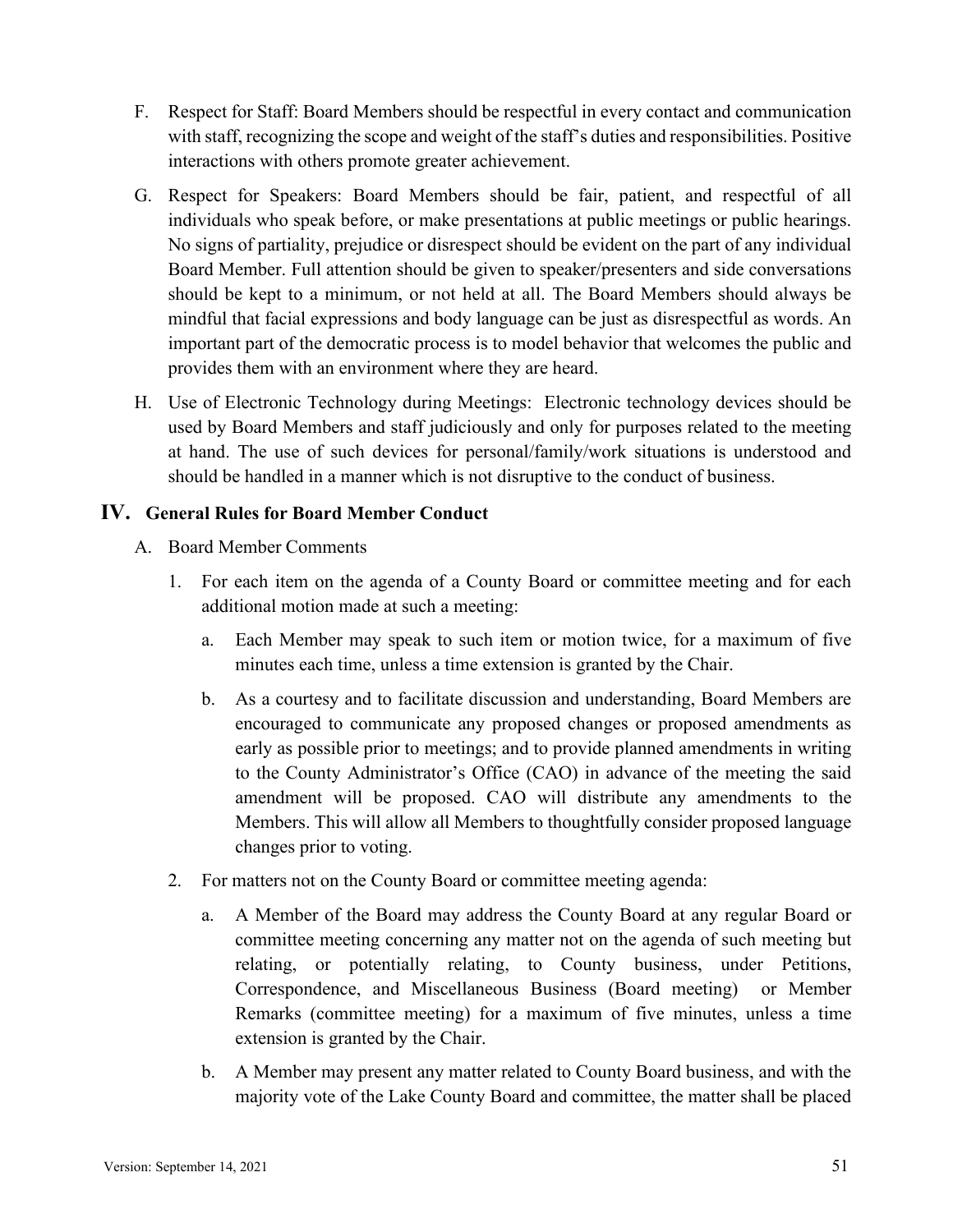on the next agenda of the appropriate standing committee, except that, as provided in Section II.E., if a Member, upon motion duly made and seconded, proposes an amendment to these Rules, such proposed amendment shall be referred to the Rules Committee without the need for a vote.

#### B. **Other Activities as County Representative:**

1. Board Members may not act as or represent themselves as the official spokesperson or representative of the County at any meeting, event, or forum unless and except when authorized in advance to do so by the Board or Chair.

#### C. **Ex-parte Communications:**

1. Board Membersshould avoid commenting or taking a position on land use related issues or matters potentially involving litigation that are likely to come before the County Board. The Board should be mindful of its Core Values and rights of due process.

#### D. **County Staff:**

1. Board Members shall not direct staff in the conduct of the duties performed by staff. If a Board member wishes to discuss an operational or administrative matter, it should be discussed with a Department Head or the County Administrator.

#### E. **Employee Performance:**

1. Any concerns by Board Members regarding the behavior or performance of staff will be directed to the County Administrator privately and not shared in a public meeting or with anyone other than the Administrator, Chair or State's Attorney.

*This document is intended to serve as a set of guiding principles and recommended procedures for Board and Committee meetings and legislative functions. Nothing in this document is intended to create a legal entitlement for Staff or enforceable performance standards beyond what already exists in the County's Employee Handbook and individual department work rules. The Board and Chair are responsible for determining how best to interpret and implement these Protocols, which can be modified at any time without advance notice.*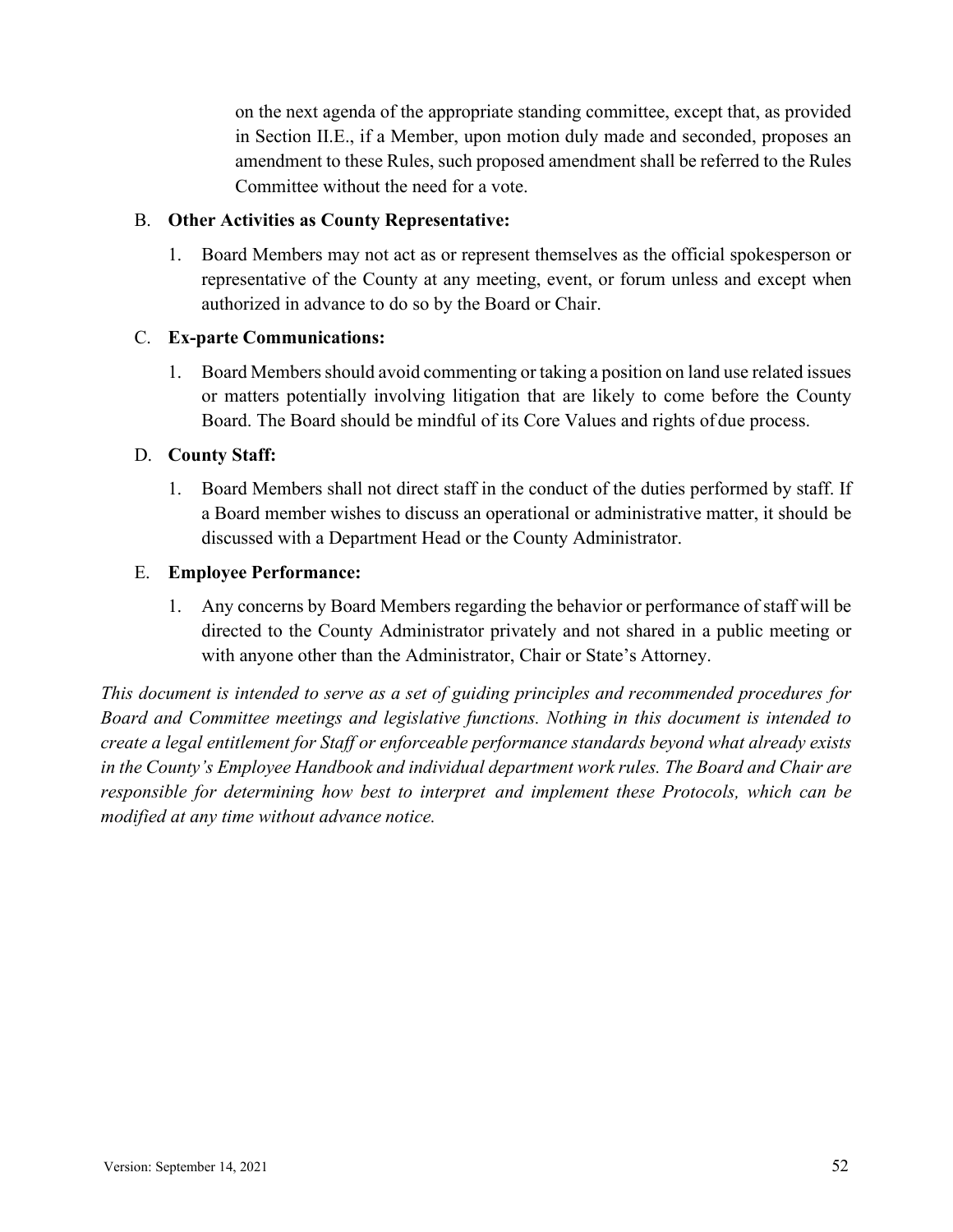#### **APPENDIX I– EXPECTATIONS OF COUNTY STAFF**

- <span id="page-56-0"></span>**I.** Respect for the County Board:
	- A. Staff should give the proper respect for the functions and membership of the Board, recognizing the fiduciary duties and stewardship responsibilities borne by its Members.
	- B. Staff should be open and forthright with the County Board about pending matters of policy and County administration. Board Members rely on the faithful counsel of the Staff.
- **II.** Informed County Board:
	- A. The office of the Administrator and all other Departments and Elected Offices, as appropriate, should keep the Board informed on a timely basis regarding pending matters of policy and County administration.
	- B. For each matter on which the Board must act following a hearing before a Board or Commission of the County, the Board will be provided with thorough information of the proceedings of that Board or Commission and any recommendation thereon. The report should include minority opinions, reports, and recommendations, if any. Good decisionmaking results from correct and timely information.
- **III.** Impartiality:
	- A. Information that is provided to a Board Member in response to a request regarding pending matters of policy and administration should be made available to all Members of the Board so that all have equal access to relevant information.
- **IV.** Responsiveness:
	- A. The Board relies on the staff to faithfully carry out County policy.
	- B. Staff should be prompt and thorough in following directions of the Board and implementing policy decisions of the Board.
	- C. Staff should act on such matters irrespective of personal opinions.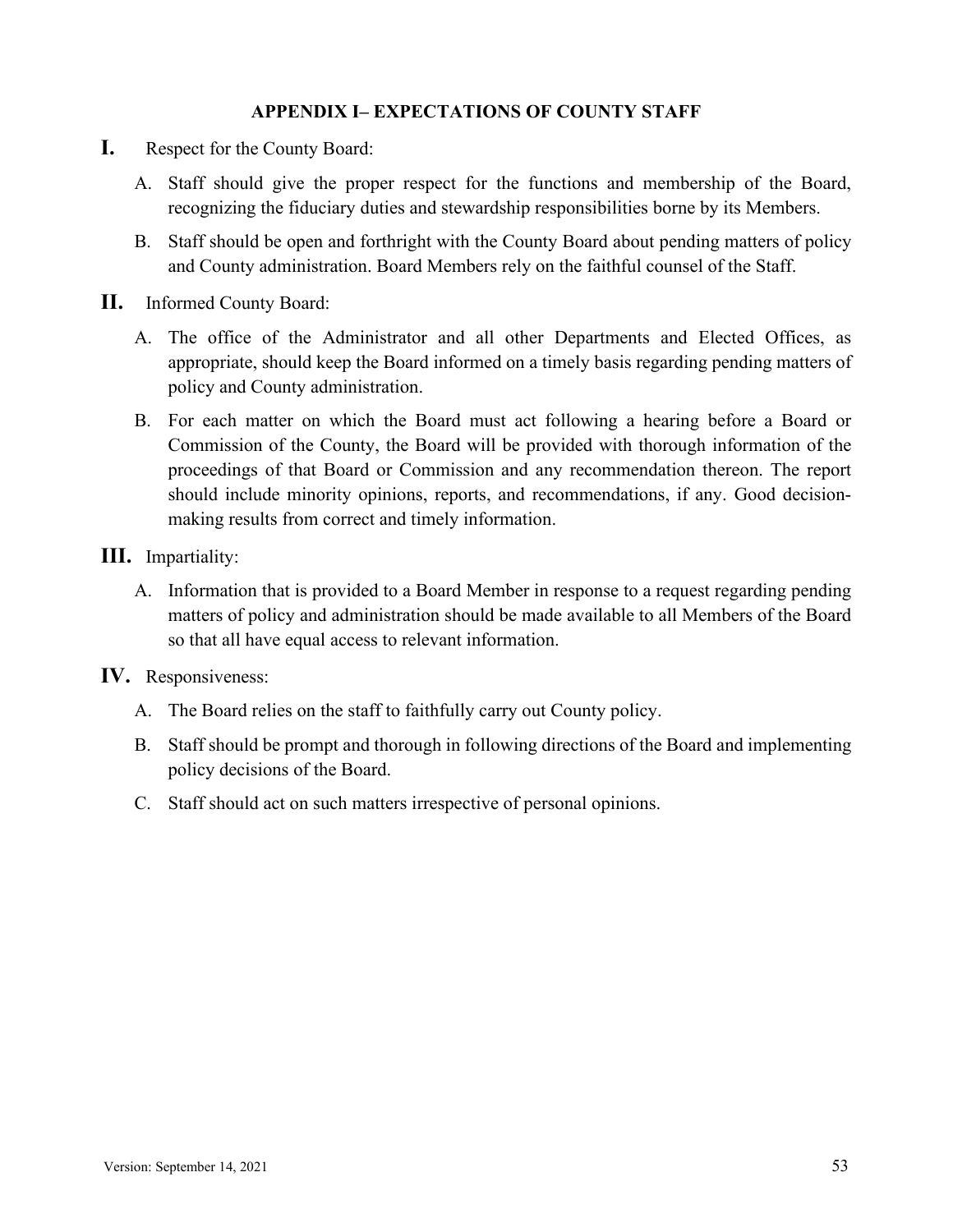#### **APPENDIX J – PARLIAMENTARY REFERENCES**

<span id="page-57-0"></span>Parliamentary Procedure is a set of rules for conduct at meetings that allows everyone to be heard and to make decisions without confusion. Parliamentary Procedure is important because it's a timetested method of conducting business at meetings and public gatherings. It can be adapted to fit the needs of any organization. Today, Robert's Rules of Order newly revised is the basic handbook of operation for most clubs, organizations and other groups.

The method used by Members to express themselves is in the form of moving motions. A motion is a proposal that the entire membership take action or a stand on an issue. Individual Members can make motions, second motions, debate motions and vote on motions:

#### **I. The Four Basic Types of Motions**

- A. Main Motions: The purpose of a main motion is to introduce items to the membership for their consideration. They cannot be made when any other motion is on the floor, and yield to privileged, subsidiary, and incidental motions.
- B. Subsidiary Motions: Their purpose is to change or affect how a main motion is handled and is voted on before a main motion.
- C. Privileged Motions: Their purpose is to bring up items that are urgent about special or important matters unrelated to pending business.
- D. Incidental Motions: Their purpose is to provide a means of questioning procedure concerning other motions and must be considered before the other motion.

#### **II. Presenting of Motions**

- A. To Obtain the floor.
	- 1. Wait until the last speaker has finished and raise your hand and wait to be recognized by the Chair.
	- 2. If multiple Members wish to speak, the Chair will make a list and call on Members individually to address the Board.
- B. Make Your Motion
	- 1. Speak in a clear and concise manner.
	- 2. Always state a motion affirmatively. Say, "I move that we ..." rather than, "I move that we do not ..."
	- 3. Focus on your subject matter and avoid comments of a personal nature.
- C. Another Member will second the motion or the Chair will call for a second.
- D. If there is no second to the motion, it is lost.
- E. The Chair states the motion placing the motion before the membership for consideration and action (i.e.: "It has been moved and seconded that we ...")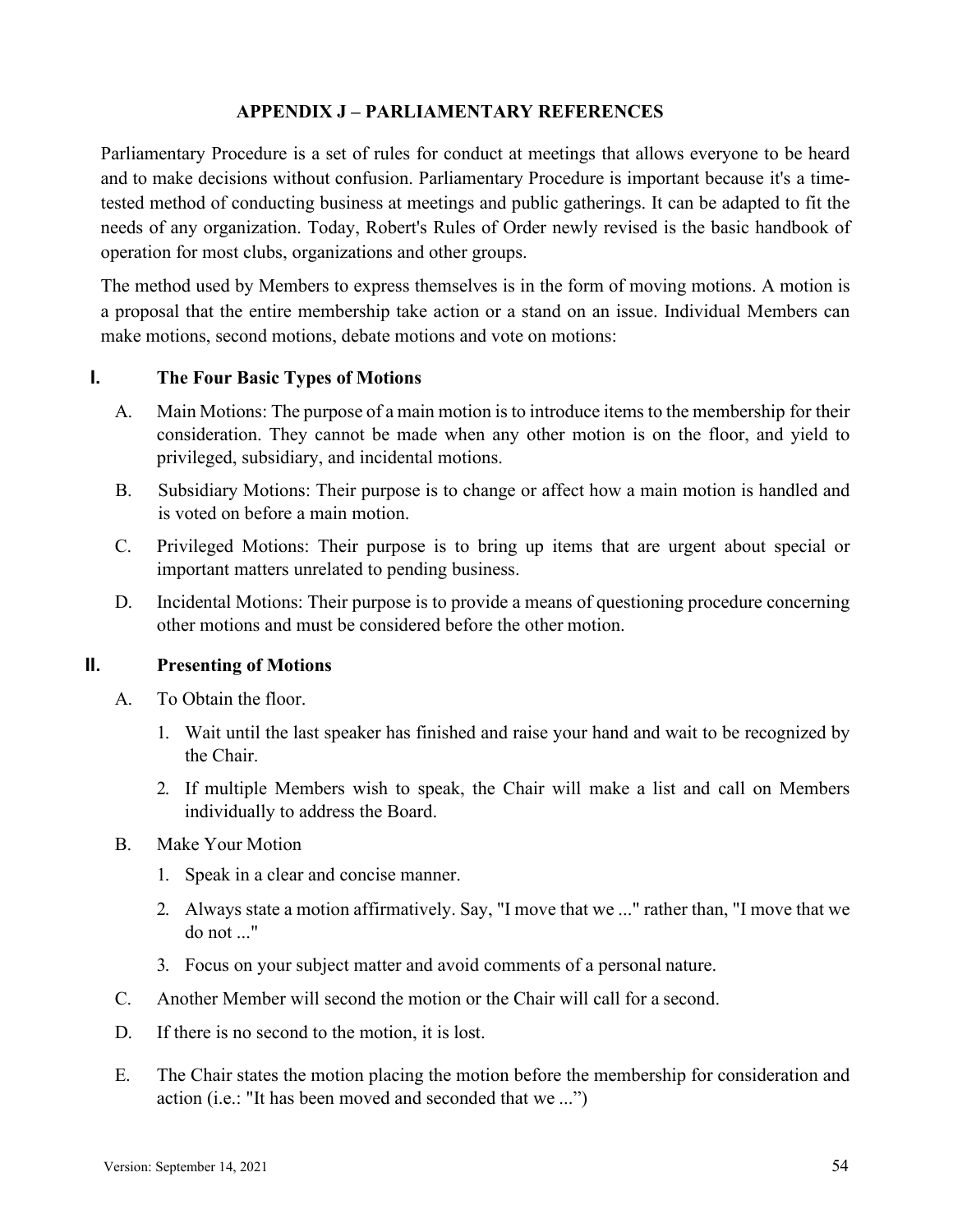- 1. The membership then either debates the motion or may move directly to a vote.
- 2. Once the motion is presented to the membership by the Chair, it becomes "assembly property" and cannot be changed by the original mover without the consent of the Members.
- F. Expanding on the motion
	- 1. The time for to speak in favor of the motion is at this point in time, rather than at the time it is originally presented.
	- 2. The mover is allowed to speak first.
	- 3. All comments and debate must be directed to the Chair.
	- 4. Keep to the time limit for speaking that has been established.
	- 5. The mover may speak again only after other speakers are finished, unless called upon by the Chair.
- G. Putting the Question to the Membership
	- 1. The Chair asks, "Is there any more discussion? Or, "Are you ready to vote on the question?"
	- 2. If there is no more discussion, a vote is taken.

#### **III. Voting Specifics**

- A. Any Member may ask for a roll call vote on any agenda item.
- B. The Board may, by unanimous consent, group together two or more ordinances and resolutions for the purpose of taking a single vote. During the vote, a BoardMember may vote "aye" or "nay" (55 ILC 5/2-1005).
- C. The Authorization of Previous Roll Call Vote with respect to any pending question, the Board, by unanimous consent, may authorize the Clerk to record the previous roll call vote taken at the same meeting as the roll call vote taken on the pending question when the previous roll call was unanimous. In such event, the Clerk shall record the ayes or nays from the previous roll call as the vote on such pending question with like effect as if such roll call had been taken on such pending question.

In addition, by unanimous consent, the Board may, when authorizing a previous roll call vote (1) authorize a Board Member who was absent when the previous roll call vote was taken to vote on the pending question without requiring a new roll call vote, (2) exclude the vote of a Board Member who is absent when leave for the previous roll call vote is requested on the pending question, and (3) authorize a Board Member who voted "aye" on the previous roll call vote to vote "nay" on the pending question and (4) authorize a Board Member who voted on the previous roll call to abstain on the pending question.

D. In the event a Member believes that they has a conflict of interest on any matter before the Board requiring a vote, the Member shall (prior to any discussion of the issue) indicate to the board that a conflict exists, state the reason for the conflict and inform the board that they will be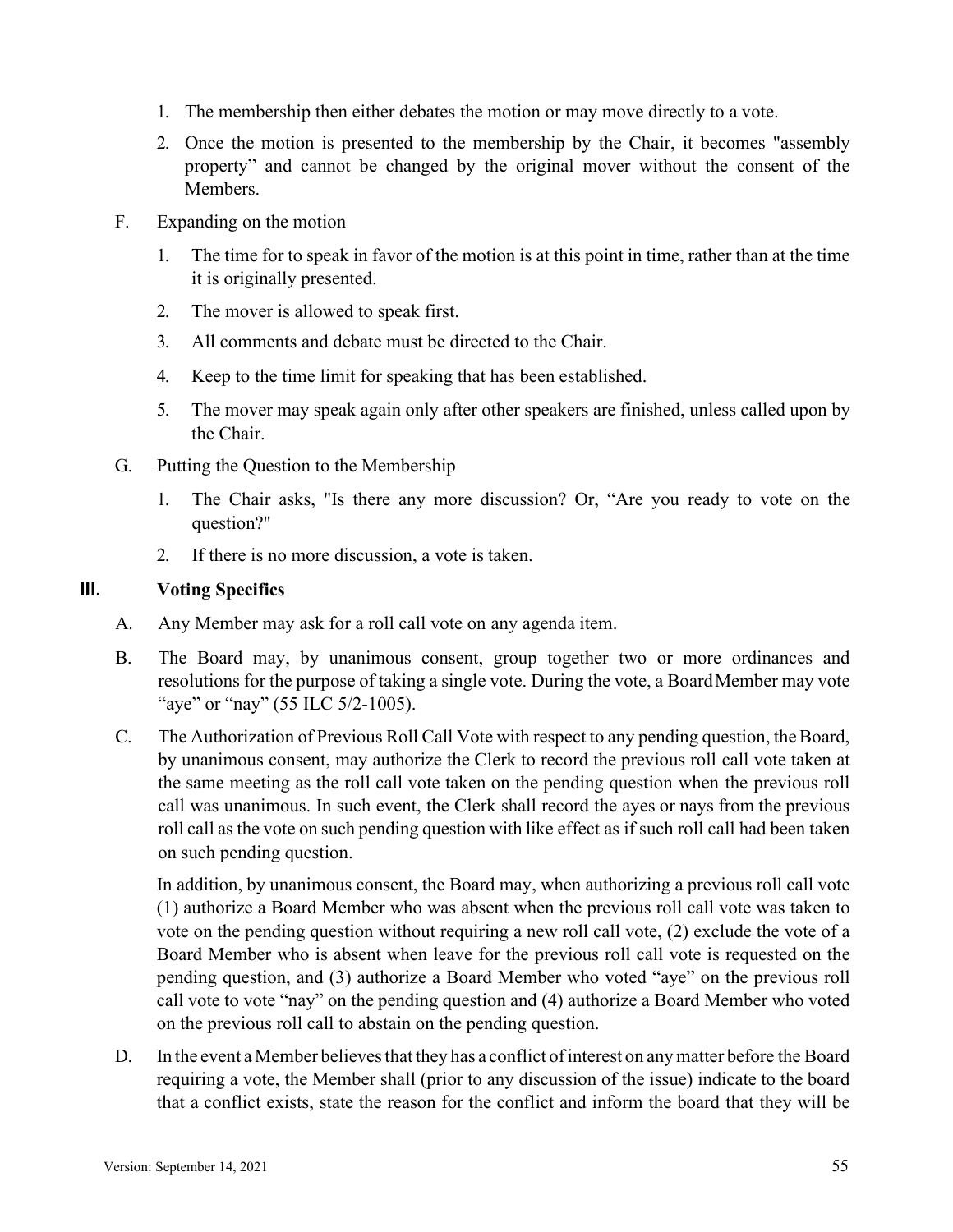abstaining from any discussion and vote on the matter. In matters not involving a conflict of interest, they may abstain without stating the reason.

#### **IV. Motions to Reconsider**

If a motion to reconsider is made, it must be made at the same meeting as the original vote. A motion to reconsider must be made by a Member who voted on the prevailing side. A motion to reconsider must be seconded and approved by a majority of the Members present. The vote on the matter to be reconsidered shall be taken only at the next regular succeeding meeting. No motion may be twice reconsidered.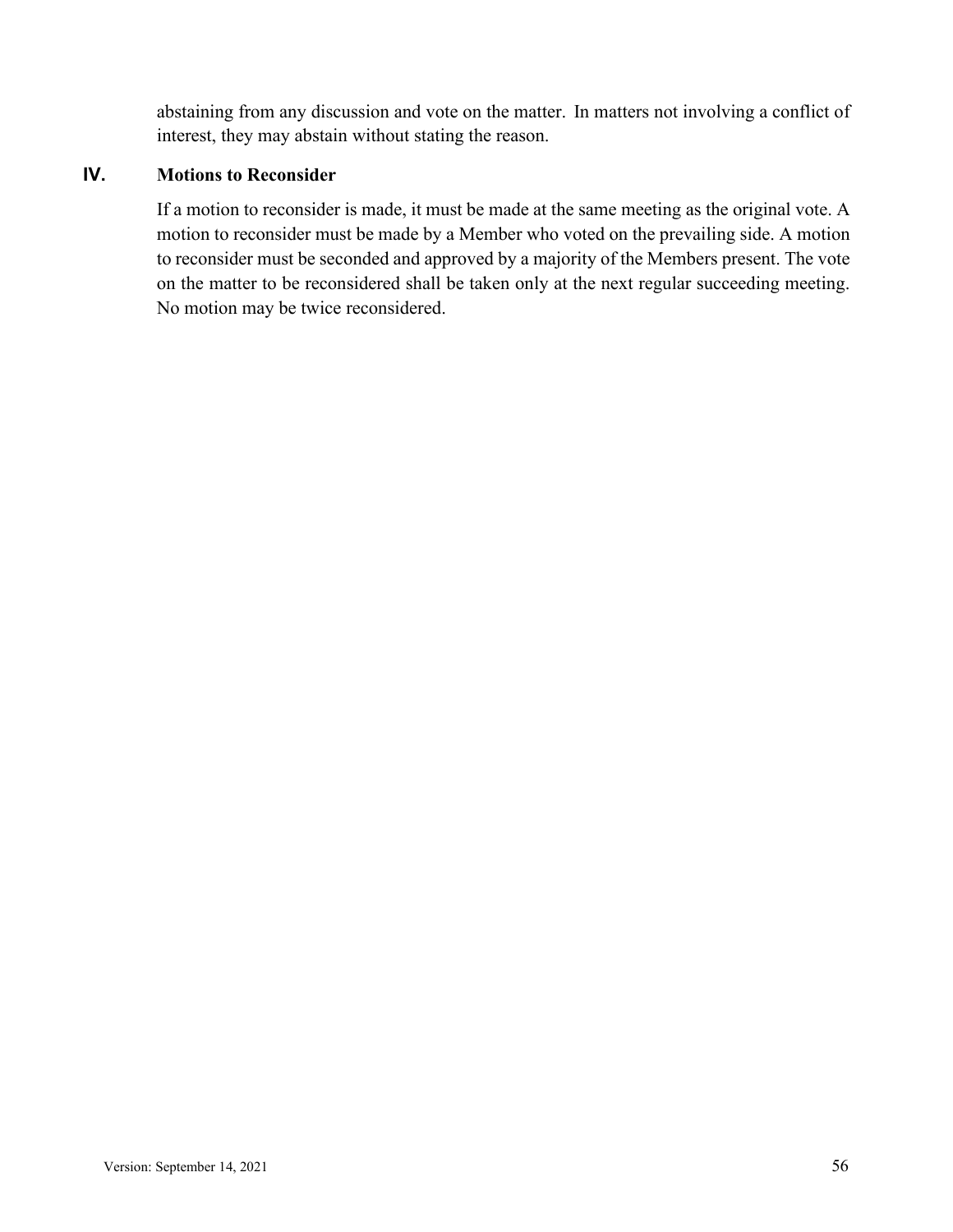| To:                        | You say:                                                                                                                                                                                                                          | Interrupt<br>Speaker | Second<br><b>Needed</b> |           |                | Debatable   Amendable   Vote Needed |
|----------------------------|-----------------------------------------------------------------------------------------------------------------------------------------------------------------------------------------------------------------------------------|----------------------|-------------------------|-----------|----------------|-------------------------------------|
| Adjourn                    | "I move that we adjourn"                                                                                                                                                                                                          |                      | Yes                     | <b>No</b> | N <sub>0</sub> | Majority                            |
| Recess                     | "I move that we recess until"                                                                                                                                                                                                     | No                   | Yes                     | <b>No</b> | Yes            | Majority                            |
| Complain about noise, room | "Point of privilege"                                                                                                                                                                                                              | Yes                  | <b>No</b>               | <b>No</b> | N <sub>o</sub> | <b>Chair Decides</b>                |
| temperature, etc.          |                                                                                                                                                                                                                                   |                      |                         |           |                |                                     |
| Suspend further            | "I move that we table it"                                                                                                                                                                                                         | <b>No</b>            | Yes                     | <b>No</b> | N <sub>0</sub> | Majority                            |
| consideration of something |                                                                                                                                                                                                                                   |                      |                         |           |                |                                     |
| End debate                 | "I move the previous question" or "I                                                                                                                                                                                              | No                   | Yes                     | No        | No             | 2/3                                 |
|                            | move to call the question"                                                                                                                                                                                                        |                      |                         |           |                |                                     |
| Postpone consideration of  | "I move we postpone this matter                                                                                                                                                                                                   | <b>No</b>            | Yes                     | Yes       | Yes            | Majority                            |
| something                  | until"                                                                                                                                                                                                                            |                      |                         |           |                |                                     |
| Amend a motion             | "I move that this motion be                                                                                                                                                                                                       | No                   | Yes                     | ves       | Yes            | Majority                            |
|                            | amended by"                                                                                                                                                                                                                       |                      |                         |           |                |                                     |
| Introduce business (a      | "I move that"                                                                                                                                                                                                                     | No                   | Yes                     | Yes       | Yes            | Majority                            |
| primary motion)            |                                                                                                                                                                                                                                   |                      |                         |           |                |                                     |
|                            | The above listed motions and points are listed in established order of precedence. When any one of them is pending, you may not<br>introduce another that is listed below, but you may introduce another that is listed above it. |                      |                         |           |                |                                     |
|                            |                                                                                                                                                                                                                                   |                      |                         |           |                |                                     |

| To:                                                                                               | You say:                                                        | Interrupt                            |                | <b>Debatable</b>                                |                | Amendable   Vote Needed           |
|---------------------------------------------------------------------------------------------------|-----------------------------------------------------------------|--------------------------------------|----------------|-------------------------------------------------|----------------|-----------------------------------|
|                                                                                                   |                                                                 | Speaker                              | Needed         |                                                 |                |                                   |
| Object to procedure or                                                                            | "Point of order"                                                | Yes                                  | <b>No</b>      | <b>No</b>                                       | No             | Chair decides                     |
| personal affront                                                                                  |                                                                 |                                      |                |                                                 |                |                                   |
| Request information                                                                               | "Point of information"                                          | Yes                                  | N <sub>o</sub> | <b>No</b>                                       | <b>No</b>      | None                              |
| Ask for vote by actual count to<br>verify voice vote                                              | "I call for a division of the house"                            | Must be done<br>before new<br>motion | N <sub>o</sub> | <b>No</b>                                       | <b>No</b>      | None unless<br>someone<br>objects |
| Object to considering some<br>undiplomatic or improper<br>matter                                  | "I object to consideration of this<br>question"                 | Yes                                  | <b>No</b>      | <b>No</b>                                       | N <sub>0</sub> | 2/3                               |
| "I move we take from the table"<br>Take up matter previously<br>tabled                            |                                                                 | Yes                                  | Yes            | N <sub>o</sub>                                  | <b>No</b>      | Majority                          |
| Reconsider something<br>already disposed of                                                       | "I move we now (or later) reconsider<br>our action relative to" | Yes                                  | Yes            | Only if<br>original<br>motion<br>was<br>datable | <b>No</b>      | Majority                          |
| Consider something out of<br>"I move we suspend the rules and<br>its scheduled order<br>consider" |                                                                 | No                                   | Yes            | No                                              | <b>No</b>      | 2/3                               |
| Vote on a ruling by the Chair                                                                     | "I appeal the Chair's decision"                                 | Yes                                  | Yes            | Yes                                             | No             | Majority                          |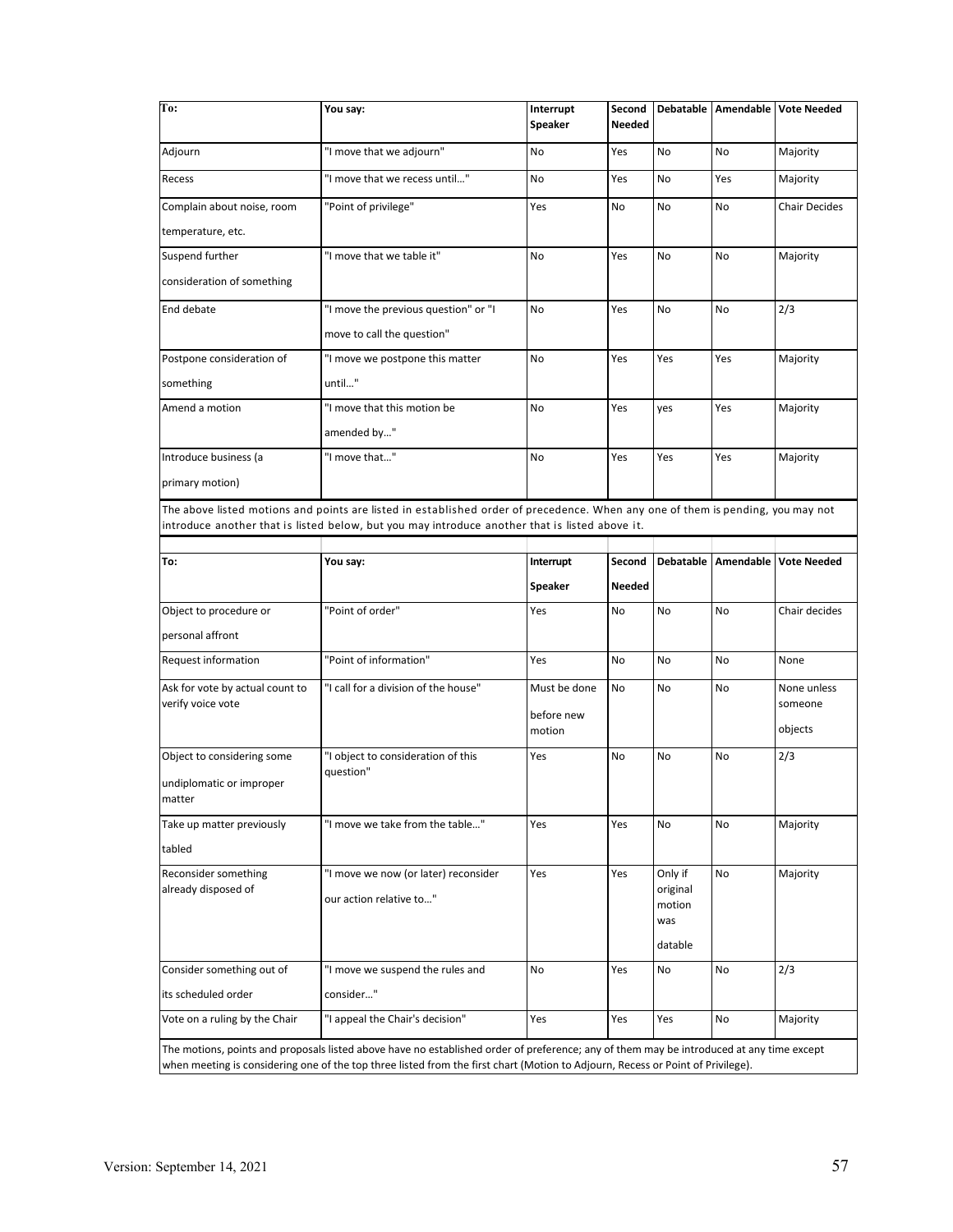#### **APPENDIX K - DEFINITIONS**

#### <span id="page-61-0"></span>**Constituent**

An individual, business or entity that resides or is located within the member's district.

#### **Constituent Services**

Services which an elected official provides to constituents that may include specific casework, assistance with a government agency, liaison work between different government entities, or development of potential legislation.

#### **Official County Business**

Activities that relate to the County's primary mission of providing quality public service, such as meeting and communicating with constituents regarding County operations, services, projects, programs and policies, and other matters pending before the Board or other government agencies.

#### **Civility**

County Board Members should always be respectful of each other, of County Staff, and of the public. All discourse shall be polite and civil. Members shall not be belligerent, impertinent, threatening or disparaging. When appropriate, use titles when addressing others. During public meetings, comments not related to County business or of a personal nature are prohibited.

#### **Public Body of Lake County Board**

For the purpose of the Lake County Rules of Order and Operational Procedures, public bodies of the Lake County Board are defined as the Lake County Board and its Committees: Law and Judicial, Health and Community Services, Legislative, Public Works, Planning and Transportation, Energy and Environment, Financial and Administrative, Rules, Diversity and Inclusion, Ethics and Oversight, and Committee of the Whole.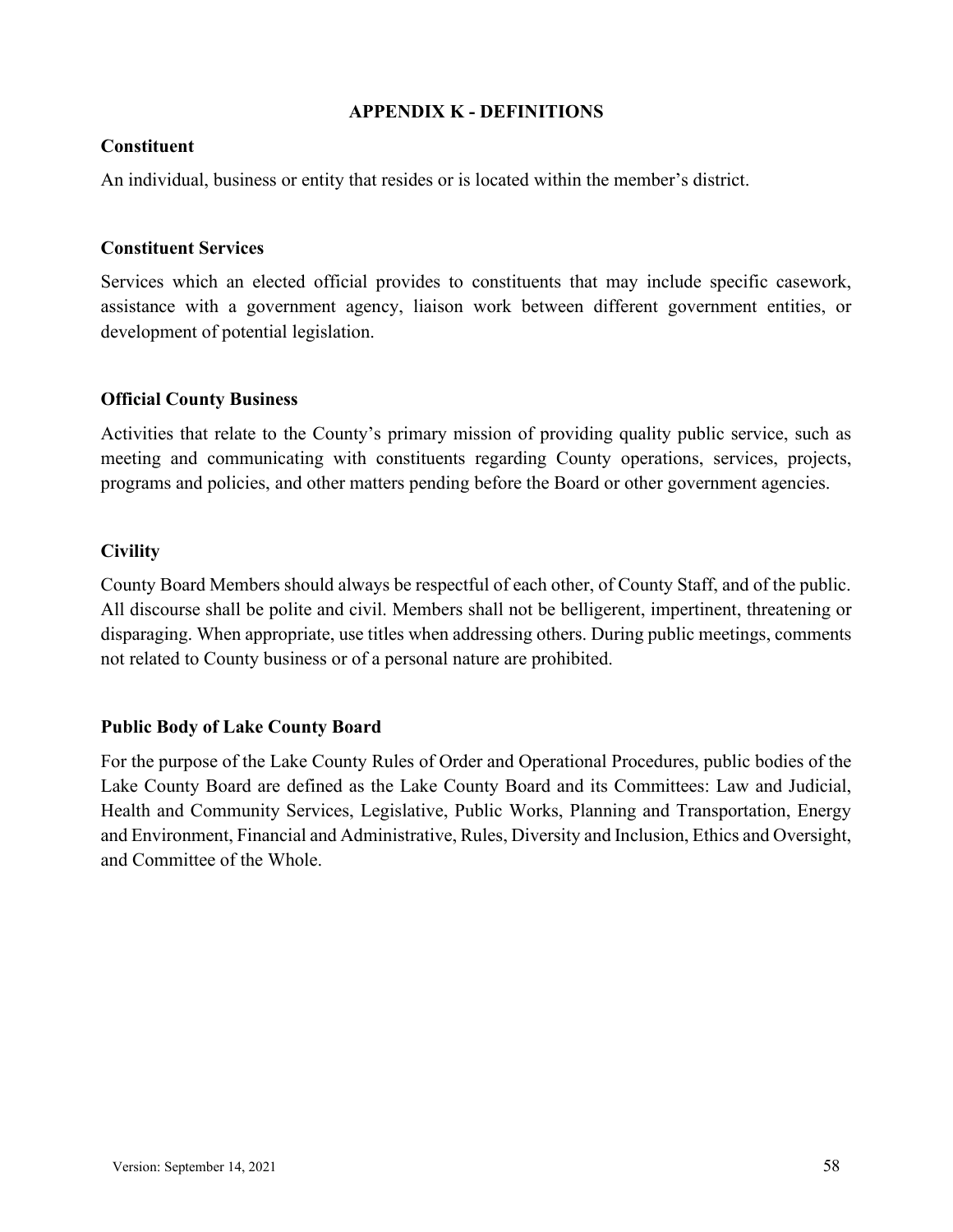#### **APPENDIX L – RULES FOR VIRTUAL EXECUTIVE SESSION**

<span id="page-62-0"></span>**Overview:** Once the committee or Board approves going into executive session, Members will leave the main (virtual) meeting and join a new, separate virtual meeting (which is not broadcast to the public). The committee / Board will discuss all items in a single executive session. After the executive session discussion ends, Members will resume / rejoin the regular (virtual) meeting / broadcast and will vote on each individual action item after it returns to the regular meeting.

#### **Process / Procedures:**

#### **WITH THE EXCEPTION OF THE VIRTUAL MEETING, ATTENDEES MUST ENSURE THEY CLOSE / TURN OFF ALL OTHER ELECTRONIC DEVICES AND APPLICATIONS (EMAIL, CELL PHONES, ETC.) AND KEEP THEIR CAMERA ON AT ALL TIMES.**

- 1. Prior to the start of the committee or Board meeting, Staff will provide Board Members and appropriate staff, with a new, separate invite for the virtual executive session portion of the meeting. This email / invite shall not be shared or forwarded.
- 2. Prior to entering into executive session, the Chair will clearly state all the exceptions and items for going into executive session.
- 3. The committee / Board will vote to go into executive session for the listed exceptions.
- 4. After an affirmative vote, Board Members and select staff will exit the regular (virtual) meeting and go to the new, separate executive session virtual meeting that is not open or broadcast to the public.
- 5. The executive session virtual meeting will be set up with an initial waiting room. All executive session attendees will initially go to this area until staff brings "cleared" individuals into the executive session.
- 6. All Board Members can attend entire executive session. The appropriate staff will be brought into the executive session from the waiting room only for the items they need to attend (and will exit when that item is complete).
- 7. At the start of the executive session all those in attendance will announce their presence. And, it will be stated for the record, whenever new attendees are admitted, or an attendee leaves the executive session.
- 8. All electronic devices and computer applications, with the exception of the virtual meeting, should be turned off and/or closed.
- 9. All executive session attendees are required to *attend by video* and be on camera for the entire executive session.
- 10. *Attendees MUST be alone in a room* (doors closed). Virtual backgrounds should be turned off. The Chair may ask any executive session attendee at any time to move their camera to show / confirm that the Member or Staff is alone in the room.
- 11. To minimize the risk of external individuals hearing any part of the executive session, *headphones are highly encouraged* instead of using an external speaker.
- 12. The meeting Secretary will be the only individual allowed to take written notes and / or record the session. Members and staff are prohibited from taking pictures of computer screens (screen captures), recordings, written notes, etc.
- 13. No committee / Board action is taken during executive session (except a vote to leave executive session).
- 14. Once all executive session discussion is complete and the committee / Board votes to leave executive session, each attendee will exit the executive session virtual meeting and rejoin the regular, open (virtual) meeting.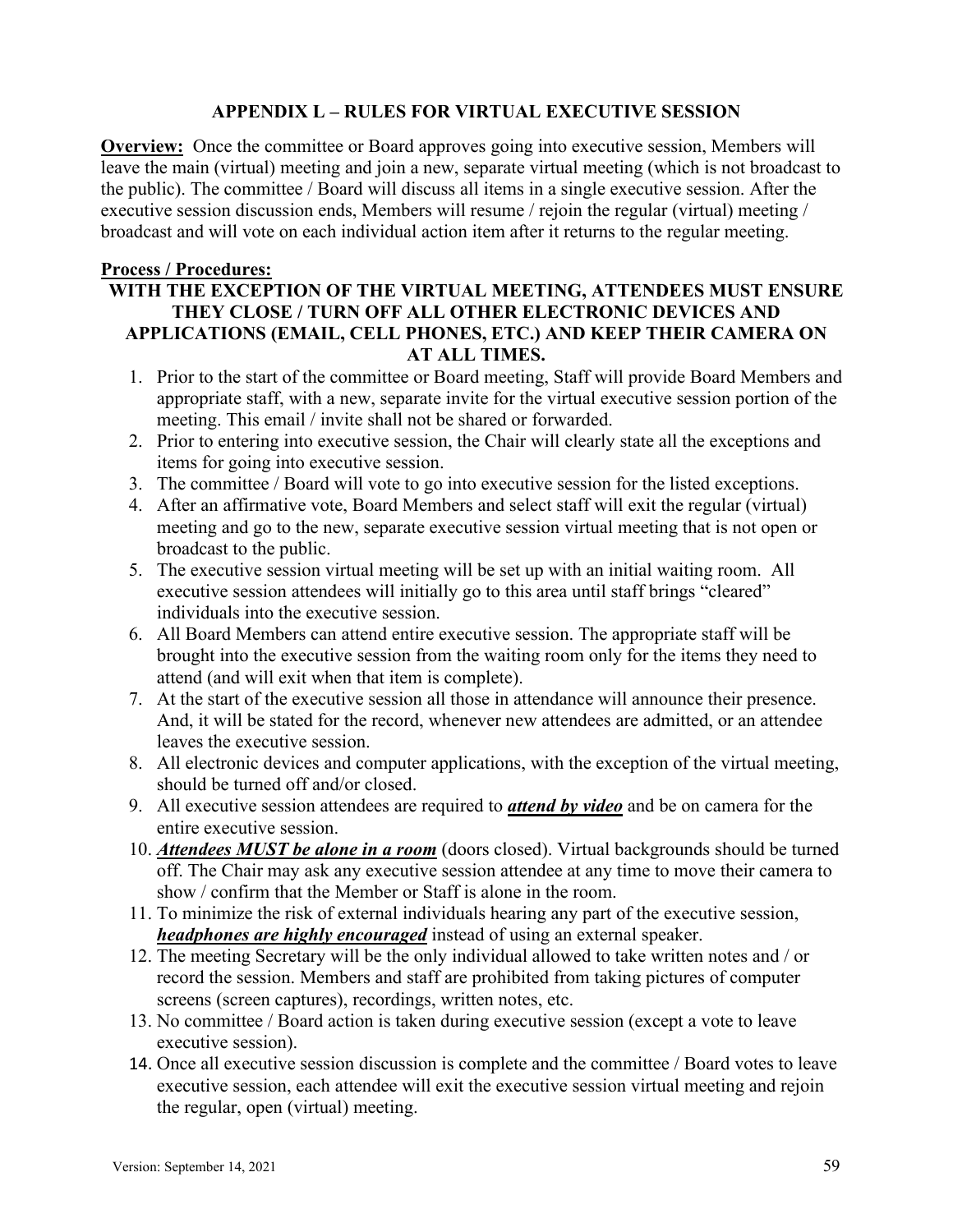#### <span id="page-63-0"></span>**SUPPLEMENT A – DISCRETION: SELECTION OF APPOINTED OFFICIALS**

The Lake County Board appoints 280 people to over 60 boards, commissions and local units of government **–** over 20 of which have authority to levy property taxes, including:

- 8 drainage districts
- 3 sanitary districts
- 11 fire protection districts
- Numerous entities focusing on a wide-range of subject matters

The attached spreadsheet is a working document that identifies the Board and commission appointments. Please review and advise if you have questions and/or concerns with the information therein.

Most importantly, the spreadsheet shows the percentage of constituents from each county board district that comprises each appointed unit of local government. The percentages are now based on the overlap in population instead of the overlap in landmass that was previously used.

The purpose is to enhance Board Members' ability to oversee the appointments to boards that have a direct impact on their neighbors and communities. Additionally, this increases accountability for appointments that have a countywide reach by improving the process by which Board Members give input on appointments.

In order to accomplish this, a new reporting structure will be communicated to the appointees. The County Board Chair is the statutory appointing authority and, accordingly, appointees will continue to report to the County Board Chair. However, they will now report to the Chair through the local Board Member or pertinent Committee Chair as noted on the spreadsheet. This will not only increase accountability for appointees, but it also is likely to expose Members, and particularly Committee Chairs, to new issues and subject areas as well as the management of a 280-member volunteer group.

A new internal process will be implemented for advancing appointments and reappointments for Board consideration.

- 1. County Board Office staff will notify the local Board Member or pertinent Committee Chair at least two months prior to the expiration of an appointee's term so that the Member can either approve a reappointment or begin looking for a replacement.
- 2. The Board Member with the highest percentage of constituents within the appointed district will lead the process for appointments and reappointments and will seek the input of other Members who represent the districts.
- 3. If an appointee's term is expired for more than two months, the County Board Chair reserves the right to place an appointment of the Chair's choosing on the County Board agenda.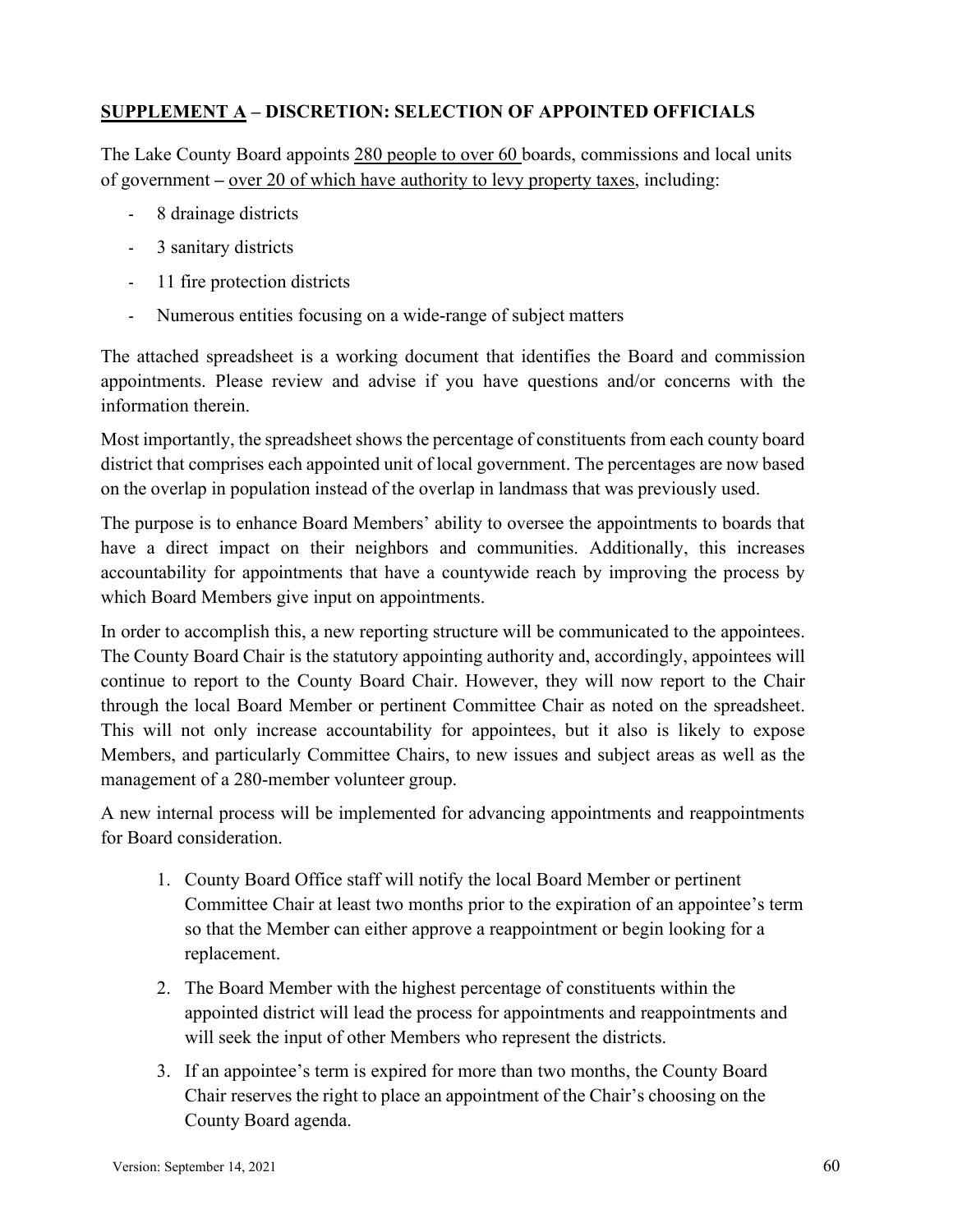- 4. All appointed units of local government that have authority to levy property taxes are required by ordinance to submit annual financial reports to Lake County government. No appointments will be made for units that have not submitted its annual financial report.
- 5. County Board Office staff will provide Members with an updated copy of the spreadsheet periodically and Members can receive a copy upon request.
- 6. Congratulatory and thank you notes will continue to be processed promptly to ensure proper recognition is given to the appointees.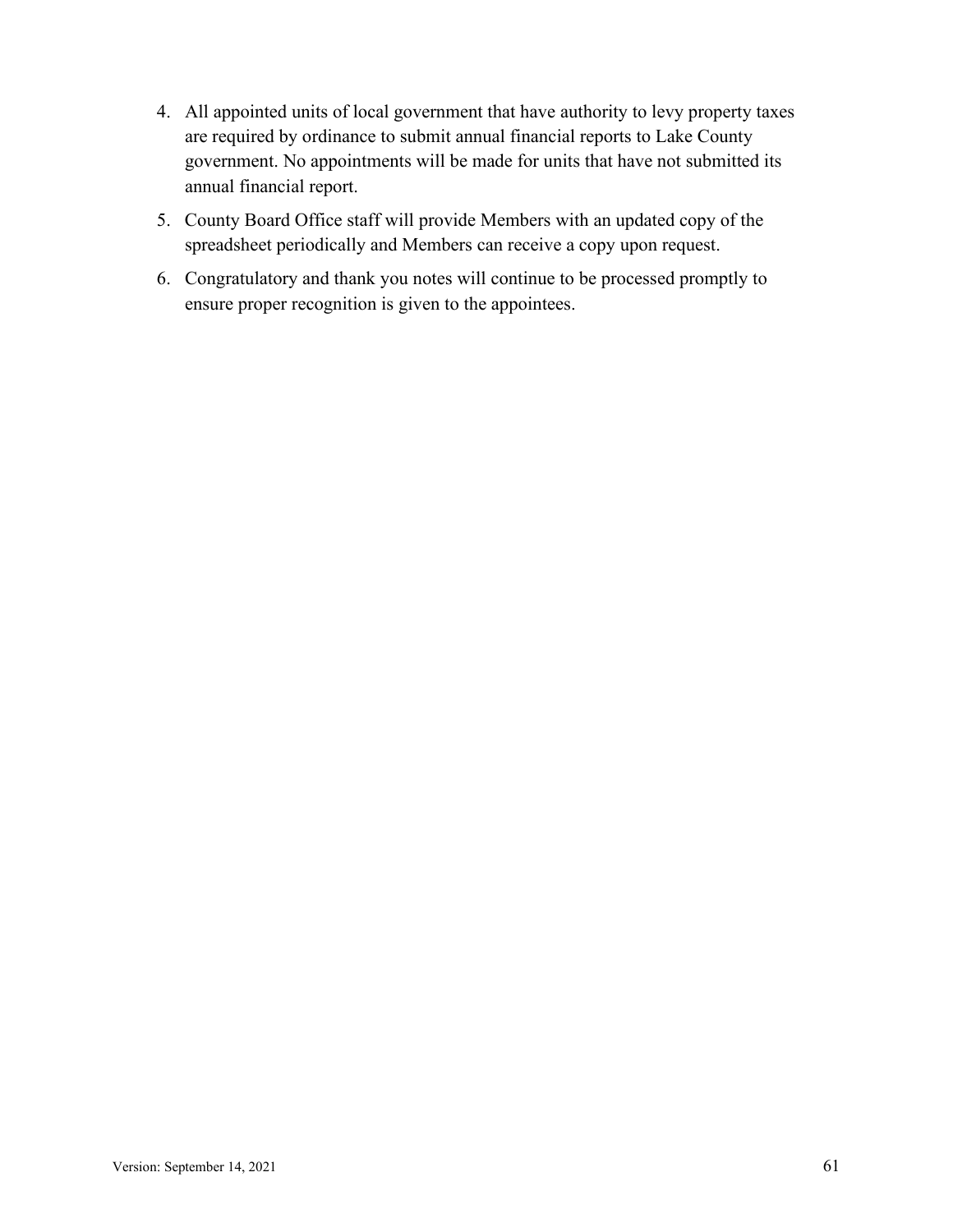#### **INDEX**

<span id="page-65-0"></span>absence, 1, 2, 5, 13, 14, 15, 27, 30 access, 11, 21, 35, 36, 53 accommodation, 10 ad hoc, 1, 14, 21 adoption, 5 agencies, 16, 17, 18, 19, 20 agency, 16, 18, 23, 58 agenda, 2, 9, 10, 12, 13, 14, 26, 27, 30, 38, 39, 41, 42, 43, 48, 51, 52, 55, 60 alcohol, 2 allowance, 33, 34, 36 amendment, 5, 26, 51, 52 appoint, 1, 2, 12, 30, 31 appointment, 12, 30, 31, 32, 38, 60 appointments, 2, 21, 30, 31, 41, 60, 61 appropriations, 17, 24, 25 approve, 13, 17, 27, 28, 60 approved, 7, 11, 14, 15, 21, 25, 26, 28, 29, 30, 31, 34, 35, 36, 56 audio, 22, 23, 25, 39 audit, 17, 29 authorities, 2, 30 authority, 17, 28, 30, 50, 60, 61 bills, 9, 13 board, 1, i, 1, 2, 3, 5, 6, 7, 9, 10, 11, 12, 13, 14, 15, 16, 17, 18, 19, 20, 21, 22, 23, 24, 25, 26, 27, 28, 29, 30, 31, 32, 33, 34, 35, 36, 37, 38, 39, 40, 41, 42, 43, 44, 45, 46, 50, 51, 52, 53, 54, 55, 58, 60, 61 broadcast, 11 budget, 17, 19, 27, 28, 33 business, 3, 5, 7, 10, 13, 14, 21, 22, 23, 29, 34, 35, 43, 44, 45, 50, 51, 54, 57, 58 capital, 17, 28 chair, 1, 2, 6, 7, 9, 10, 11, 12, 13, 14, 15, 17, 21, 22, 23, 24, 25, 26, 27, 29, 30, 31, 33, 34, 37, 38, 39, 41, 42, 43, 44, 45, 46, 48, 50, 51, 52, 54, 55, 57, 60 change, 12, 54 civility, 50, 58 claims, 25, 36 clerk, 9, 10, 14, 17, 19, 22, 39, 46, 55 comment, 10, 14, 43, 44, 50 commission, 2, 17, 18, 19, 53 commissioner, 2 committee, 2, 10, 12, 13, 14, 15, 17, 20, 21, 22, 23, 24, 26, 27, 29, 31, 33, 34, 43, 44, 51 committee of the whole, 14, 16, 17, 22, 26, 58

communication, 51 complaints, 8, 20 computer, 35 concurrence, 2, 10 conduct, 7, 20, 23, 44, 50, 51, 52, 54 confirmation, 2 consensus, 14 consent, 9, 10, 12, 13, 25, 27, 38, 41, 48, 55 constituent, 58 contracts, 9, 13 convene, 9, 16, 22, 40 correspondence, 41, 51 county administration, 13, 16, 43 county administrator, 2, 6, 9, 10, 12, 13, 14, 16, 17, 20, 23, 24, 27, 29, 30, 31, 32, 37, 48, 51, 52 county board, 1, 2, 5, 7, 9, 10, 11, 12, 14, 17, 20, 21, 22, 23, 24, 25, 26, 27, 28, 29, 30, 31, 32, 33, 35, 36, 37, 38, 40, 43, 50, 51, 52, 58, 60 data, 35, 36 decorum, 45, 50 department head, 17, 31, 32, 52 disaster, 23 discussion, 1, 10, 12, 13, 14, 22, 50, 51, 55 district, 18, 38, 39 diversity, 20, 58 elect, 1, 35, 38 elected, 1, 7, 11, 15, 17, 19, 35, 44, 58 elections, 17 electronic, 14, 22, 24, 25, 51 emergency, 11, 22, 29 enforcement, 20 ethics, 7, 8, 20, 37, 58 evaluation, 2, 30, 31 executive session, 23, 24, 31, 38, 39, 48 ex-officio, 1, 22, 24 facilities, 17, 26 federal, 11, 17, 20, 29, 45 finance, 17, 28, 35 floor, 45, 54 grants, 27 hearing, 27, 28, 29, 53 ILCS, 1, 9, 10, 14, 22, 24, 25, 28, 29, 33, 36, 38, 40 inclusion, 20, 58 land use, 52 laptop, 34, 35, 36 legal, 7, 24, 27, 28, 29, 52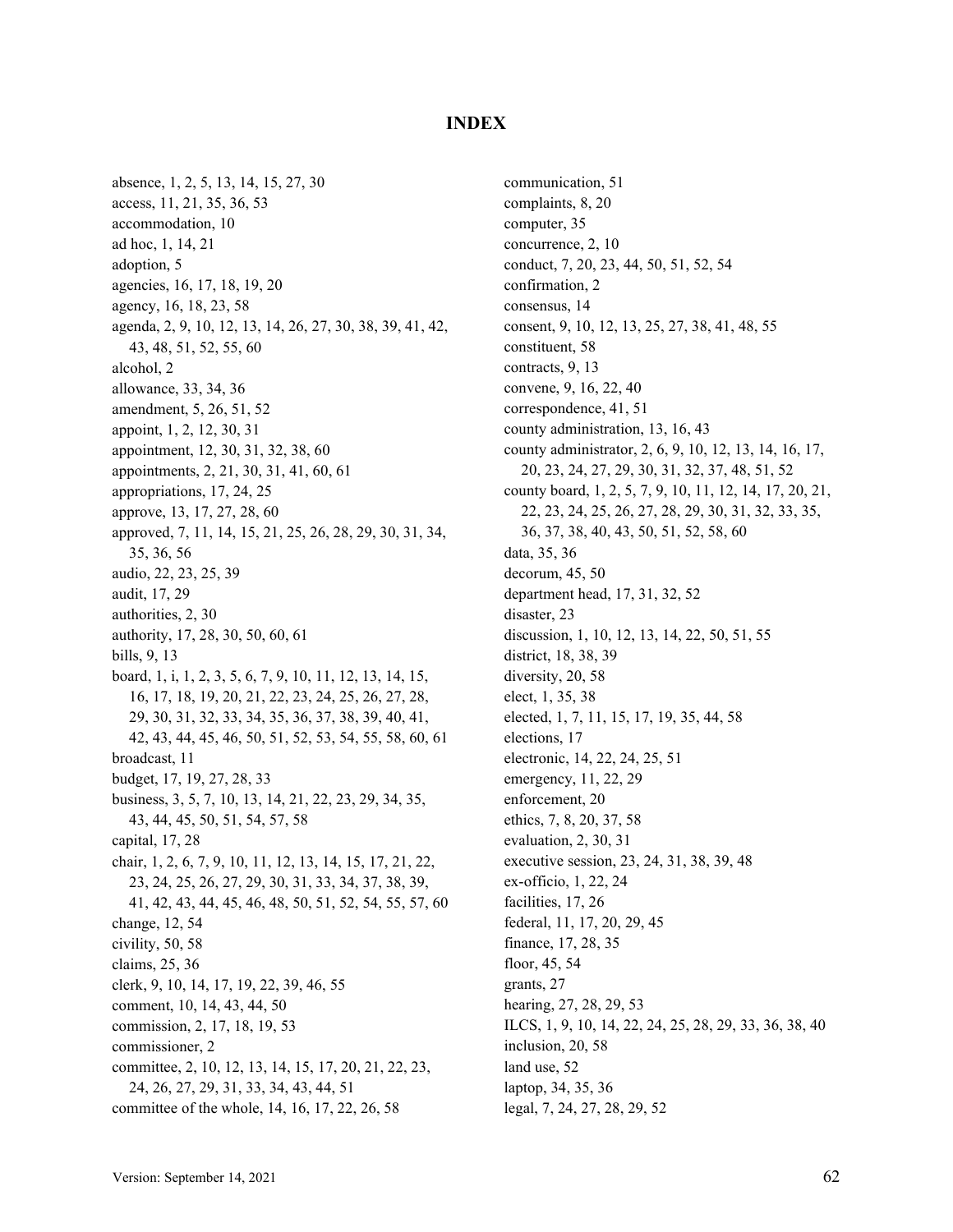legislative, 2, 20, 36, 52 liquor, 2 location, 10, 14, 22, 38, 44 mailings, 7, 34 majority, 1, 5, 12, 14, 21, 22, 24, 25, 27, 28, 29, 30, 31, 38, 45, 51, 56, 57 meetings, 1, 9, 10, 11, 12, 14, 16, 21, 22, 24, 26, 33, 40, 50, 51, 52, 54, 58 members, 1, 2, 3, 5, 7, 9, 10, 11, 12, 13, 14, 15, 20, 21, 22, 23, 24, 27, 29, 30, 31, 33, 34, 35, 36, 38, 41, 42, 43, 45, 48, 50, 51, 52, 53, 54, 55, 56, 58, 60, 61 members present, 1, 5, 12, 21, 24, 30, 31, 56 mileage, 14, 33 minority, 12, 53 minutes, 9, 11, 13, 14, 15, 16, 21, 24, 39, 43, 44, 51 motion, 5, 23, 24, 50, 51, 52, 54, 55, 56, 57 official, 2, 16, 26, 36, 45, 50, 52, 58 ordinance, 2, 19, 24, 26, 27, 30, 31, 61 oversight, 19, 20, 37, 58 parliamentarian, 6, 10, 16, 43, 46 party, 12, 38 performance, 17, 30, 31, 38, 44, 52 phone, 22, 33, 35, 36 political, 3, 12, 29, 44 preside, 1 previous, 55, 57 procedure, 5, 54, 57 procedures, 1, 5, 16, 17, 20, 26, 31, 58 proclamation, 3 public, 1, 3, 9, 10, 11, 14, 20, 21, 22, 23, 24, 27, 29, 34, 38, 39, 43, 44, 45, 50, 51, 52, 54, 58 public body, 43, 44, 45, 58 purchasing, 20 question, 45, 55, 57 quorum, 1, 12, 16, 22, 24 reconsider, 56, 57 reimbursement, 14, 33, 35, 36, 37 remarks, 39, 41, 42, 44, 48, 51 reorganization, i, 1 report, 24, 27, 28, 29, 31, 34, 53, 60, 61 reports, 9, 13, 14, 15, 17, 20, 21, 29, 53, 61 representative, 1, 2, 10, 14, 36, 52

responsibilities, 2, 7, 13, 15, 16, 51, 53 review, 1, 3, 7, 15, 16, 17, 19, 20, 24, 31, 37, 39, 60 rezoning, 24, 26 Robert's Rules, 12 roll call, 5, 10, 24, 25, 29, 36, 55 rules, 1, i, 1, 5, 6, 7, 10, 12, 16, 20, 22, 23, 24, 26, 33, 34, 35, 36, 43, 45, 51, 52, 54, 58 salary, 33 schedule, 40 seat, 1, 38 secretary, 14, 24, 46 seniority, 10, 11 services, 17, 19, 26, 27, 28, 35, 58 severable, 5 special, 9, 12, 16, 21, 41, 42 special recognition, 10 staff, 3, 7, 11, 12, 13, 15, 23, 29, 33, 36, 39, 44, 45, 50, 51, 52, 53, 60, 61 standing, 1, 2, 5, 10, 12, 13, 14, 15, 16, 24, 26, 27, 29, 31, 34, 44, 52 state, 5, 11, 19, 20, 22, 24, 27, 29, 31, 32, 33, 34, 38, 44, 45, 52, 54, 55 statute, 2, 5, 32, 38 strategic, 16, 26, 28 supplies, 33 suspension, 5 tablet, 35, 36 term, 1, 10, 11, 33, 34, 35, 38, 50, 60 transfers, 28, 29 transparency, 7 travel, 34, 35, 36 unincorporated, 2 vacancy, 1, 2, 38, 39 vacant, 1, 30, 32, 38 values, 7, 50 vice-chair, 1, 2, 12, 15, 22, 24, 27, 38 video, 21, 22, 23, 25 vote, 1, 5, 10, 13, 22, 24, 25, 27, 29, 36, 38, 51, 54, 55, 56, 57 voting, 23, 51 writing, 9, 14, 15, 22, 29, 35, 36, 37, 51 written, 30, 31, 33, 45 zoning, 18, 26, 27, 28